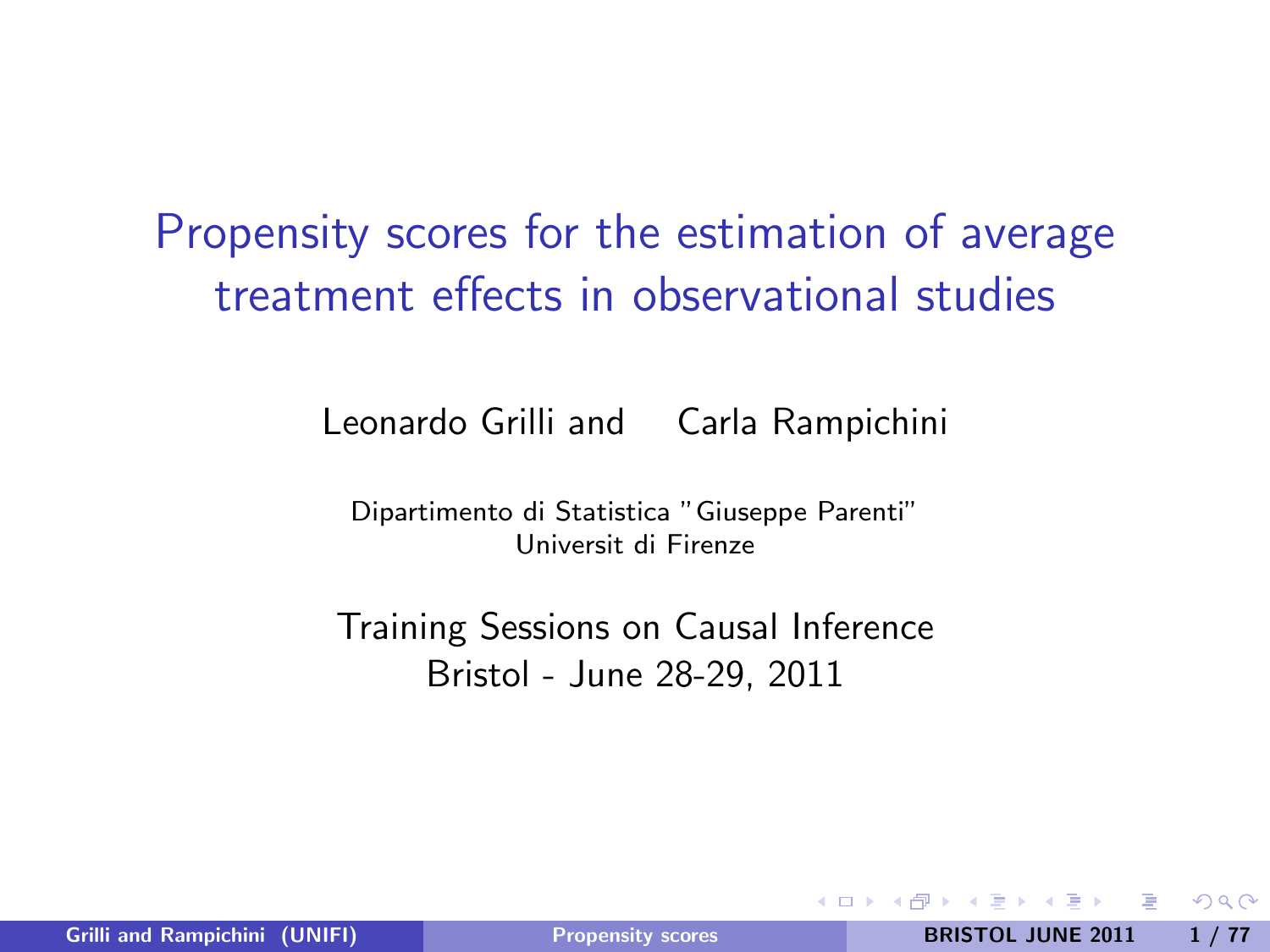## **Outline**

- [Observational studies and Propensity score](#page-2-0)
- [Motivating example: effect of participation in a job training program on](#page-15-0) [individuals earnings](#page-15-0)
- [Regression-based estimation under unconfoundedness](#page-17-0)
- **[Matching](#page-26-0)**
- 5 [Propensity Scores](#page-28-0)
	- [Propensity score matching](#page-33-0)
	- [Propensity Score estimation](#page-36-0)
- 6 [Matching strategy and ATT estimation](#page-44-0)
	- [Propensity-score matching with STATA](#page-49-0)
	- [Nearest Neighbor Matching](#page-52-0)
	- **•** [Example: PS matching](#page-59-0)
	- [Example: balance checking](#page-64-0)
	- [Caliper and radius matching](#page-67-0)
	- [Overlap checking](#page-71-0)
	- **•** [pscore matching vs regression](#page-72-0)

 $200$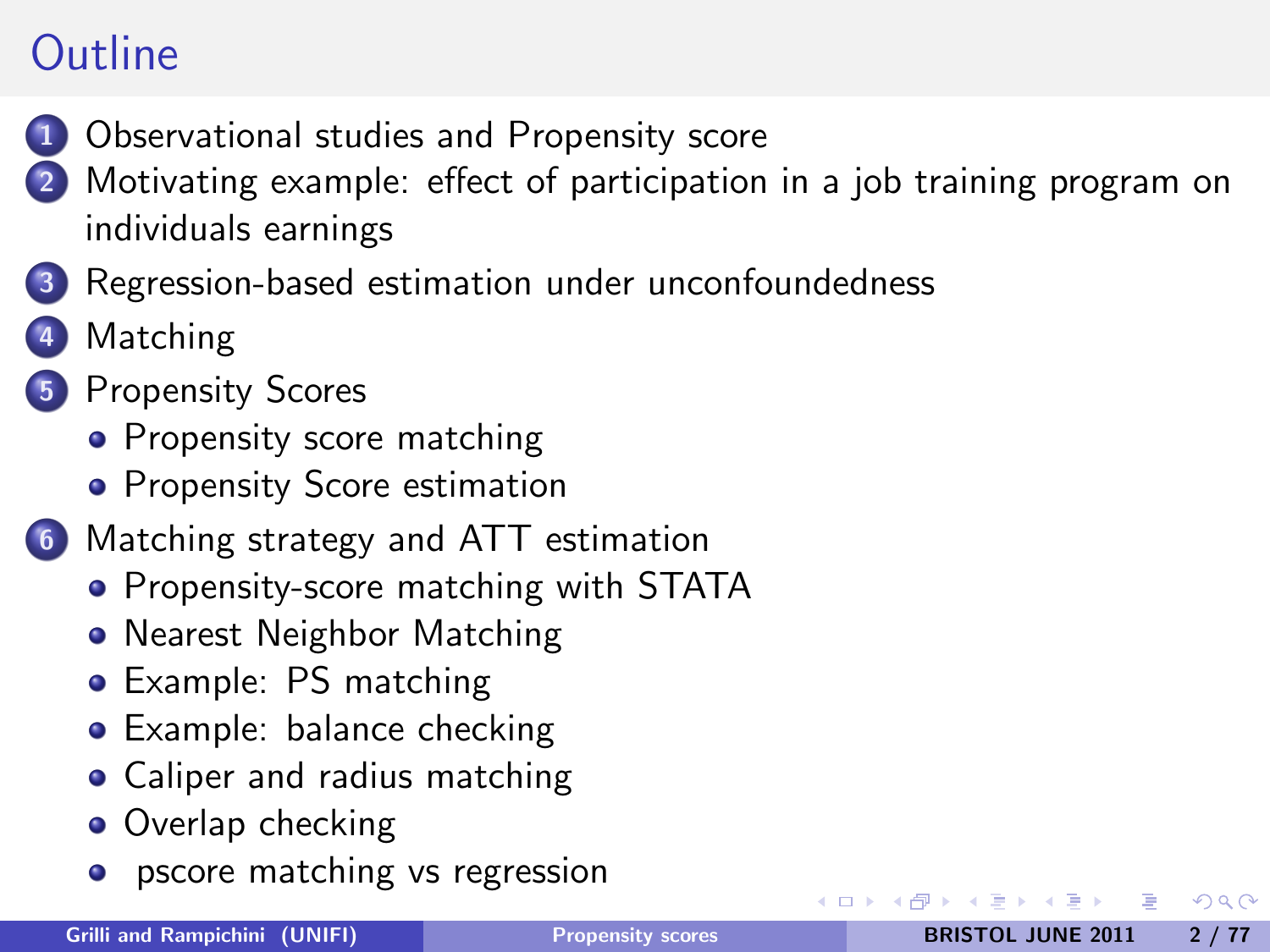- In the evaluation problems, data often do not come from randomized trials but from (non-randomized) observational studies.
- Rosenbaum and Rubin (1983) proposed propensity score matching as a method to reduce the bias in the estimation of treatment effects with observational data sets.
- <span id="page-2-0"></span>These methods have become increasingly popular in medical trials and in the evaluation of economic policy interventions.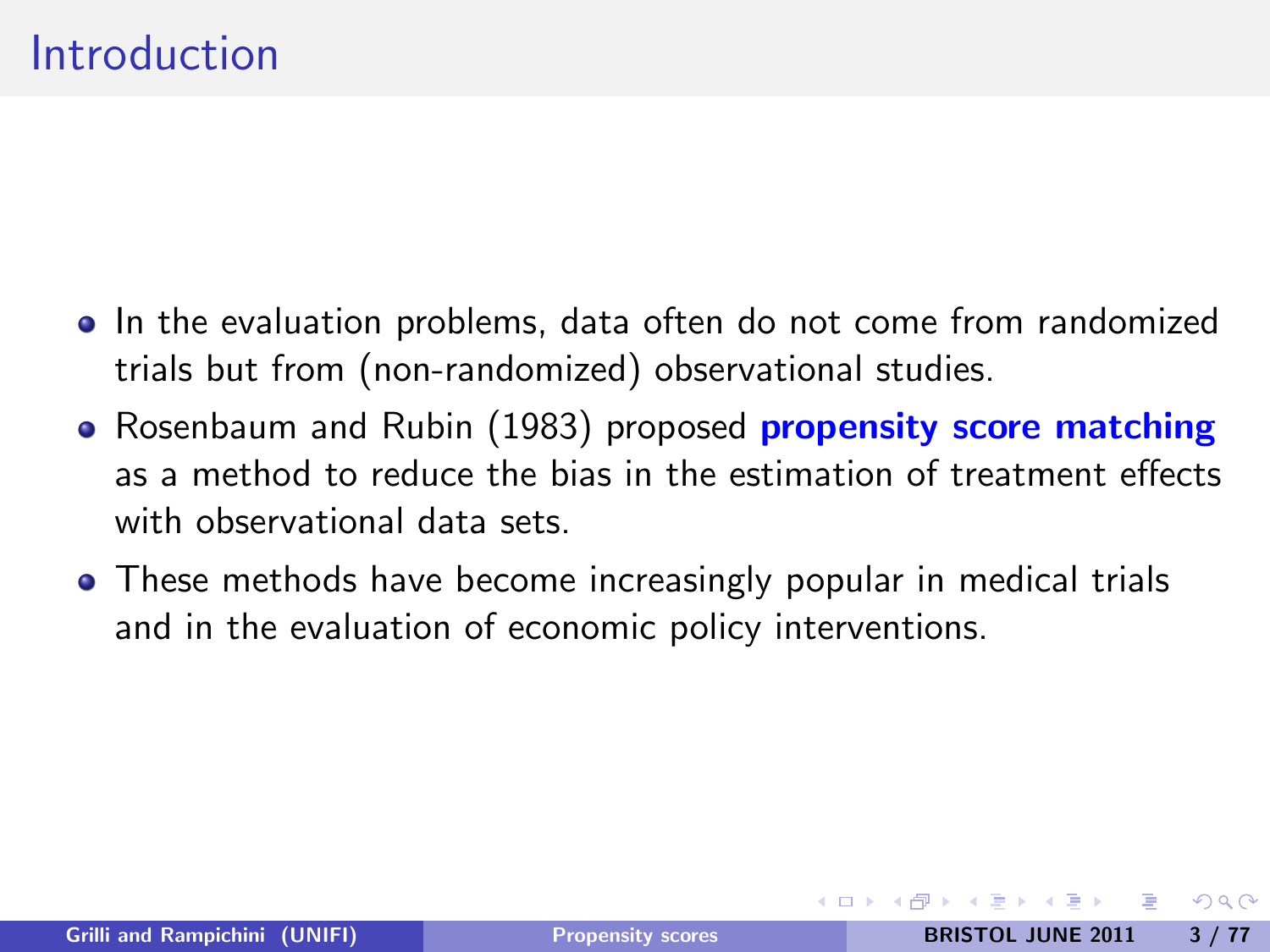## Steps for designing observational studies

As suggested by Rubin (2008), we have to design observational studies to approximate randomized trial in order to obtain objective causal inference

- What was the hypotetical randomized experiment leading to the observed dataset?
- Are sample sizes in the data set adequate?
- Who are the decision makers for treatment assignment and what measurements where available to them?
	- $\blacktriangleright$  what are the 'key' variables
	- $\blacktriangleright$  how the treatment conditions were assigned
- are key covariates measured well?
- can balance be achieved on key covariates?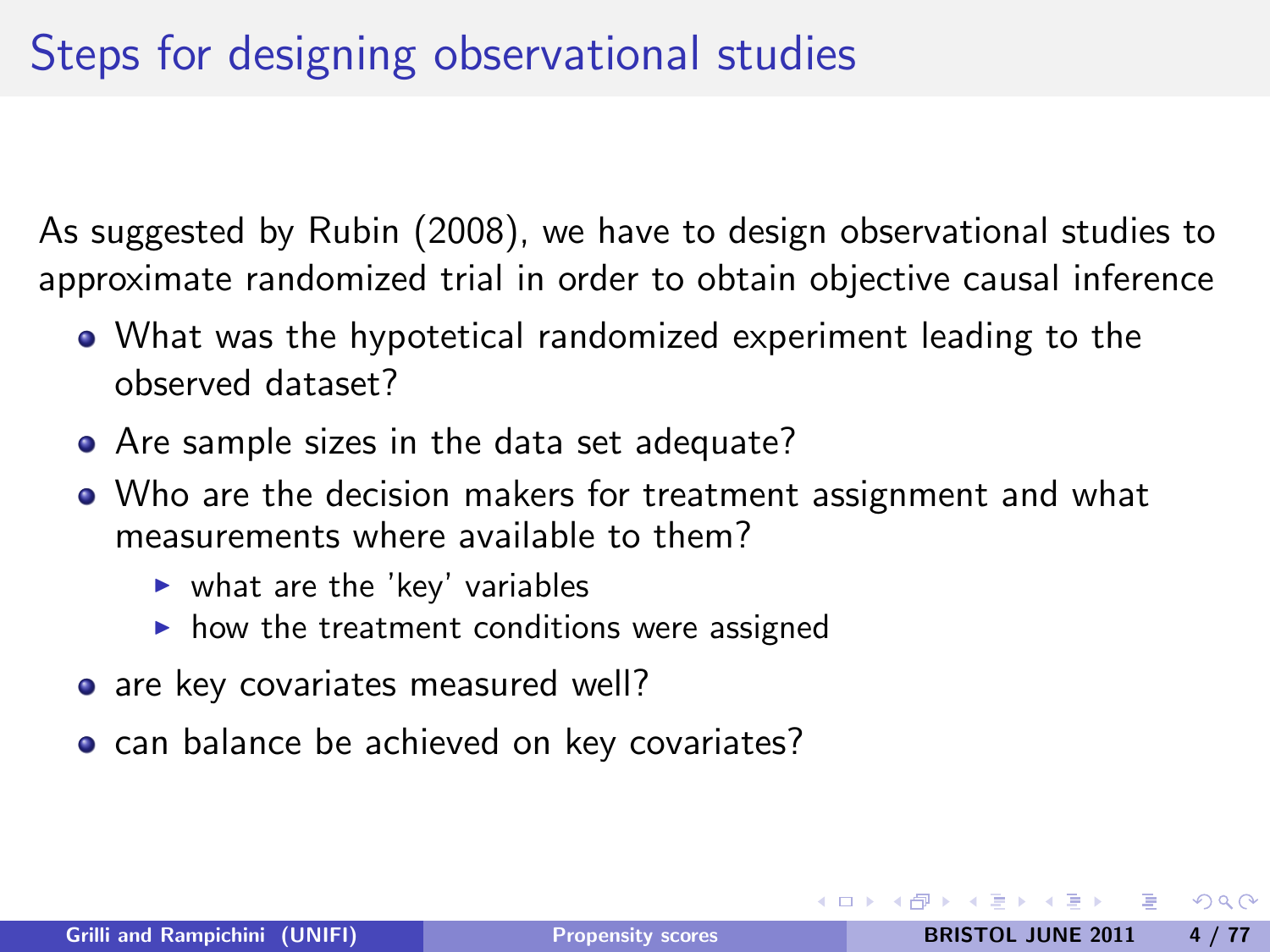## Regular Designs

For the analysis of observational data, we try to structure it so that we can conceptualize the data as having arisen from an underlying regular assignment mechanism.

- Regular designs are like completely randomized experiments except that the probabilities of treatment assignment are allowed to depend on covariates, and so can vary from unit to unit.
- Regular designs have two features:

**1** they are **unconfounded**, i.e.

$$
Pr[W \mid X, Y(1), Y(0)] = Pr(W \mid X)
$$

2 the individual assignment possibilities as a function of unit *i's* value of the covariates,  $\mathcal{p}_i = \mathit{Pr}( \mathit{W}_i \mid X_i )$ , are strictly between zero and one,

$$
0
$$

The assignment probabilities,  $\rho_i$ , are called <mark>propensity scores</mark> (Rosenbaum and Rubin, 1983a). イロト イ押 トイヨ トイヨ トーヨ

 $QQ$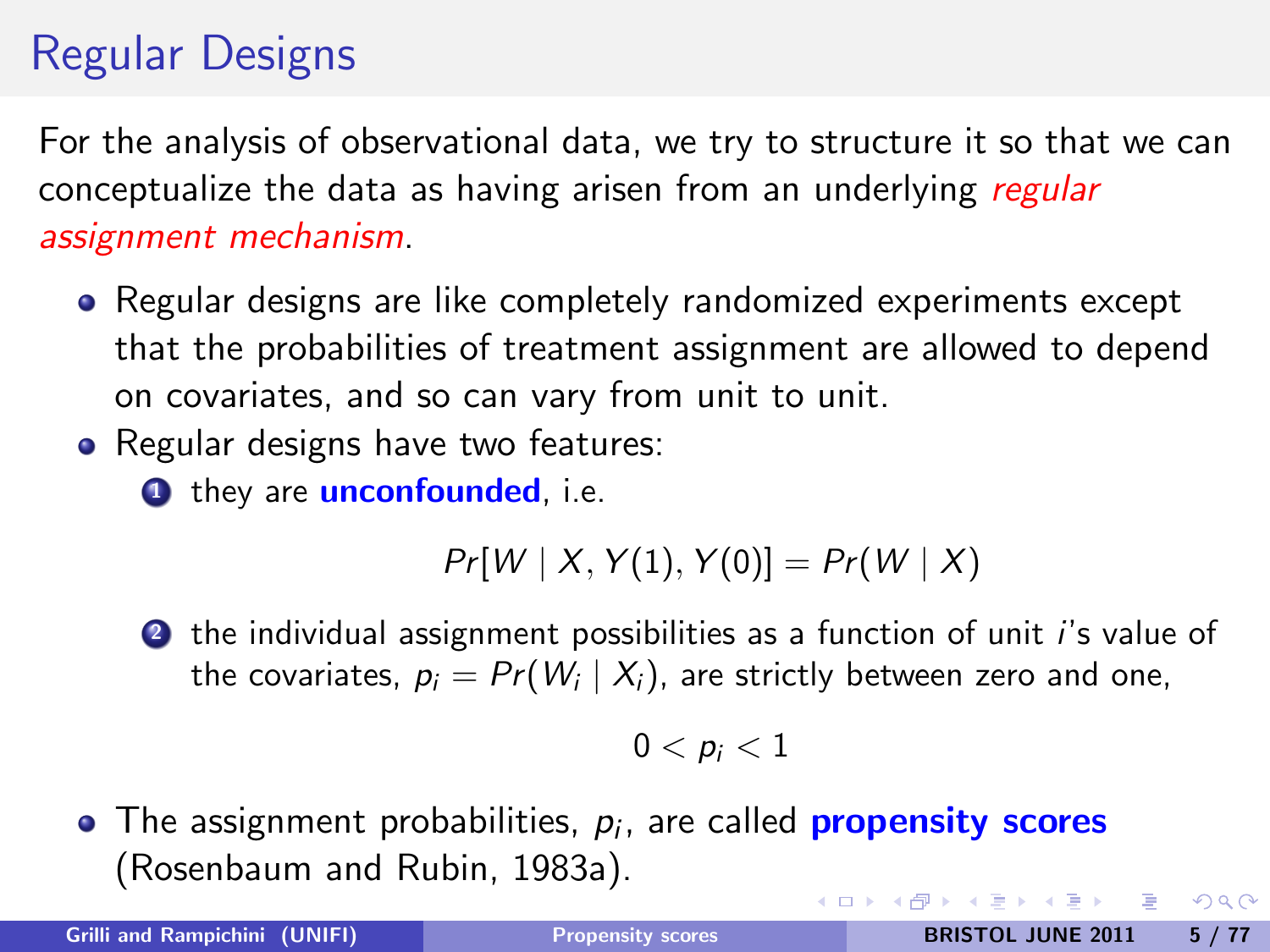## Estimands I

The causal estimands of interest are usually average treatment effects on the whole population or on subpopulations.

- The parameter to estimate depends on the specific evaluation context and the specific question asked.
	- ► The ATE =  $E[Y(1) Y(0)]$  is useful to evaluate what is the expected effect on the outcome if individuals in the population were randomly assigned to treatment.
		- $\star$  Heckman (1997) notes that ATE might not be of relevance to policy makers because it includes the effect on persons for whom the programme was never intended.
	- $\triangleright$  the average treatment effect on the treated (ATT)

 $ATT = E[Y(1) - Y(0) | W = 1]$ 

is useful to explicitly evaluate the effects on those for whom the programme is actually intended.

In the following we will consider ATT, the parameter of interest in most evaluation studies. イロン イ母ン イヨン イヨン  $2990$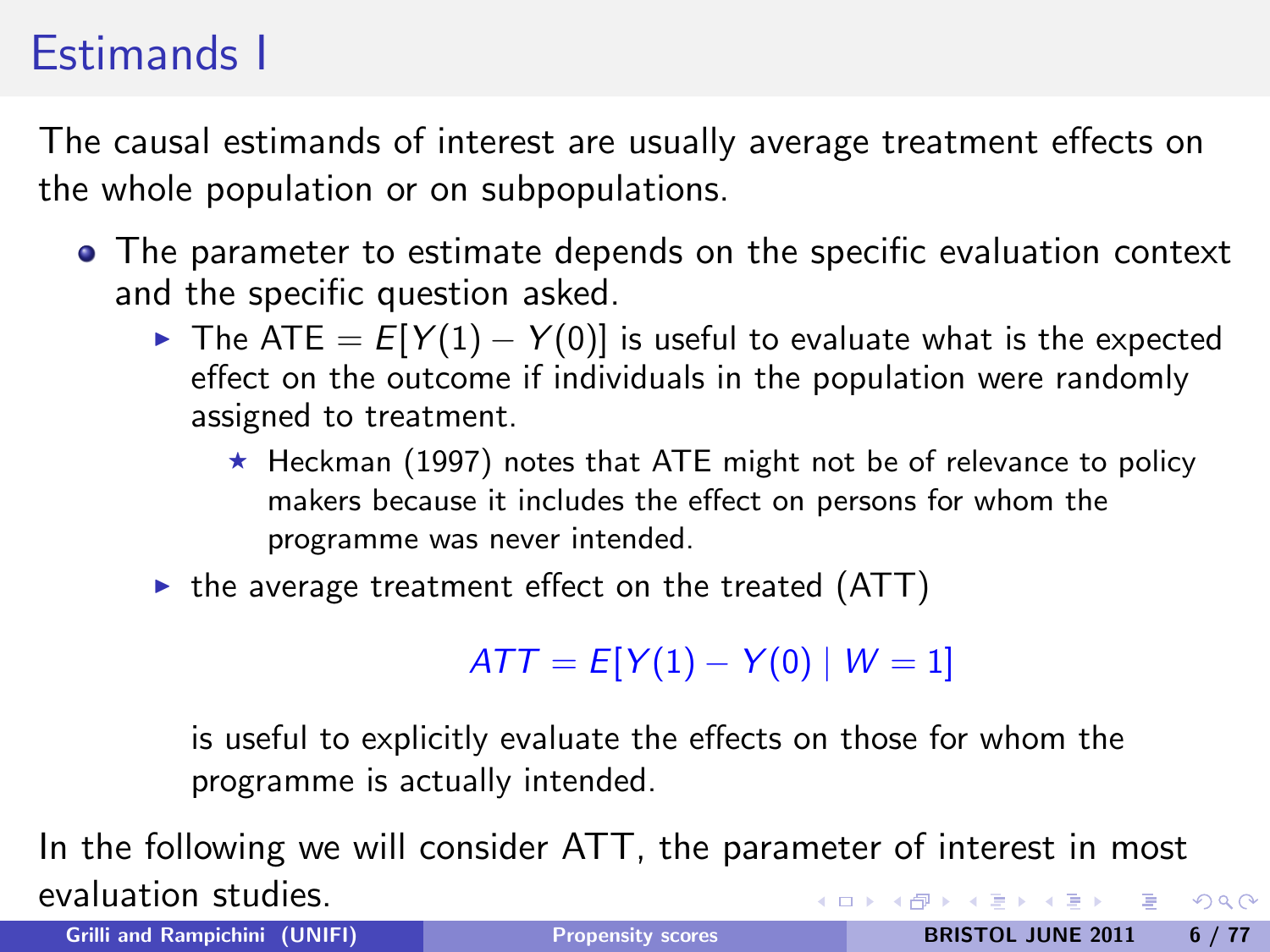# ATT identification,  $ATT = E[Y(1) - Y(0) | W = 1]$

- Note that  $E[Y(0) | W = 1]$ , i.e. the *counterfactual mean* for those being treated is not observed
- $\Rightarrow$  choose a proper substitute for it in order to estimate ATT.
	- Should we use the mean outcome of untreated individuals  $E[Y(0) | W = 0]$ ?
	- in observational studies this is not a good idea because it could be that covariates which determine the treatment decision also determine the outcome variable of interest.

⇓

The outcomes of individuals from the treatment and comparison groups would differ even in the absence of treatment leading to the so-called selection bias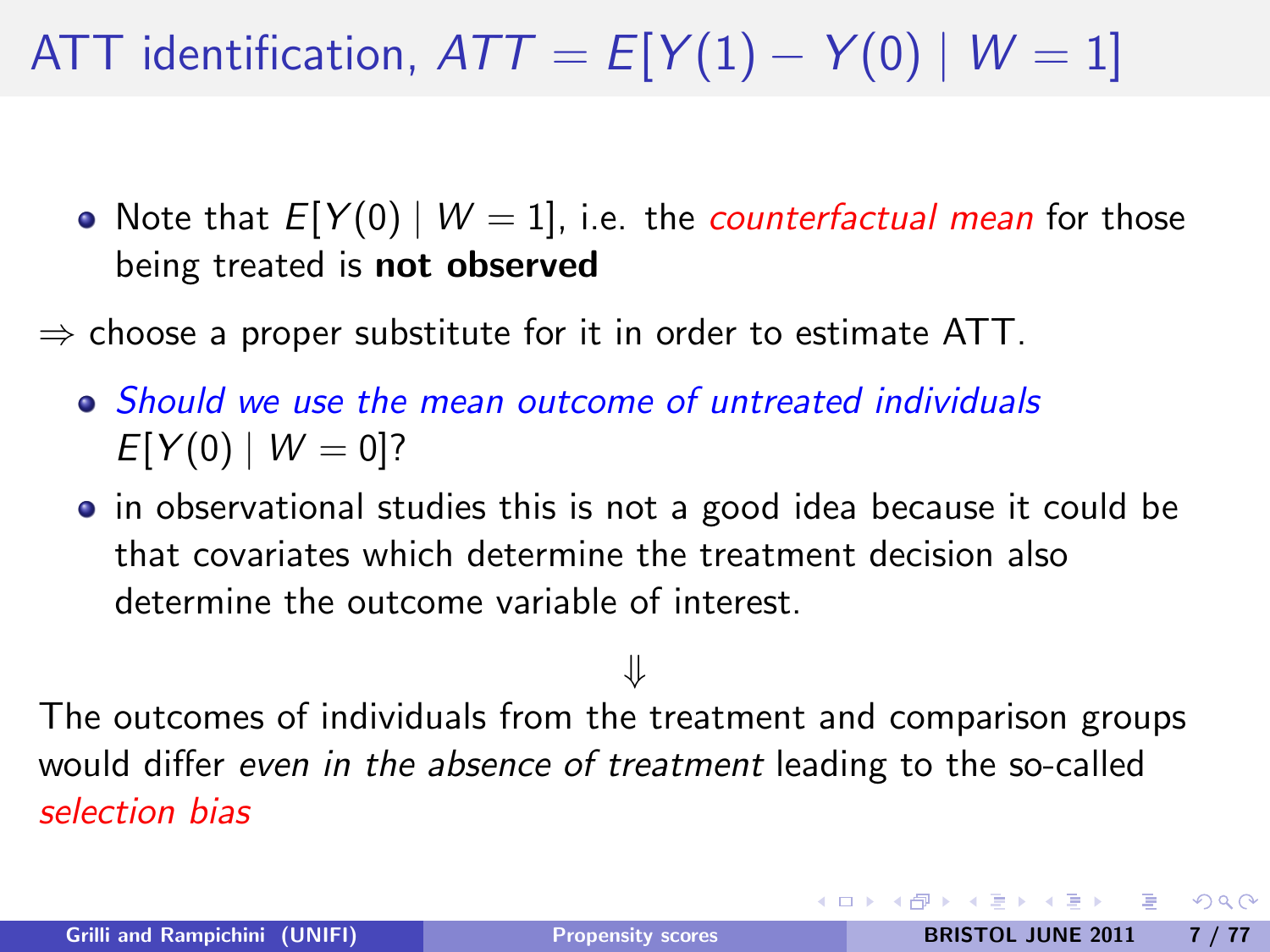#### ATT and selection bias

In general, if we compare the outcomes by treatment status, we obtain a biased estimate of the ATT. In fact:

$$
E(Y^{obs} | W = 1) - E(Y^{obs} | W = 0) = E(Y(1) | W = 1) - E(Y(0) | W = 0)
$$
  
leading to  

$$
E(Y(1) | W = 1) - E(Y(0) | W = 1) + [E(Y(0) | W = 1) - (E(Y(0) | W = 0))]
$$
  
= 
$$
ATF + bias
$$

- $\bullet$  the difference between treated and non treated outcomes in absence of treatment is the so-called selection bias
- **•** ATT is identified only if  $E(Y(0) | W = 1) (E(Y(0) | W = 0) = 0$ , i.e. if the outcomes of individuals from the treatment and comparison groups would NOT differ in the absence of treatment
- In experiments where assignment to treatment is random this is ensured and the treatment effect is identified.
- In observational studies, we must rely on some identifying assumptions to solve the selection problem.

KED KAD KED KED E LOQO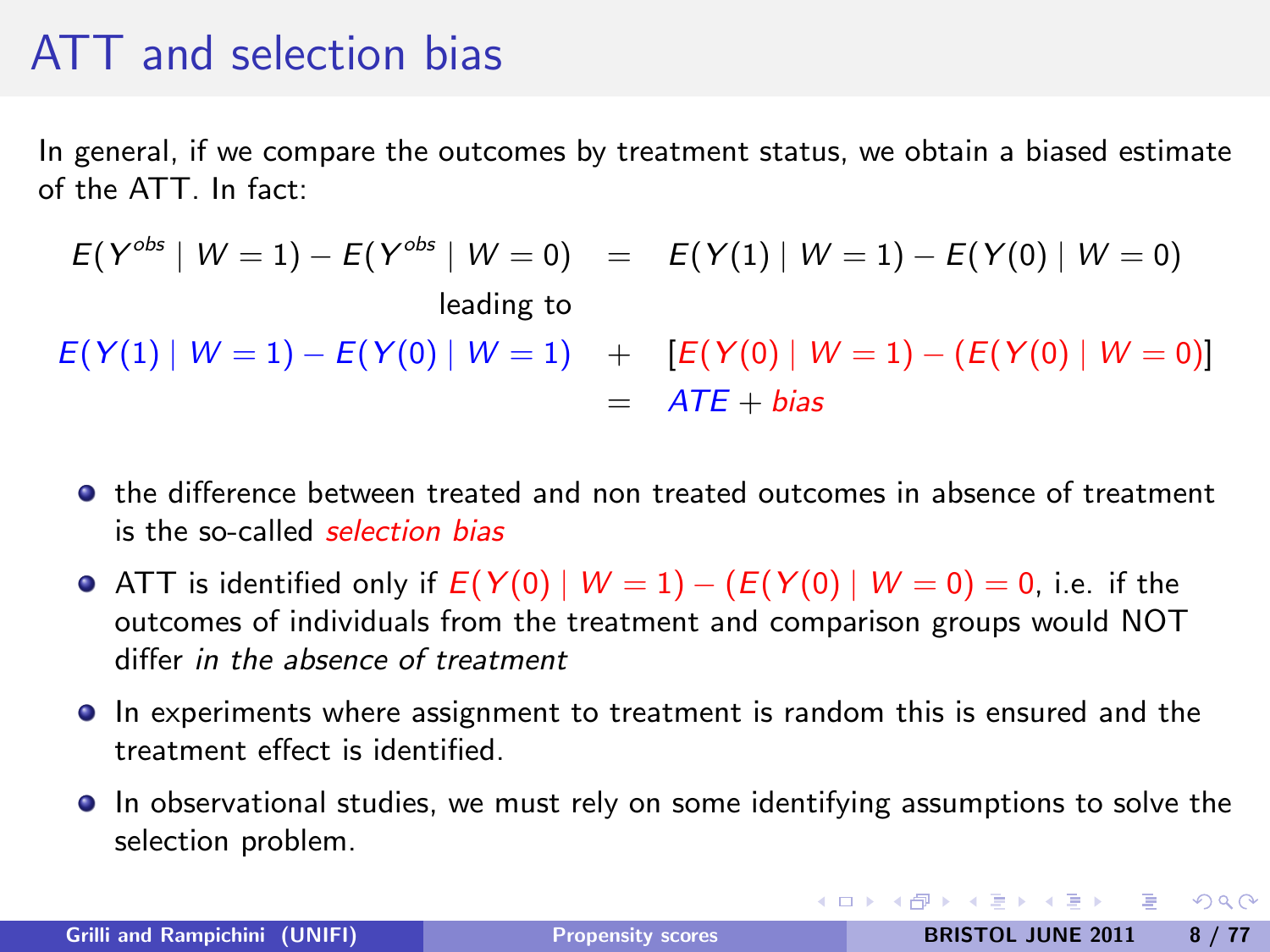- non overlapping supports of X in the treated and comparison group (i.e., the presence of units in one group that cannot find suitable comparison in the other);
- unbalance in observed confounders between the groups of treated and control units (selection on observables)
- unbalance in unobserved confounders between the groups of treated and control units (selection on unobservables)

つのへ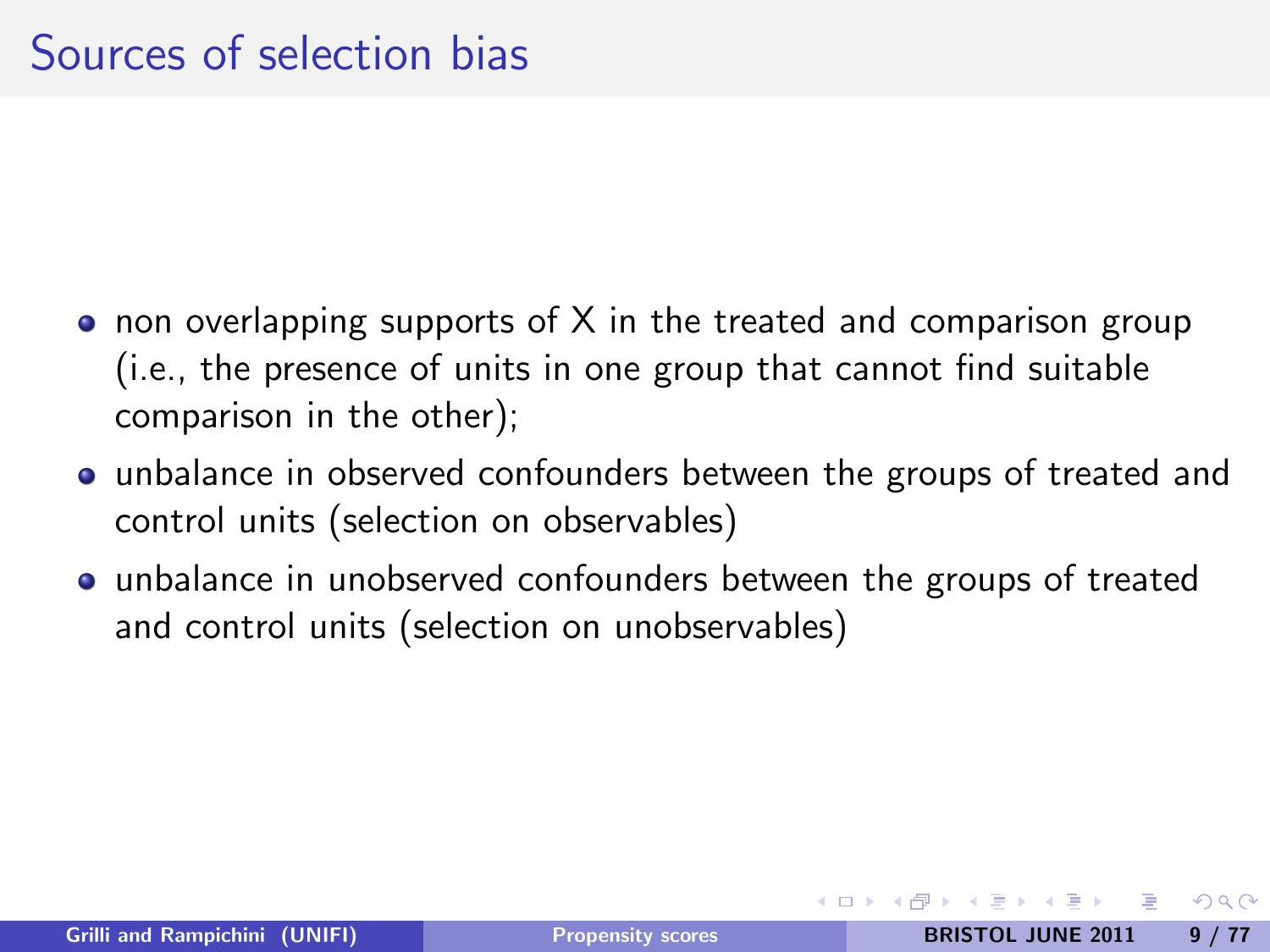The underlying identifying assumption is **unconfoundedness** (selection on observables or conditional independence).

- Intuition: If the decision to take the treatment is purely random for individuals with similar values of the pre-treatment variables, then we could use the average outcome of some similar individuals who were not exposed to the treatment
	- $\triangleright$  for each *i*, matching estimators impute the missing outcome by finding other individuals in the data whose covariates are similar but who were exposed to the other treatment.
	- $\triangleright$  in this way, differences in outcomes of this well selected and thus adequate control group and of participants can be attributed to the treatment.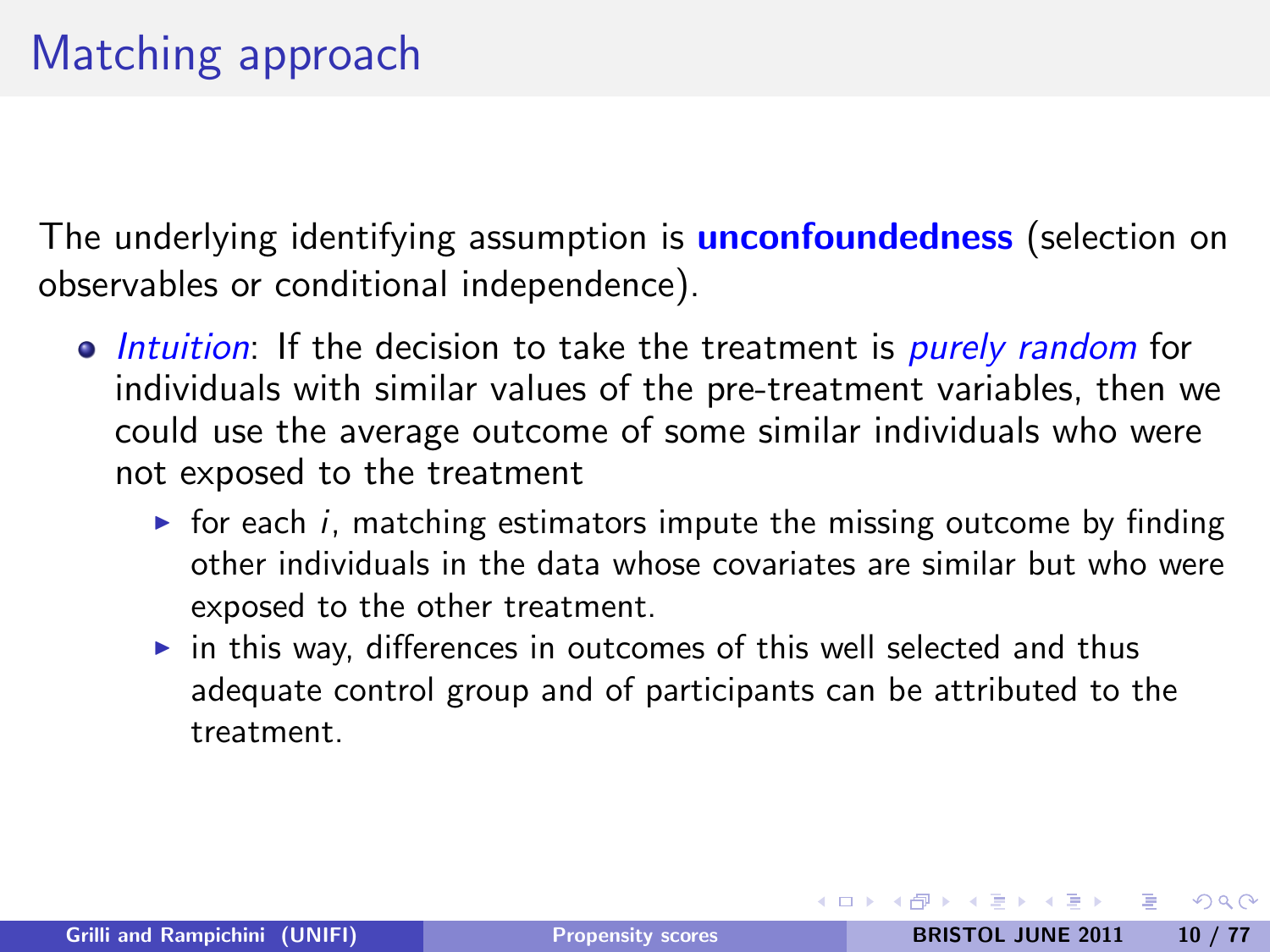## Matching approach (cont'd)

- Matching techniques have origins in experimental work from the first half of the twentieth century (see e.g. Rubin (1974) or Lechner (1998)) and were advanced and developed in a set of papers by Rosenbaum and Rubin (1983a, 1984, 1985a, 1985b)
- To ensure that the matching estimators identify and consistently estimate the treatment effects of interest, we assume
	- $\triangleright$  unconfoundedness: assignment to treatment is independent of the outcomes, conditional on the covariates

 $(Y(0); Y(1)) \perp W \mid X$ 

**Depending Dep** or common support condition: the probability of assignment is bounded away from zero and one

$$
0 < Pr(W = 1 | X) < 1
$$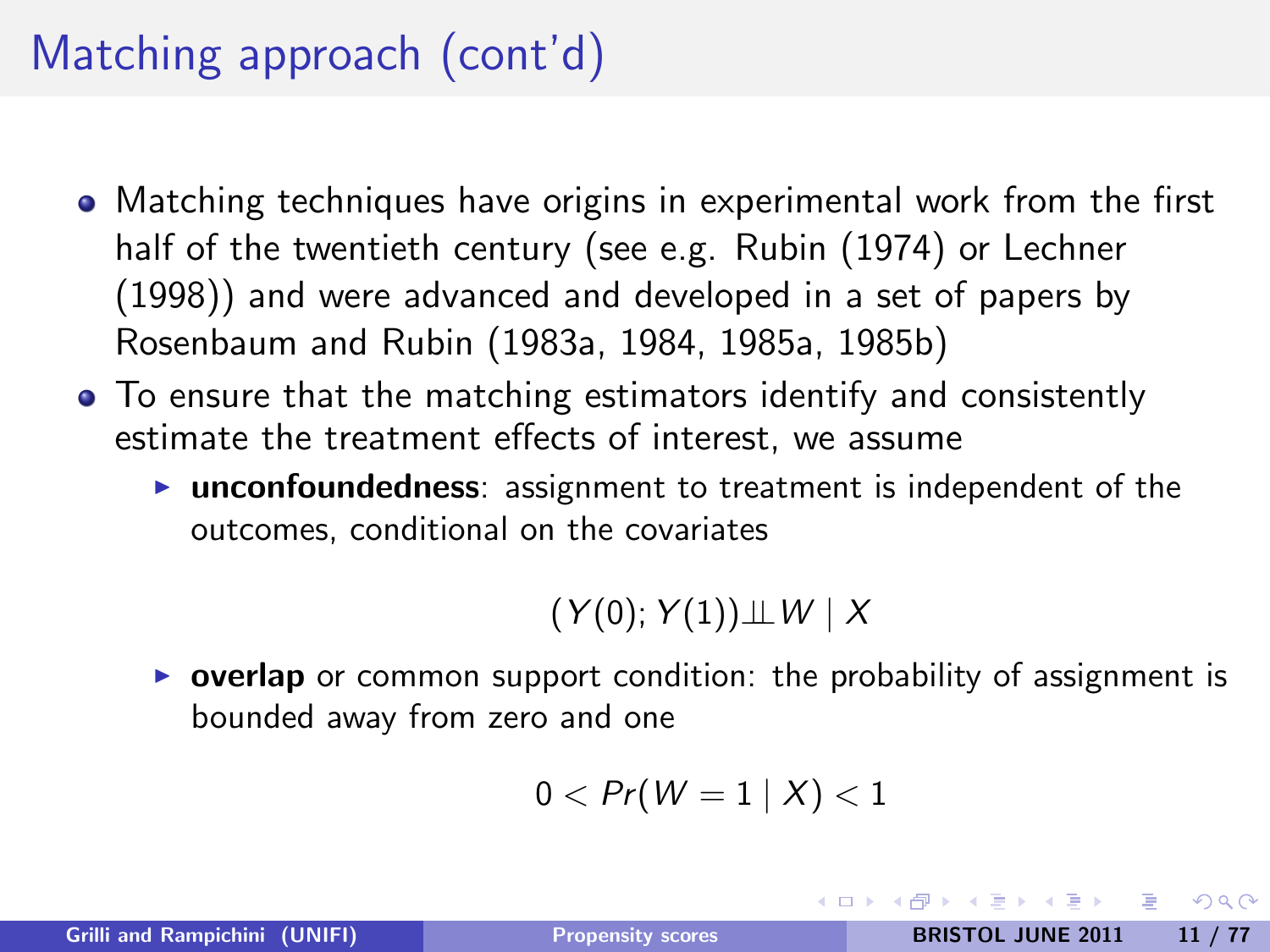$$
0 < Pr(W=1 | X) < 1
$$

- The assignment mechanism can be interpreted as if, within subpopulations of units with the same value for the covariate, completely randomized experiment was carried out.
- We can analyze data from subsamples with the same value of the covariates, as if they came from a completely randomized experiment.

 $200$ 

4 0 8 4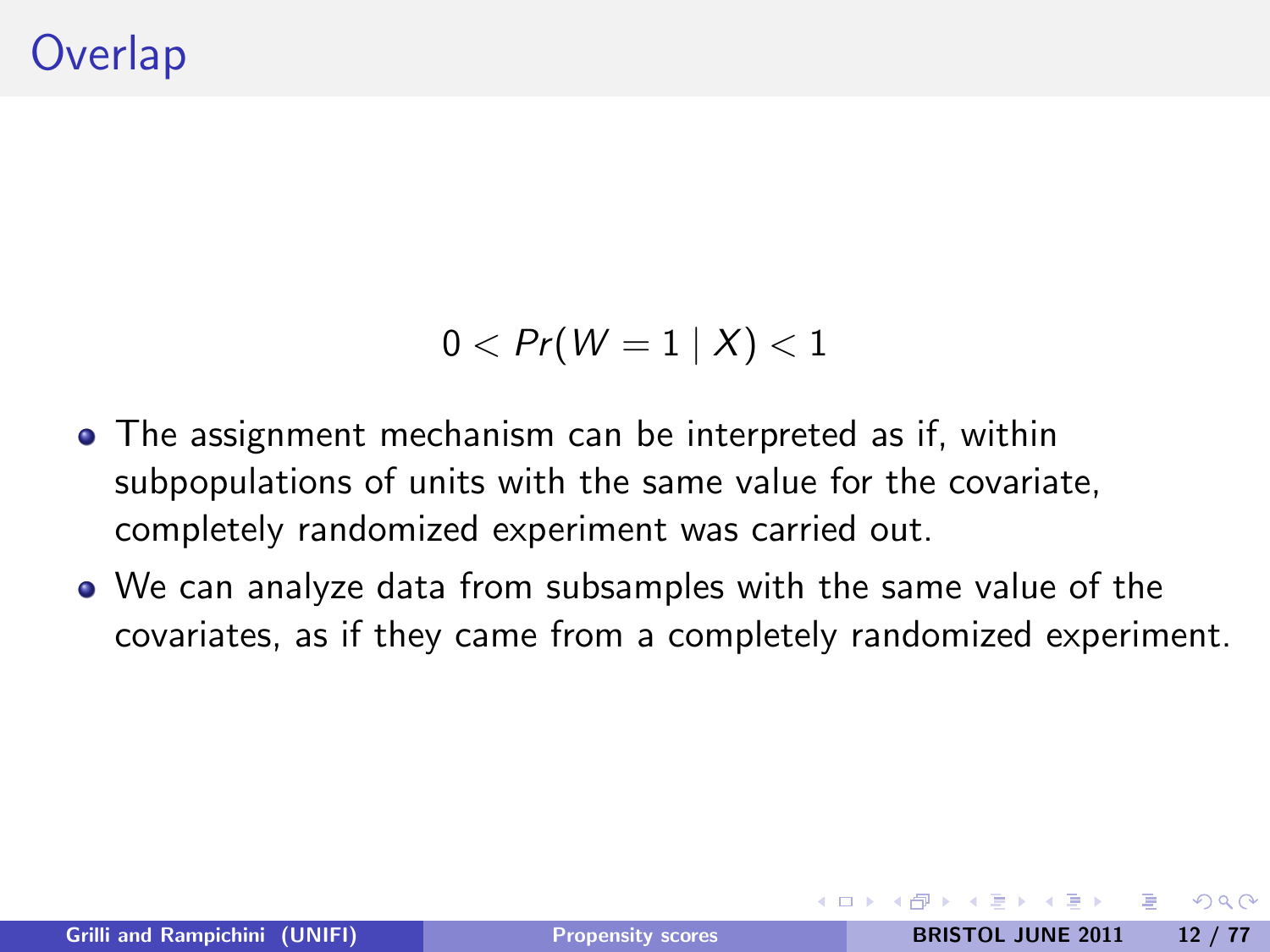- The reduction to a paired-comparison should only be applied if unconfoundedness is a plausibly assumption based on the data and a detailed understanding of the institutional set-up by which selection into treatment takes place (see for example the discussion in Blundell et al., 2005).
- **•** In their seminal article, Rosenbaum and Rubin (1983) define the treatment to be **strongly ignorable** when both unconfoudedness and overlap are valid.
- Given these two key assumptions of unconfouddedness and overlap one can identify the average treatment effects (see next slide)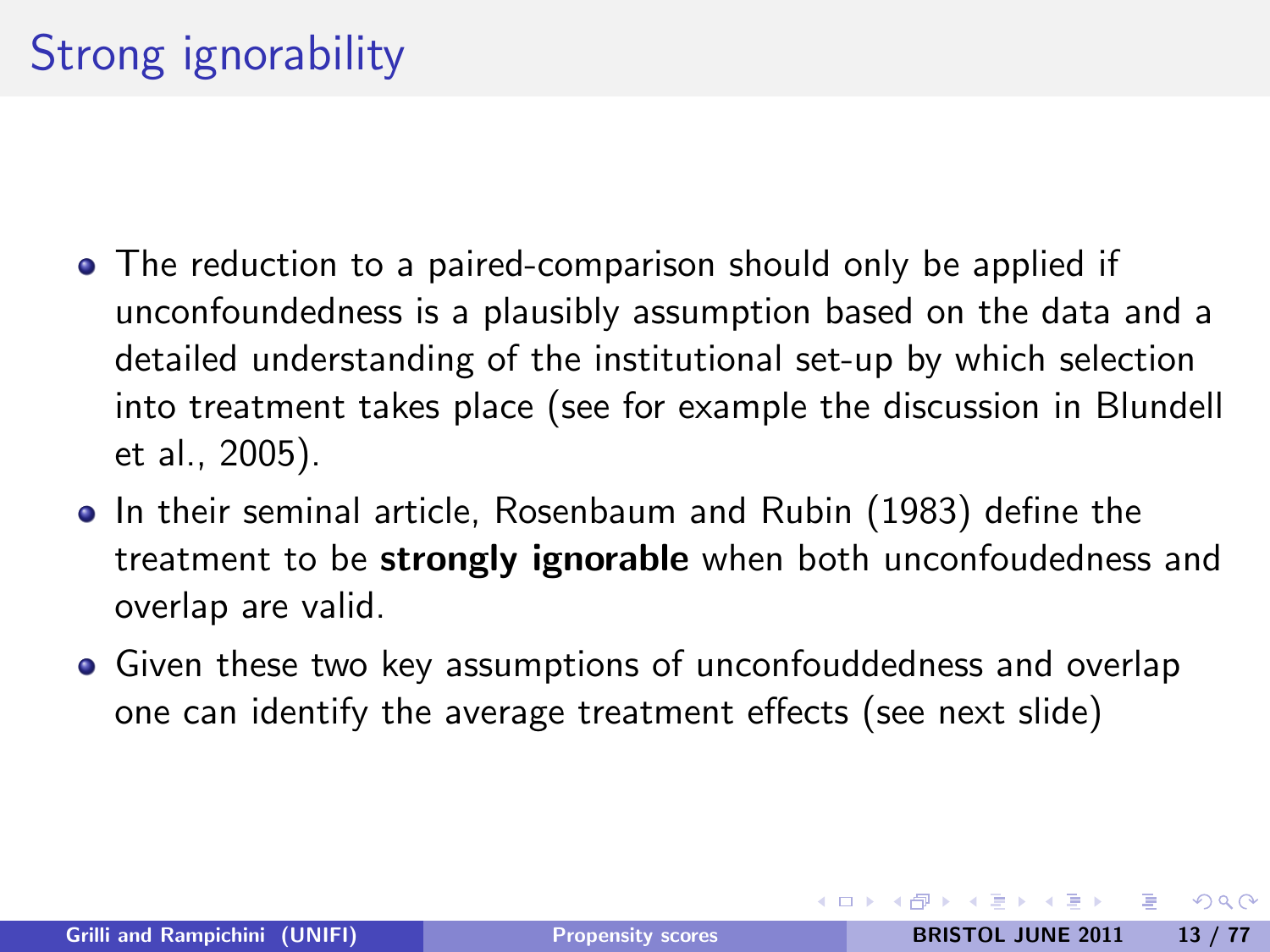## ATE identification under strong ignorability

• Given unconfoundedness, the following equality holds:

$$
E[Y(w) | X = x] = E[Y(w) | W = w, X = x]
$$
  
= 
$$
E[Y^{obs} | W = w, X = x]
$$

**•** Thus one can estimate ATE by first estimating the average treatment effect for a subpopulation with covariates  $X = x$ :

$$
E[Y(1) - Y(0) | X = x] = E[Y(1) | X = x] - E[Y(0) | X = x]
$$

$$
E[Y(1) | X = x, W = 1] - E[Y(0) | X = x, W = 0] =
$$

$$
= E[Y^{obs} | X, W = 1] - E[Y^{obs} | X, W = 0]
$$

- $\triangleright$  We need to estimate  $E[Y(w) | X = x, W = w]$  for all values of w and  $x$  in the support of these variables.
- If the overlap assumption is violated at  $X = x$ , it would be infeasible to estimate both  $E[Y(1) | X = x, W = 1]$  and  $E[Y(0) | X = x, W = 0]$ .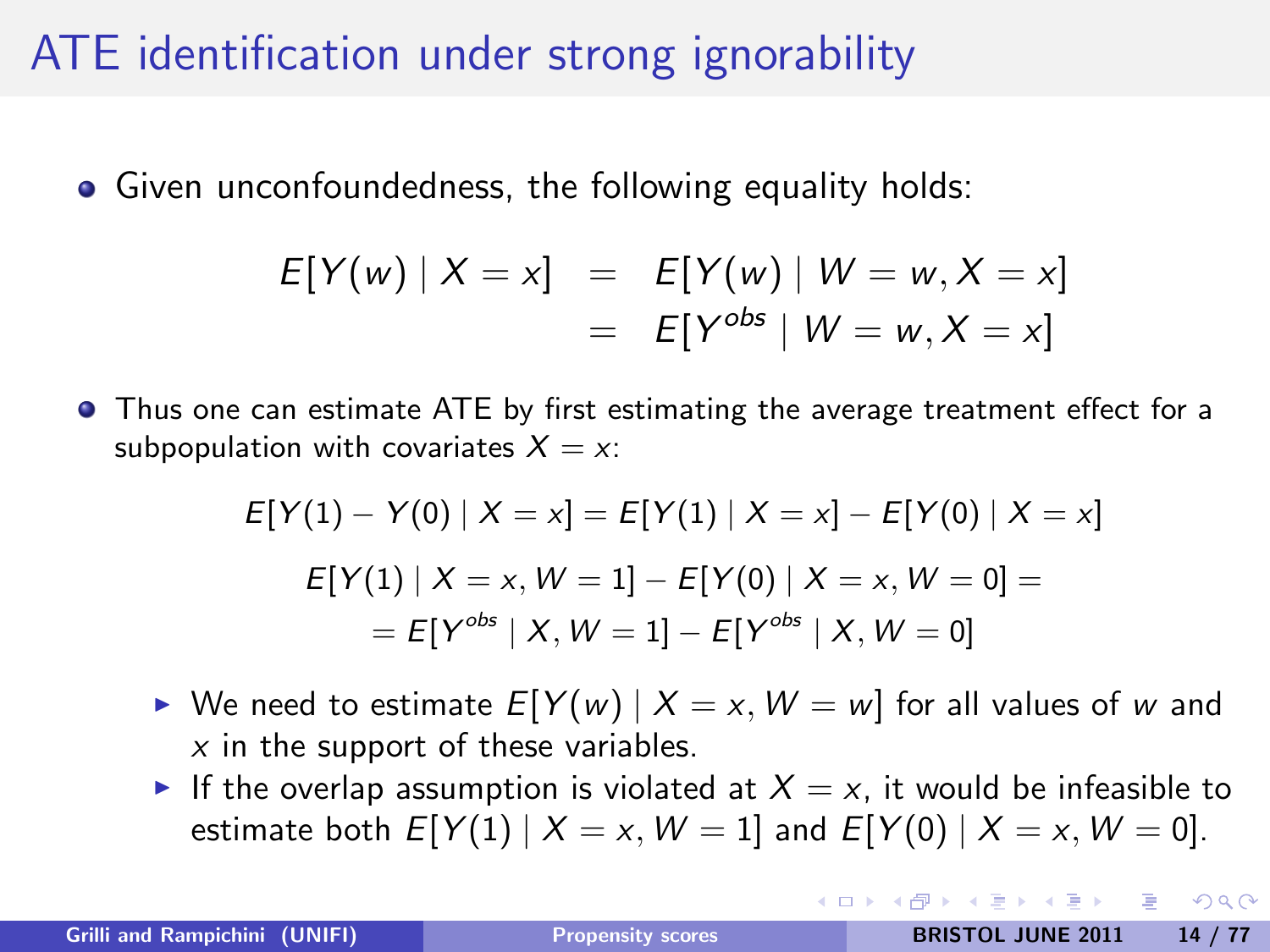## Observational studies

#### How can we reduce the bias in estimating treatment effects?

- With an observational data set, we try to structure it so that we can conceptualize the data as having arisen from an underlying regular assignment mechanism.
- We need to adjust any difference in average outcomes for differences in pre-treatment characteristics (not being affected by the treatment)
	- $\triangleright$  Model-based imputation methods (e.g., regression models)
	- $\blacktriangleright$  Matching methods
	- $\triangleright$  Methods based on propensity score
	- $\blacktriangleright$  Stratification
	- $\triangleright$  Weighting
	- $\blacktriangleright$  Mixed methods
- We will show some possible approaches following a well-known example, focusing on the propensity score matching approach

 $\Omega$ 

イロト イ母ト イラト イラト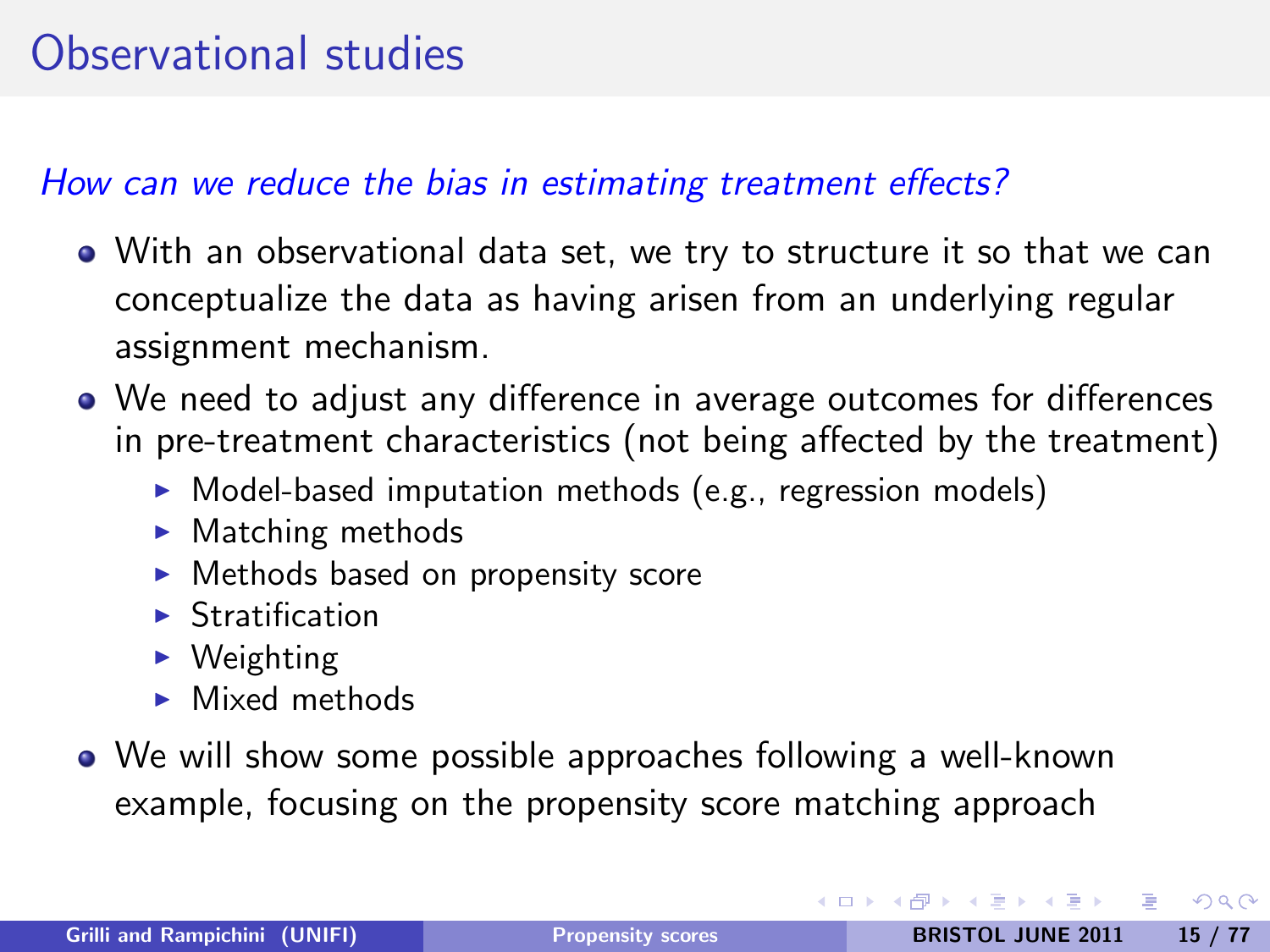# Effect of participation in a job training program on individuals earnings

Data used by Lalonde (1986)

- We are interested in the possible effect of participation in a job training program on individuals earnings in 1978
- This dataset has been used by many authors (Abadie et al. 2004, Becker and Ichino, 2002, Dehejia and Wahba, 1999).
- We use a subset of the data constructed by Dehejia and Wahba (1999, see their paper for details).
- Data available in STATA format at http:emlab.berkeley.eduusersimbens
- Variables:
	- $\triangleright$  treatment t: participation in the job training program
	- $\triangleright$  outcome re78: 1978 earnings of the individuals in the sample in terms of 1978 dollars.
	- $\triangleright$  the observable pre-treatment covariates that we use to identify similar individuals are given in the next slide. イロメ イ母メ イヨメ イヨメ  $2990$

<span id="page-15-0"></span>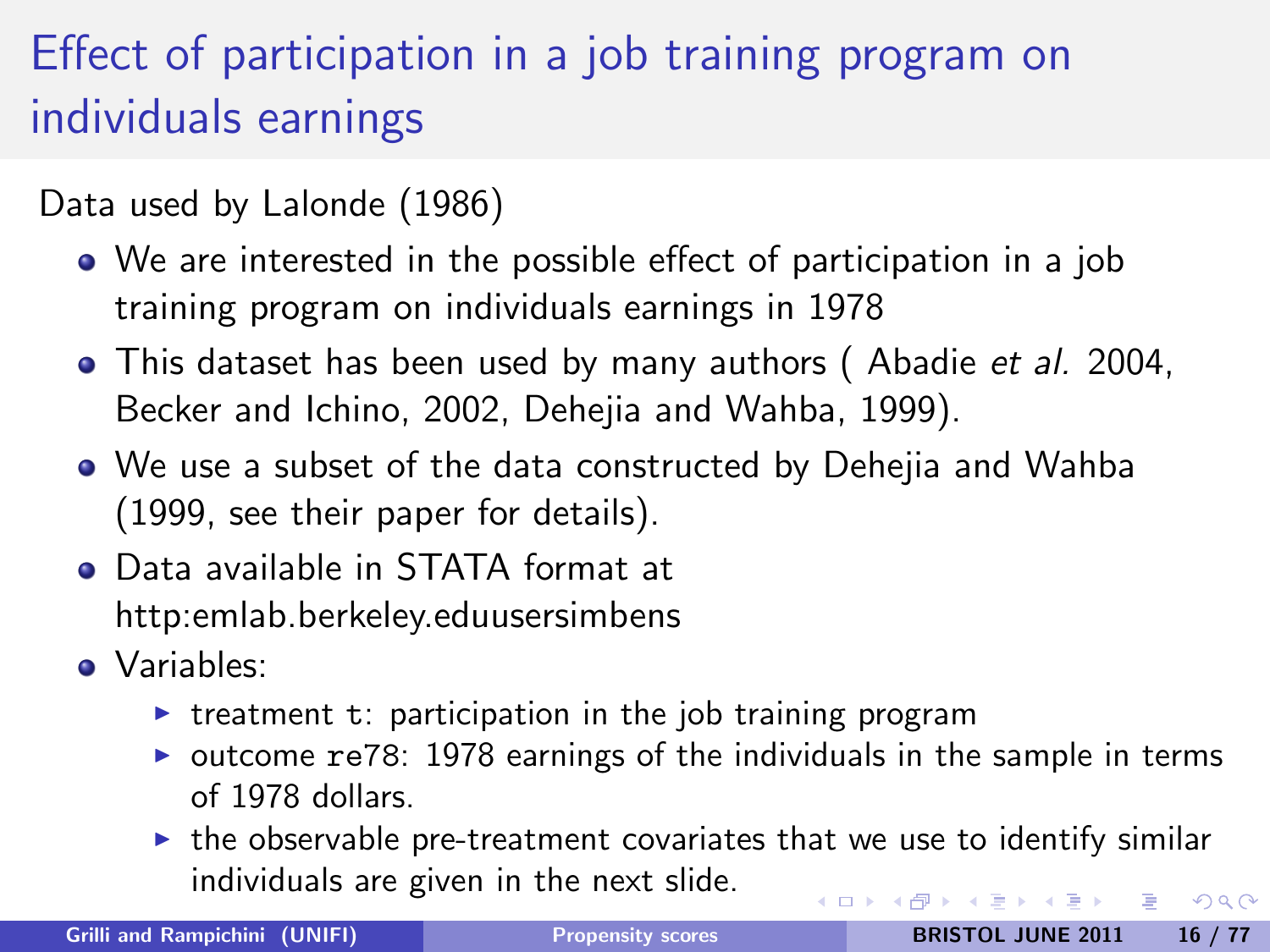## Example: covariates

The data set includes information on pre-treatment (background; confounder) variables

| Description                                                | Name     |
|------------------------------------------------------------|----------|
| age (in years)                                             | age      |
| years of education                                         | educ     |
| real yearly earnings in 1974 (in thousands of 1978)        | re74     |
| real yearlyearnings in 1975 (in thousands of 1978)         | re75     |
| afro-american (1 if African American, 0 otherwise)         | ra       |
| hispanic-american (1 if Hispanic, 0 otherwise)             | rh       |
| married (1 if married, 0 otherwise)                        | marr     |
| more than grade school but less than high school education | nodegree |
| unemployed in 1974                                         | u74      |
| unemployed in 1975                                         | u75      |

 $\Omega$ 

4 0 8 4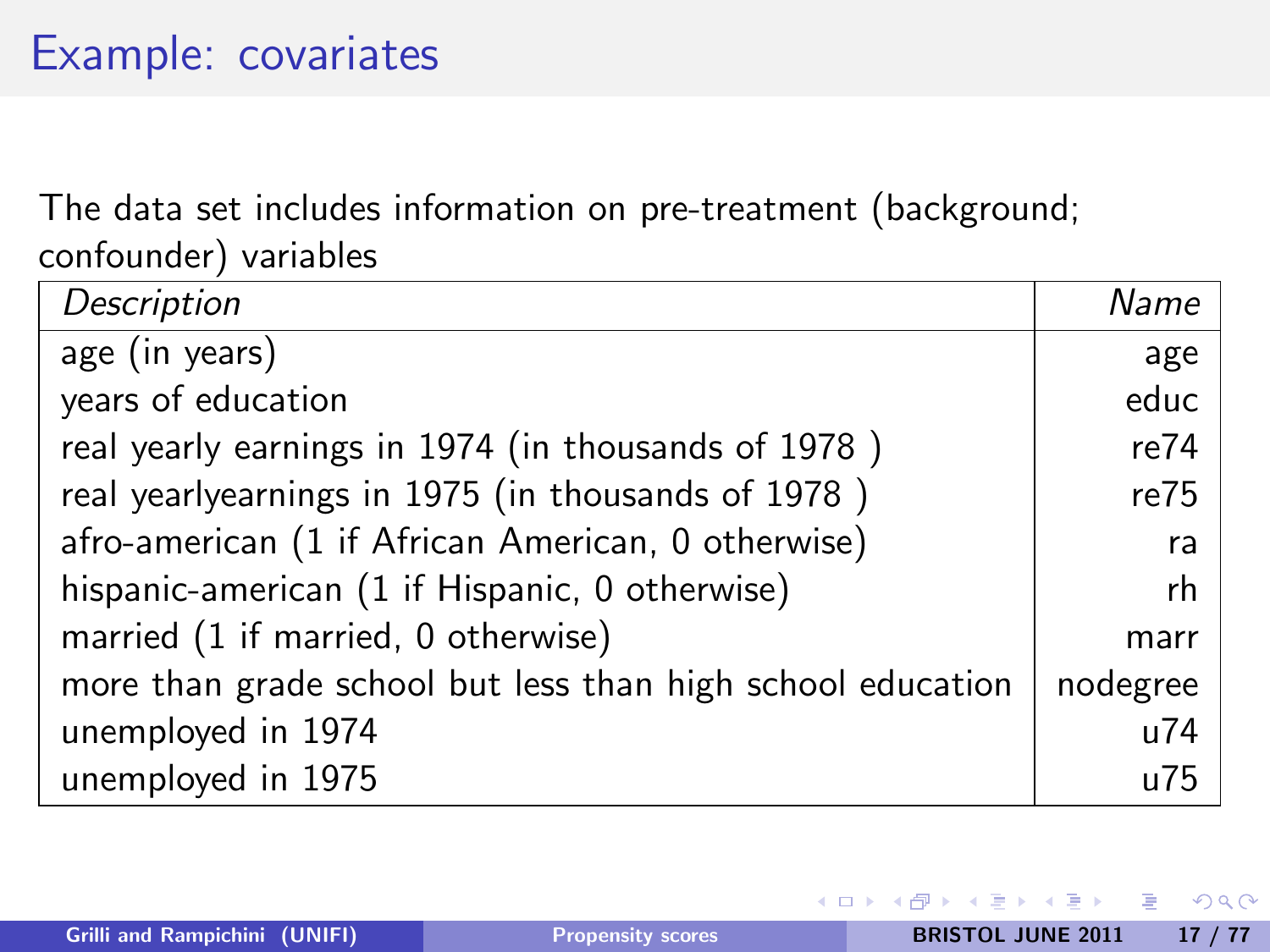## Regression-based estimation under unconfoundedness

We need to adjust any difference in average outcomes for differences in pre-treatment characteristics (not being affected by the treatment)

- We can adjust via specification of a conditional model for the potential outcome  $\Rightarrow$  regression models
- In a standard regression approach, unconfoundedness is implicitly assumed together with other functional or distributional assumptions

$$
\widehat{Y}_i^{obs} = \alpha + \tau W_i + \beta X_i + \varepsilon_i
$$

with the usual exogeneity assumption that  $\varepsilon_i\!\perp\!\!\!\perp W_i, X_i.$ 

- the regression of  $Y_{i}^{obs}$  on a constant,  $W$  and  $X$  implicitly assumes constant treatment effect
- **•** the slope  $\tau$  of the treatment indicator is an estimator of the average treatment effect
- Unconfoundedness is untestable.

<span id="page-17-0"></span>イロメ イ母メ イヨメ イヨメーヨ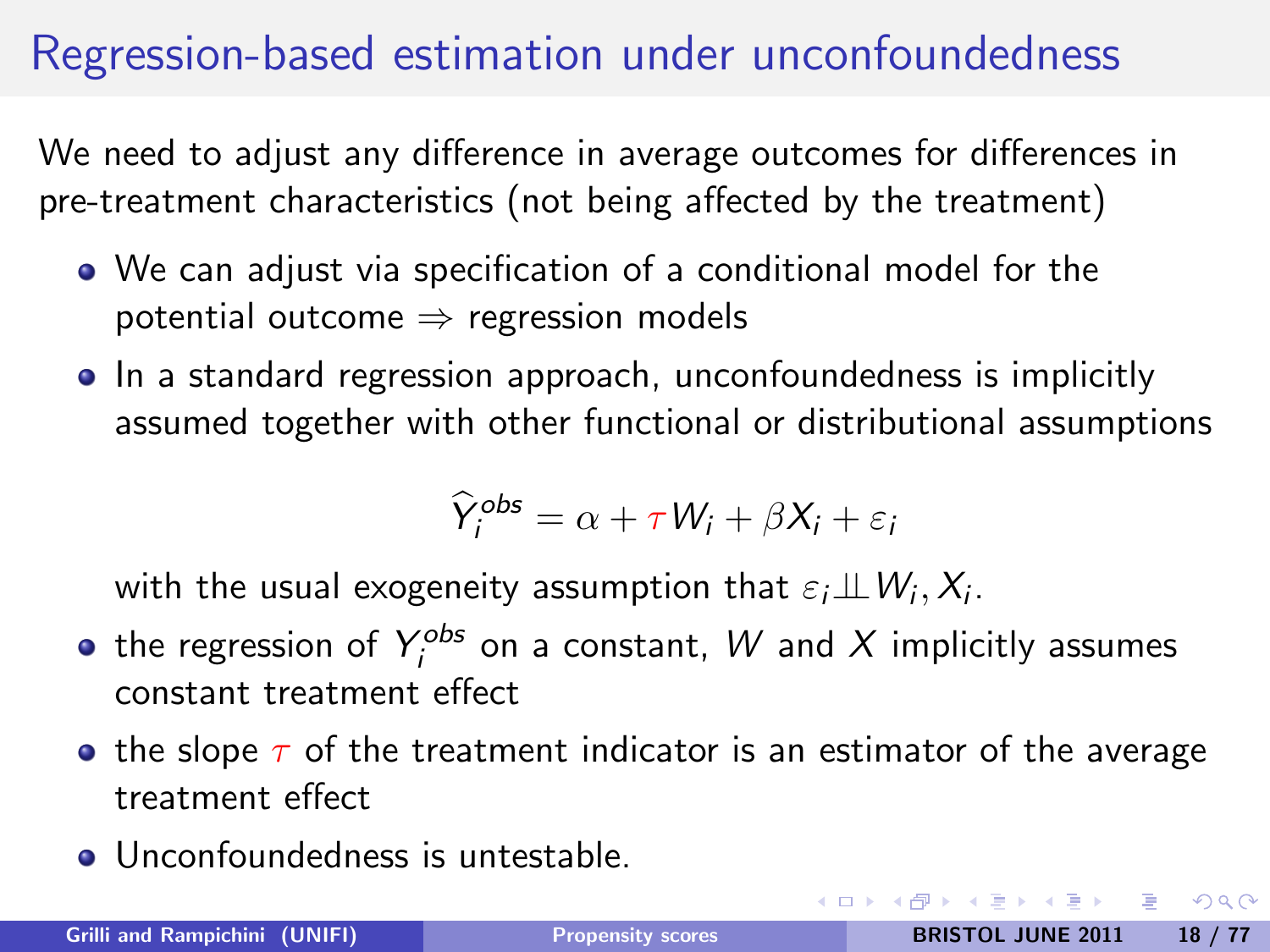## Example: simple linear regression model for causal inference

Consider the outcome  $Y^{obs} = re78$ , i.e. the observed individuals earnings in 1978

$$
E(Y^{obs} | t) = \alpha + \tau t
$$

- $\bullet$  in this model, the treatment is the training status t, a dummy variable
- **•** from the model we obtain:
	- **D** average outcome for untreated units:  $E(Y^{obs} | t = 0) = \alpha$
	- $\blacktriangleright$  average outcome for treated units:  $E(Y^{obs} \mid t = 1) = \alpha + \tau$
	- $\Rightarrow$  the difference in means estimator is given by the slope of t, i.e.

$$
\tau = \mathit{E}( \, Y^{obs} \mid t=1) - \mathit{E}( \, Y^{obs} \mid t=0)
$$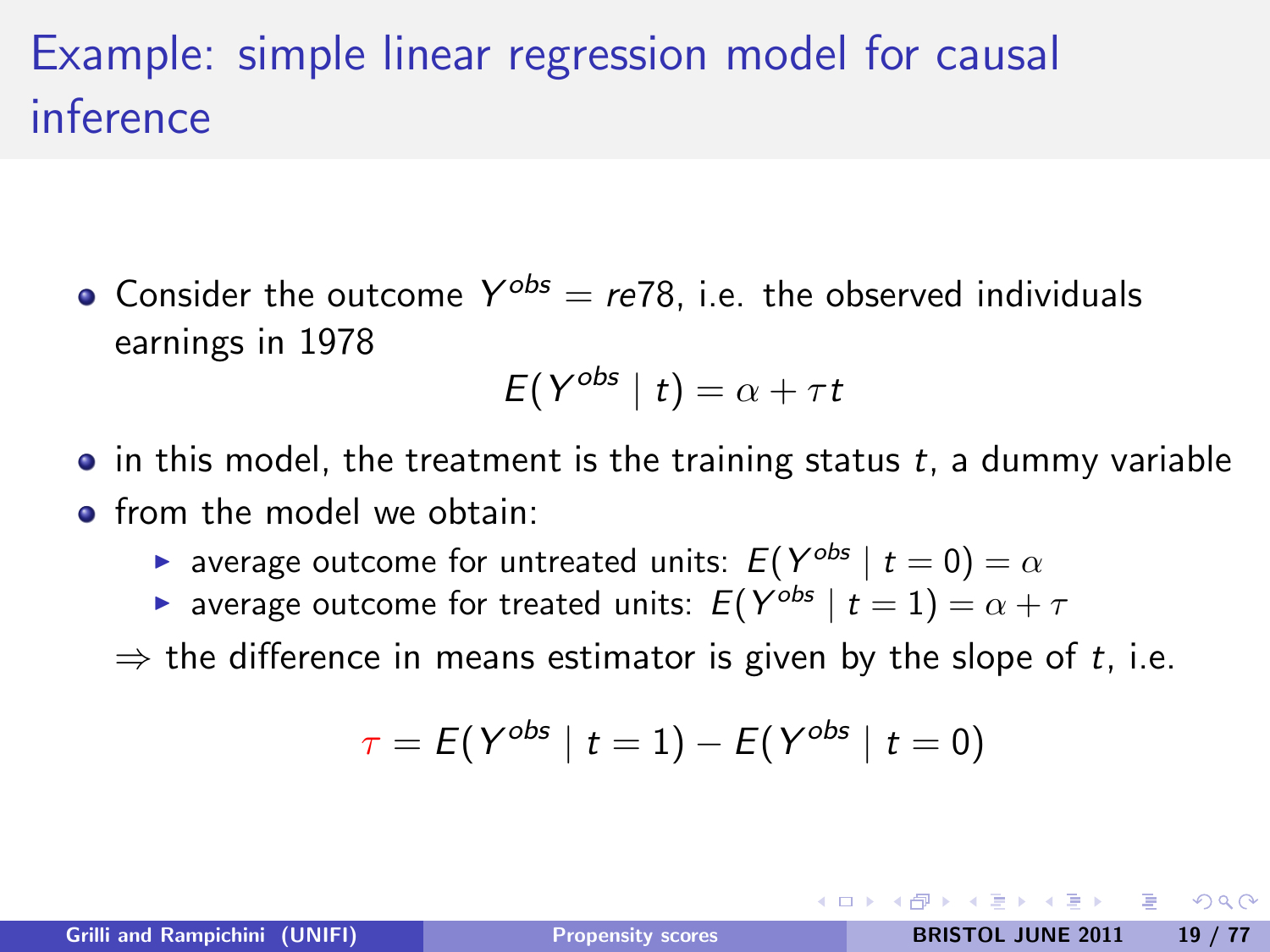#### Example  $E(Y_i^{obs}$  $\binom{c_{\textit{obs}}}{i}$  |  $t$ )  $=$   $\alpha + \tau t_i$  STATA commands and results

| tabulate treat, summarize (re78) means standard |                            |                 |                |  |
|-------------------------------------------------|----------------------------|-----------------|----------------|--|
|                                                 |                            | Summary of RE78 |                |  |
| TRFAT                                           |                            |                 | Mean Std. Dev. |  |
|                                                 | 21594.38 15558.922         |                 |                |  |
|                                                 | 6349.15 7867.405           |                 |                |  |
|                                                 | Total   20536.48 15638.517 |                 |                |  |

reg re78 treat

| re78  | Coef.       | Std. Err. |          | P >  t |
|-------|-------------|-----------|----------|--------|
| treat | $-15245.23$ | 1154.914  | $-13.20$ | 0.000  |
| cons  | 21594.38    | 304.233   | 70.98    | 0.000  |

- We should conclude that the treatment is dangerous because the expected average earning for treated is lower than for control! Is this a reliable result?
- Are the assumptions underlying the linear regression model plausible in this case?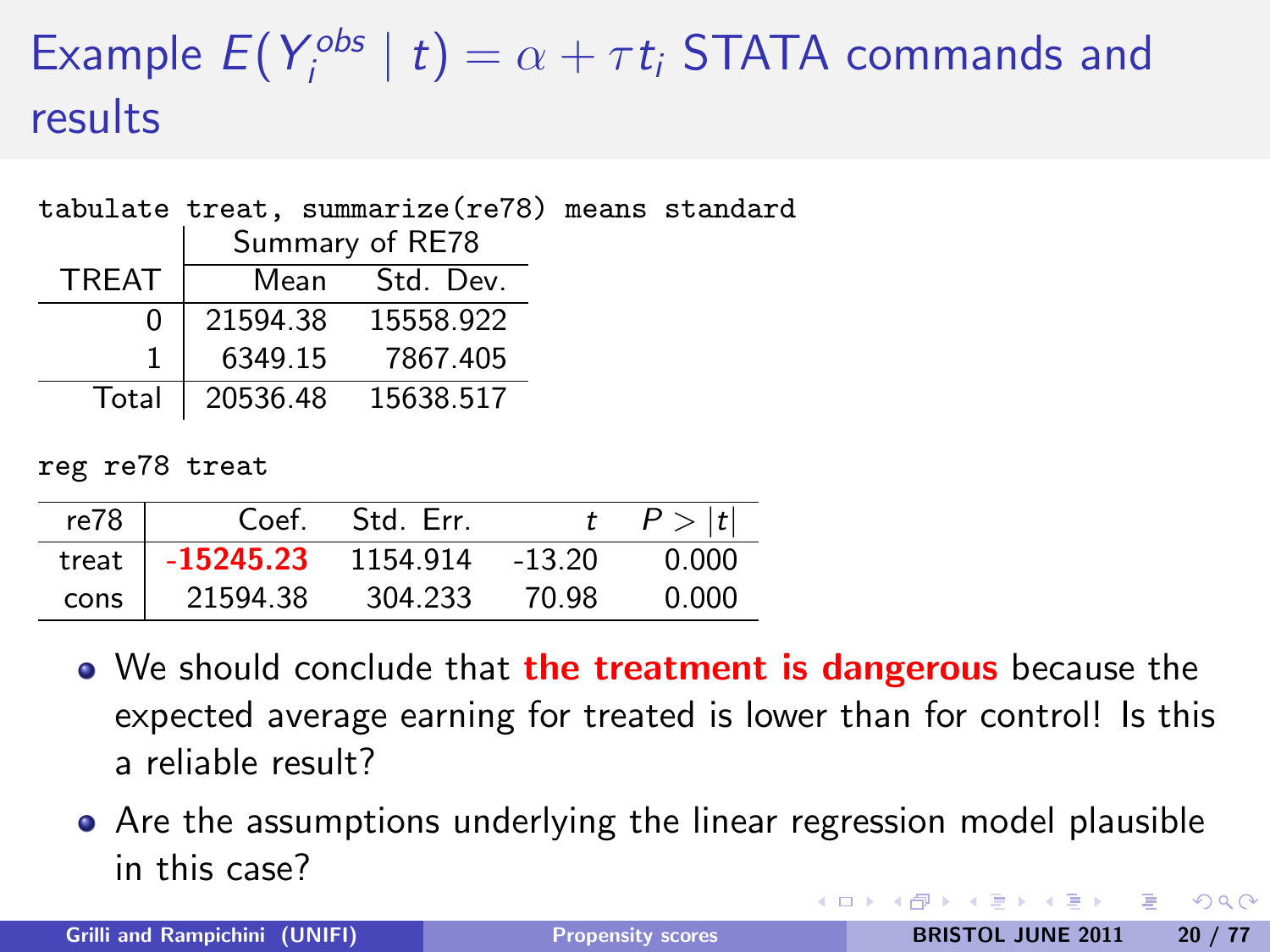## Example: multiple linear regression model for causal inference

• adjusting for confounding variables, we can estimate the Conditional Average Treatment Effect (CATE)

$$
E[Y(1) - Y(0) | X = x]
$$

**Imagine that the only confounder is EDUCATION,** 

$$
E(Y_i^{obs} \mid t, educ) = \alpha + \tau t_i + \beta educ_i
$$

• from this model we can estimate the average change in earnings due to training keeping education constant:  $E(Y^{obs} | t = 1,$  educ = c) –  $E(Y^{obs} | t = 0,$  educ = c) =  $\tau$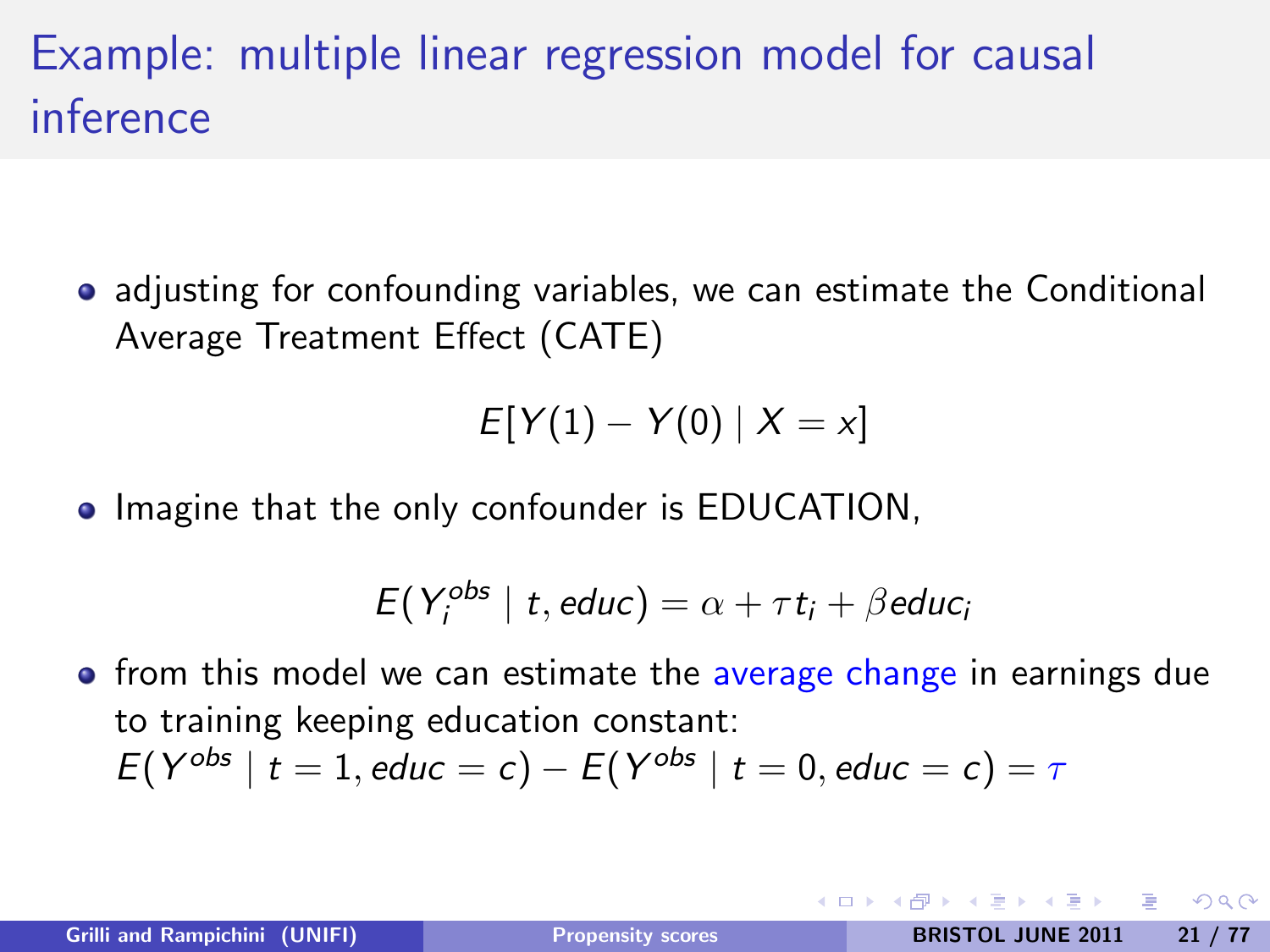## Multiple linear regression: STATA commands and results

$$
\widehat{Y}_i^{obs} = -98.1288 - 12015.2t_i + 1784.513 \text{educ}_i
$$

- the estimated average outcome for untreated units with zero years of education is given by  $E(Y^{obs} \mid t = 0) = \widehat{\alpha} = -98.1288$  (not meaningfull)
- **•** the estimated average change in earnings due to one additional year of education keeping training constant is positive  $\hat{\beta} = 1784.513$ .
- the model assumes a homogeneous effect of training, i.e. the average change in earnings due to training keeping education constant is equal to

$$
\hat{\tau} = E(Y^{obs} | t = 1, educ = c) - E(Y^{obs} | t = 0, educ = c) = -12015.2
$$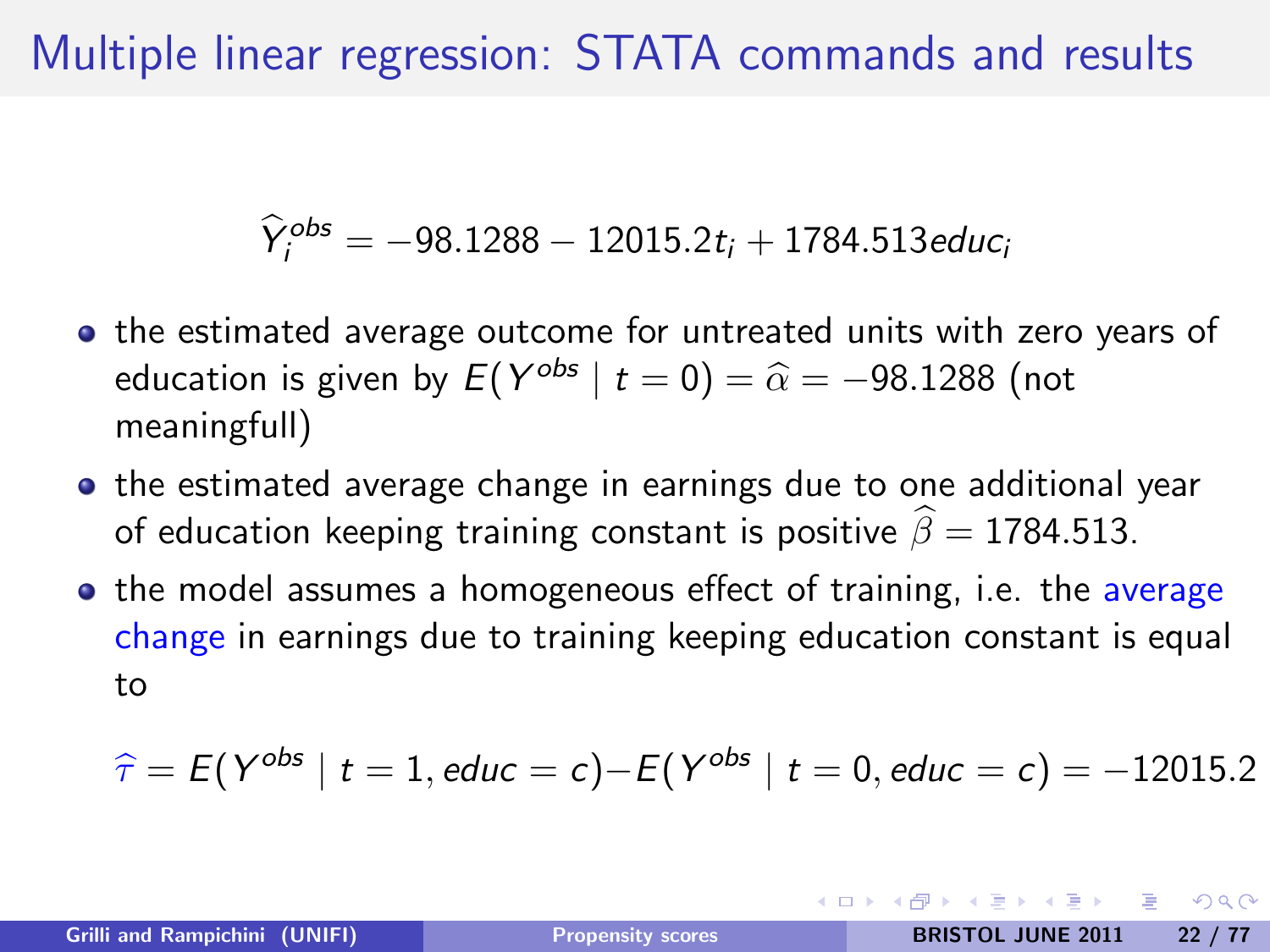## Multiple linear regression model for causal inference: identifying assumptions

The identifying assumption is unconfoundedness  $(Y(1), Y(0) \perp t | educ)$ .

- At each value  $educ = c$ , we imagine an experiment took place and trained and not trained outcomes can be compared.
- e.g., for educ  $= 10$  we compare the average re78 of trained and not trained and get the  $ATE($ educ = 10).
- Then we can average over the educ distribution to obtain the overall training effect.



つくい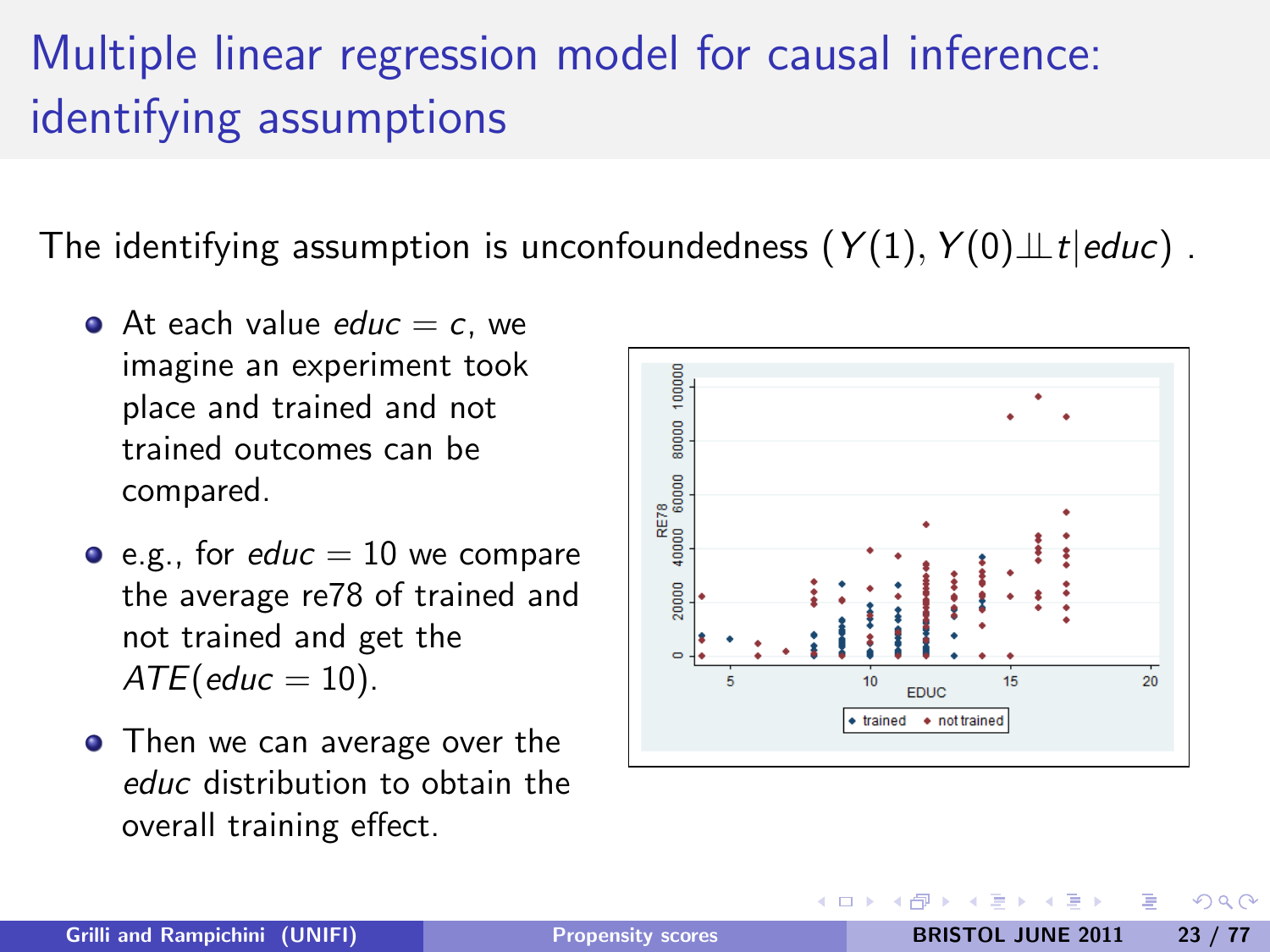#### Example: controlling for more covariates

Let us include all the pre-treatment variables available in the data set as independent variables  $E(Y_i^{obs} \mid t, X) = \alpha + \tau t_i + \sum_{k=1}^K \beta_k X_{ki}$ 

reg re78 treat age educ ra rh marr re74 re75

| re78  | Coef.       | Std. Err. | t       | t <br>P > |
|-------|-------------|-----------|---------|-----------|
| treat | 864.3509    | 908.6754  | 0.95    | 0.342     |
| age   | $-81.89111$ | 20.7206   | $-3.95$ | 0.000     |
| educ  | 515.8077    | 76.85434  | 6.71    | 0.000     |
| ra    | $-578.0219$ | 496.0579  | $-1.17$ | 0.244     |
| rh    | 2415.323    | 1108.164  | 2.18    | 0.029     |
| marr  | 1208.641    | 587.1255  | 2.06    | 0.040     |
| re74  | .2784607    | .0279811  | 9.95    | 0.000     |
| re75  | .5692921    | .0276004  | 20.63   | 0.000     |
| cons  | 921.8091    | 1379.786  | 0.67    | 0.504     |

The estimated effect of training is positive  $(+864.3509$  dollars) even tough it is not statistically significant (p-value  $= 0.342$ ).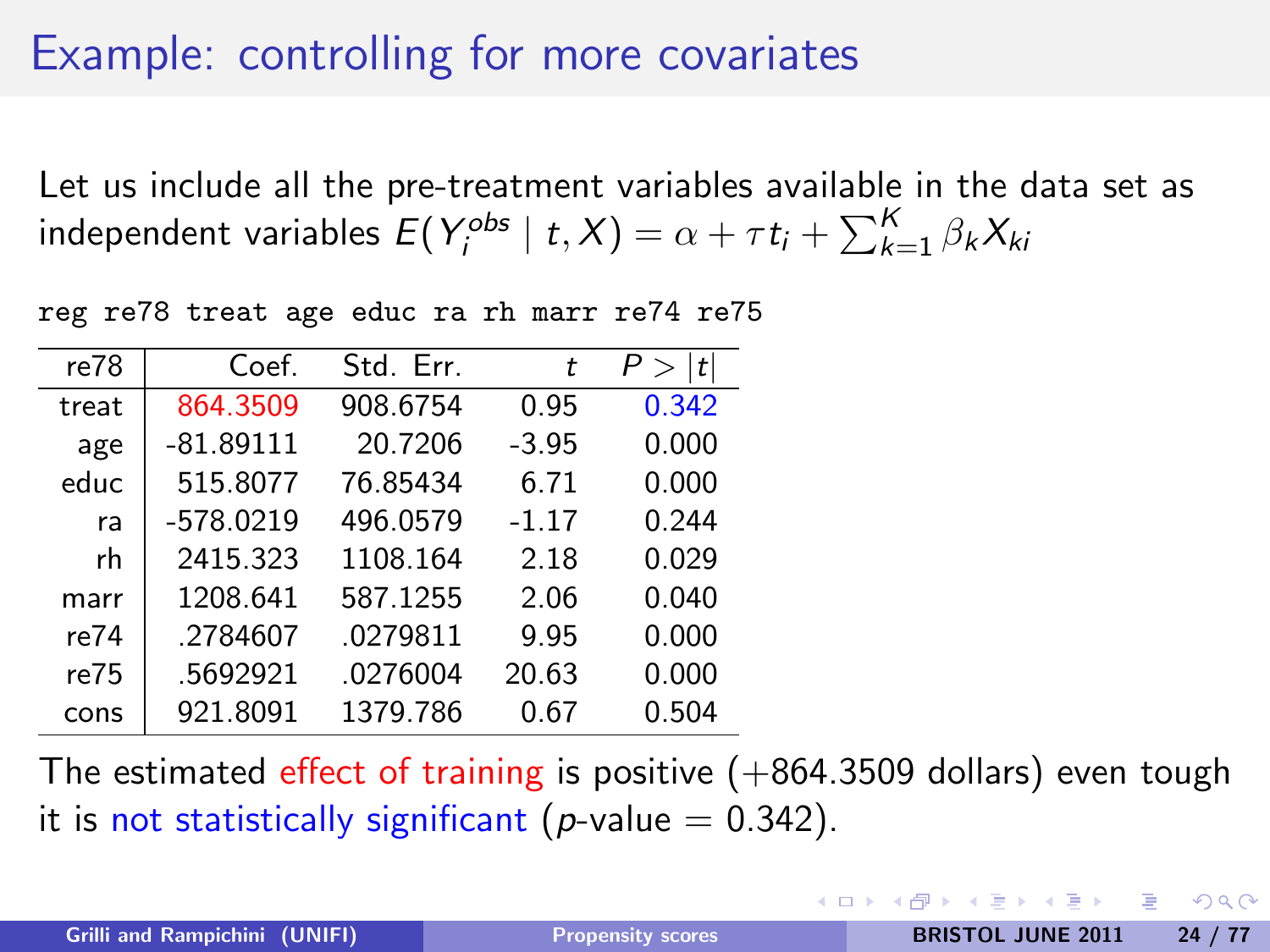#### Regression: overlap problems

#### What could be wrong with the regression approach?

To identify causal effects, unconfoundedness is not enough, to achieve ignorability, we need also overlap, i.e.  $0 < p_i(x) < 1$  for each value  $x \in X$ Let us consider the following example:

- we are interested in evaluate the effect of a binary treatment (trained or not) on a continuous outcome Y (e.g., earnings)
- $\bullet$  we can assume unconfoundedness given an observed covariate X (e.g. education)
- $\bullet$  it turns out that in the data at hand X assumes three values (1, 2, 3) for treated and only two (1 and 3) for control.
- **•** This implies that treated with  $X = 2$  cannot find good comparisons in the control group (no overlap).
- **•** Unfortunately, the *regression analysis masks this fact* and assumes that the estimated equation is good for everybody (even for those never observed!!!).

Things are even worst with many confounders (we cannot easily see non overlap problems).

 $\Omega$ 

イロト イ押 トイヨ トイヨ トーヨー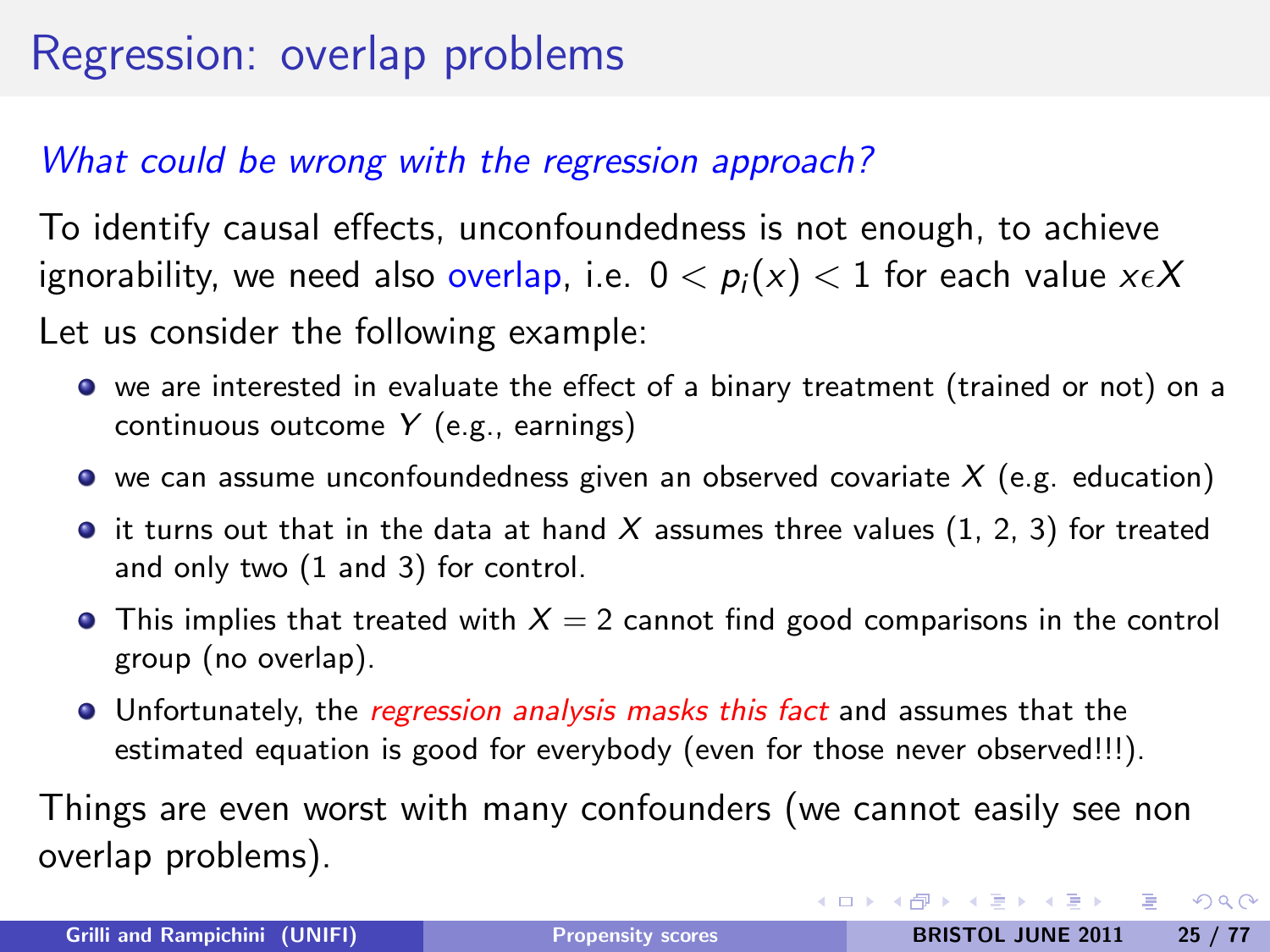#### Pittfalls of the regression approach

- **If the difference between the average values of the covariates in the** two groups is large, the results are sensitive to the linearity assumption
- More generally, because we do not know the exact nature of dependence of the assignment on the covariates, this results in increased sensitivity to model and a priori assumptions
- Choice of covariates to be included in the model strongly affects results (cf. specification of propensity score)
- More recently, nonparametric regression estimators have been proposed (using a series approach or a local linear approach).
- in order to avoid model dependence we can consider **matching** techniques:
	- $\blacktriangleright$  exact matching
	- $\blacktriangleright$  propensity score matching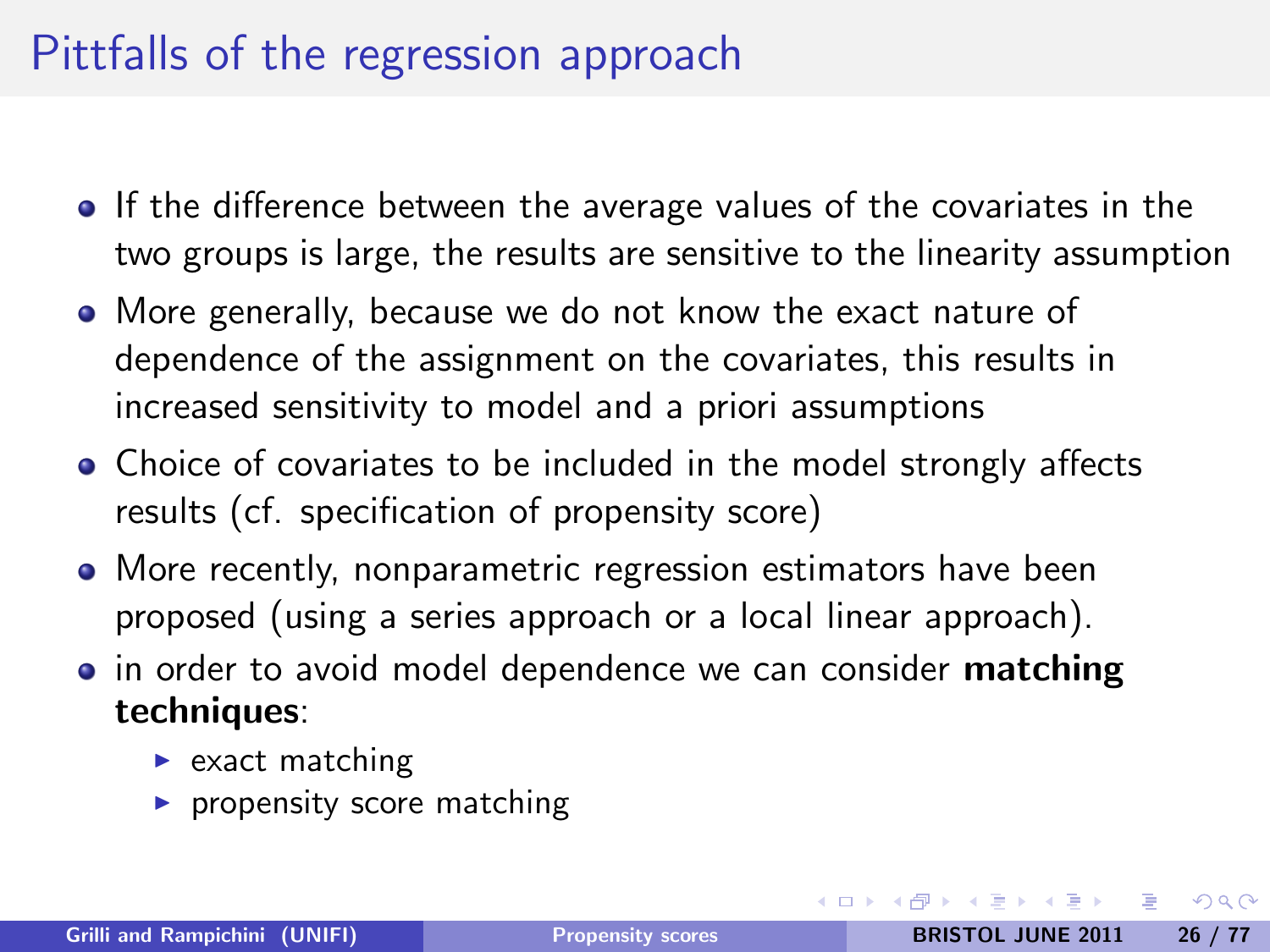- Under unconfoundedness, the basic idea is to find in a large group of non-treated units, units similar to the treated subjects in all relevant pre-treatment characteristics X
- Since conditioning on all relevant covariates is limited in the case of a high dimensional vector  $X$ , we will use propensity score, i.e. the probability of being treated given observed characteristics  $X$ .
- Matching procedures based on this balancing score are known as propensity score matching.

<span id="page-26-0"></span> $\Omega$ 

**∢ ロ ▶ ( 印**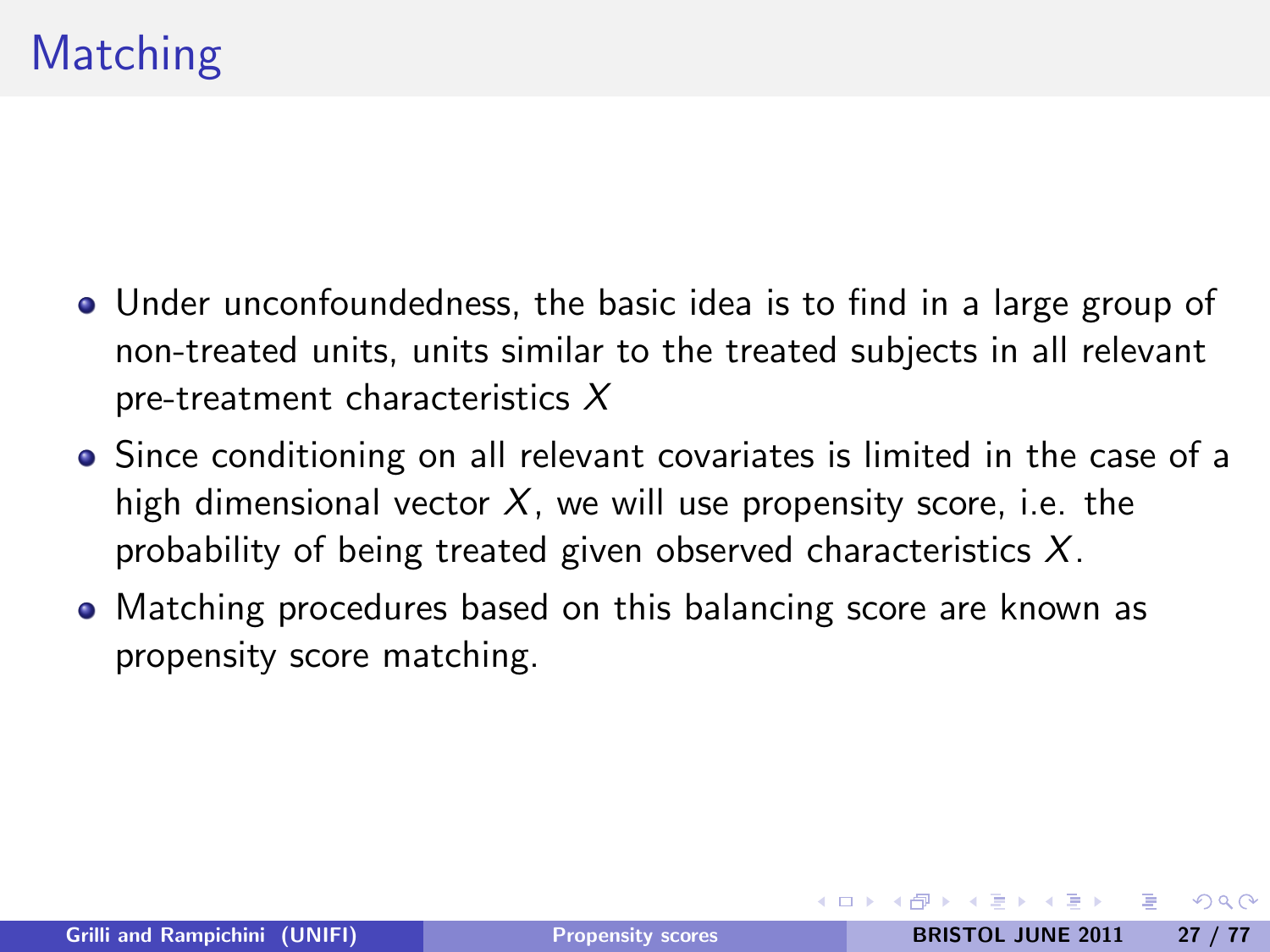# Matching vs OLS

The main assumption underlying the matching approaches (unconfoundedness) is the same as OLS.  $\Rightarrow$  as OLS, the matching is as good as its X are!

Why matching could be better than OLS?

- The additional **common support** condition focuses on comparison of comparable subjects
- **•** matching is a **non-parametric** technique:
	- it avoids potential misspecification of  $E(Y(0) | X)$
	- $\triangleright$  it allows for arbitrary heterogeneity in causal effects  $E(Y(1) - Y(0) | X)$
- If OLS is correctly specified, it is more efficient and we can make OLS less parametric adding iteractions (see later on)

 $\Omega$ 

イロメ イ母 トイラ トイラメー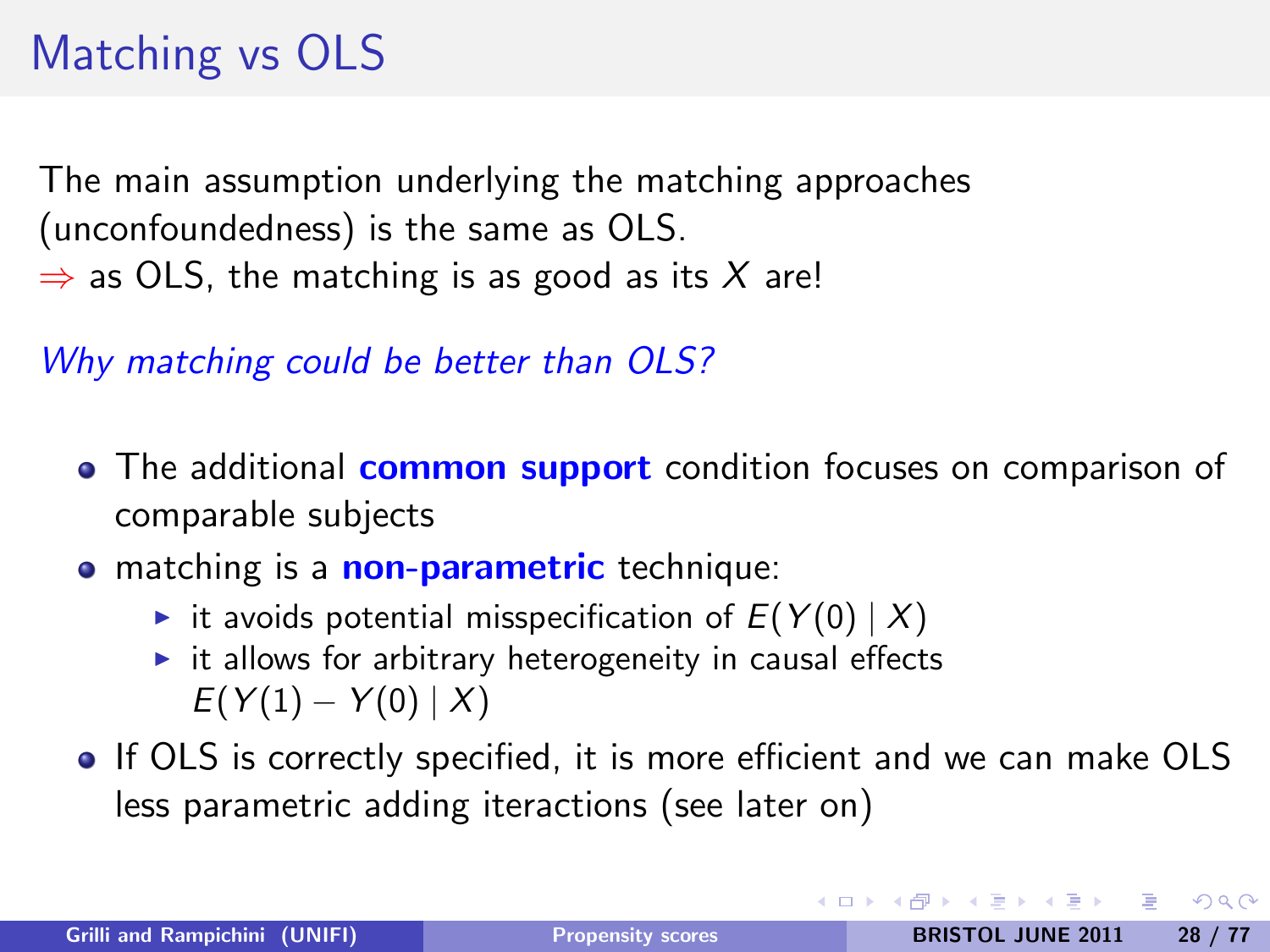## Balancing scores and propensity scores

Conditioning on all relevant covariates is limited in the case of a high dimensional vector X

• Rosenbaum and Rubin (1983) suggest the use of so-called *balancing* scores  $b(X)$ , i.e. functions of the relevant observed covariates X such that the conditional distribution of X given  $b(X)$  is independent of assignment into treatment.

<span id="page-28-0"></span>
$$
X_i \perp\!\!\!\perp W_i \mid b(X_i)
$$

- Balancing scores are not unique
- One possible balancing score is the **propensity score**, i.e. the probability to be treated given observed characteristics  $X$ .

$$
e(X) = Pr(W = 1 | X = x) = E[W | X = x]
$$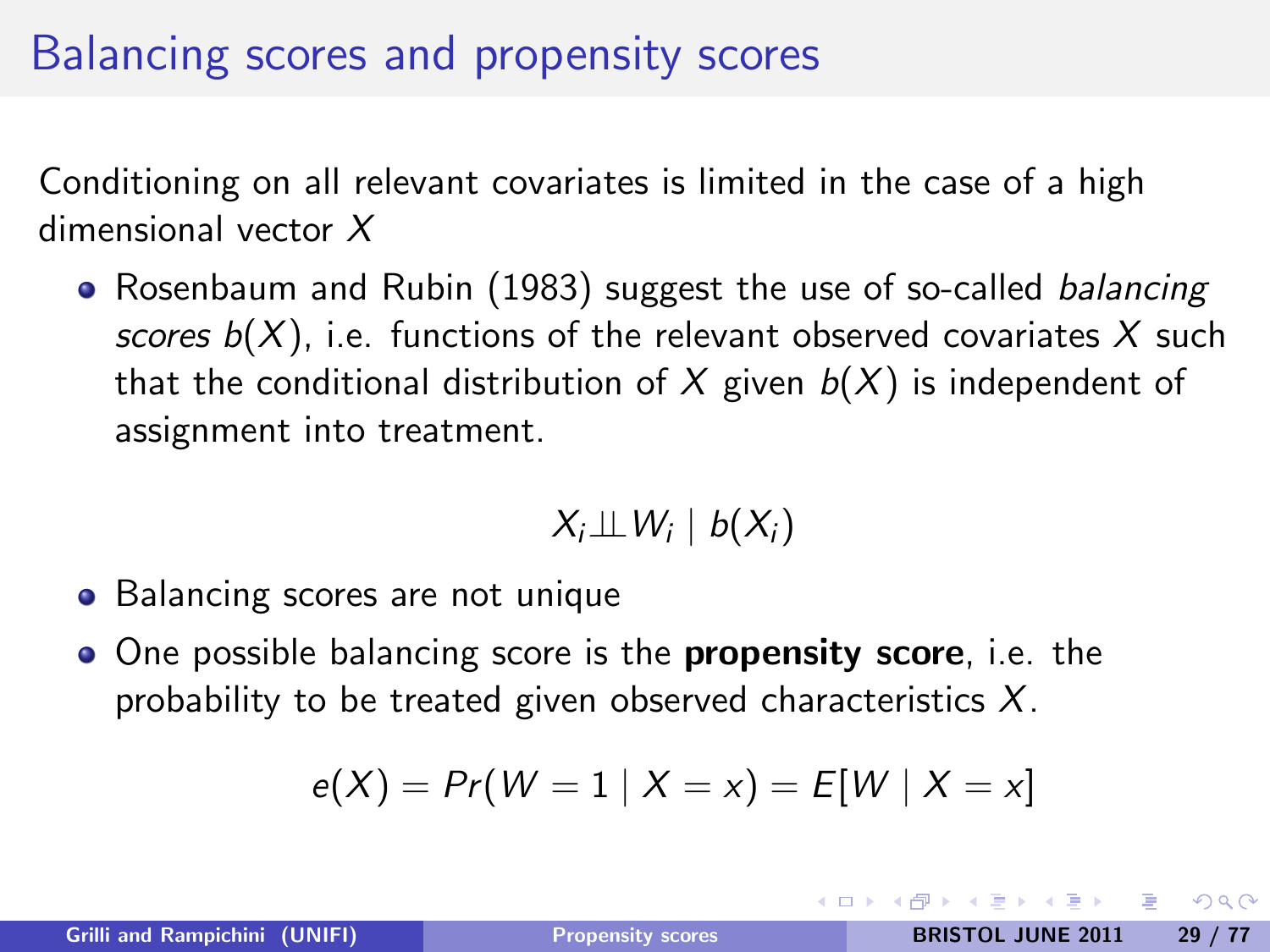## Propensity Score properties

Rosenbaun and Rubin (1983) demonstrate five theorems whose conclusions may be summarized as follows

• The propensity score is a *balancing score*:

 $Pr(W_i = 1 | X_i, e(X_i)) = Pr(W_i = 1 | X_i) = e(X_i)$ 

- any score that is 'finer' than the propensity score is a balancing score; moreover,  $X$  is the finest balancing score and the propensity score is the coarset.
- **•** If treatment assignment is strongly ignorable given  $X$ , then it is strongly ignorable given any balancing score, i.e.  $\,W_{i}$  is independent of  $X_i$  given the propensity score
- At any value of a balancing score, the difference between the treatment and control means is an unbiased estimate of the average treatment effect at that value of the balancing score if treatment assignment is strongly ignorable. イロメ イ母メ イヨメ イヨメーヨ  $\Omega$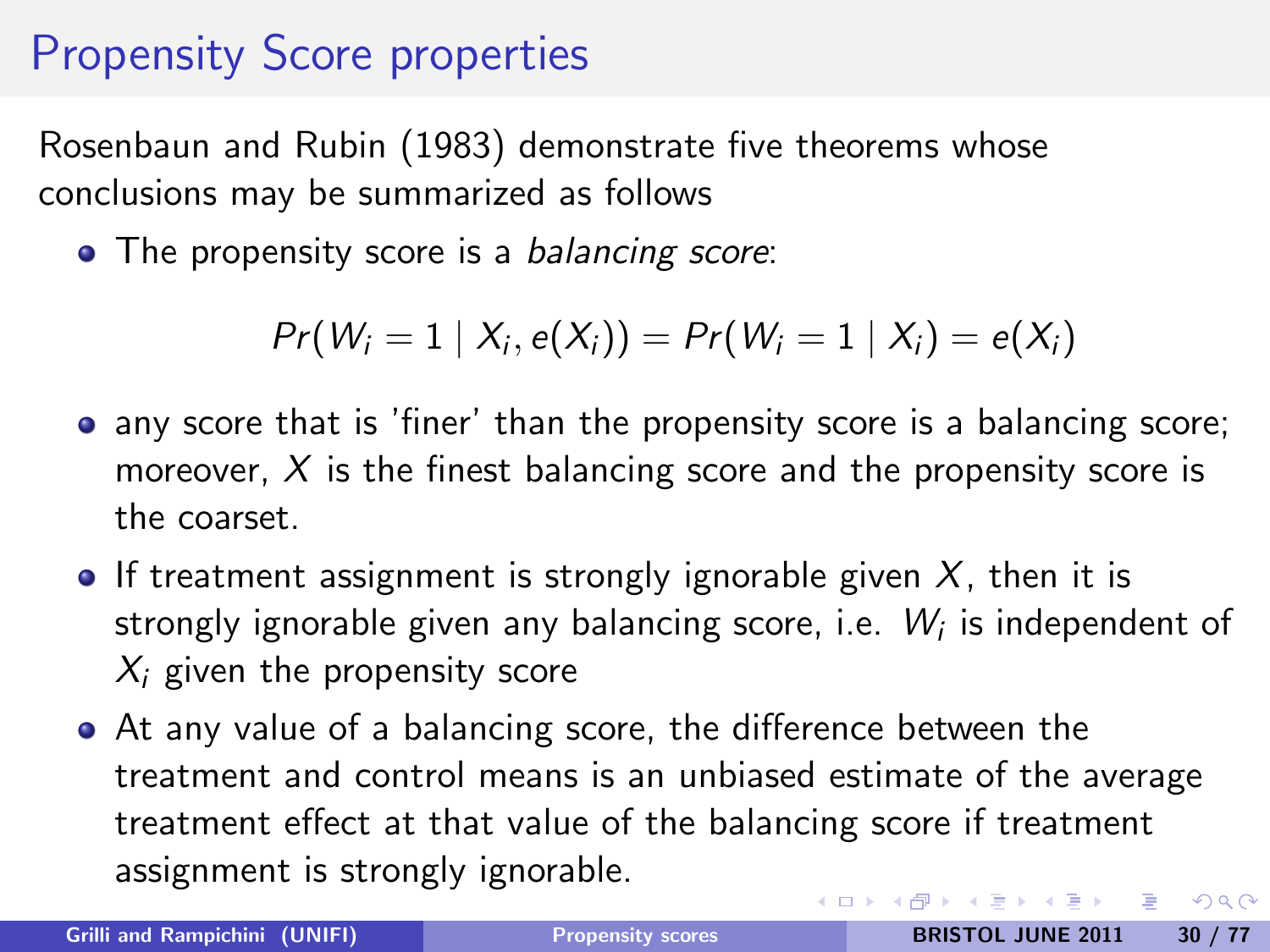• Given these properties, with strongly ignorable treatment assignment:

- $\triangleright$  pair matching on a balancing score
- $\triangleright$  subclassification on a balancing score
- $\triangleright$  and covariance adjustment on a balancing score
- can all produce unbiased estimates of treatment effects.
- Using sample estimates of balancing scores can produce sample balance on X.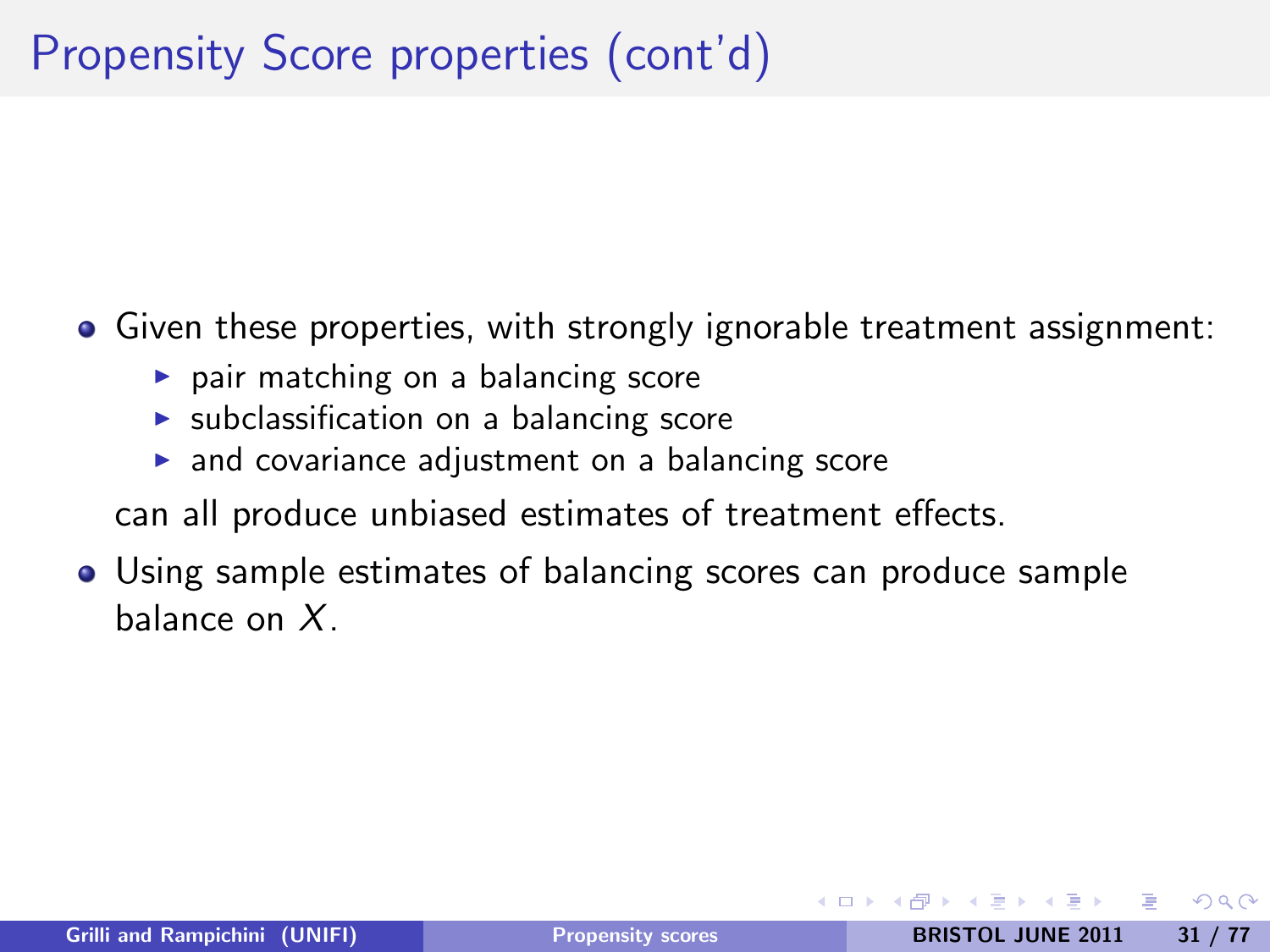## Conditioning on the propensity score

#### If uncounfoundedness holds then

• all biases due to observable covariates can be removed by conditioning solely on the propensity score:

 $(Y(0), Y(1)) \perp W \mid e(X)$ 

• The proof consists in showing that

$$
Pr(W = 1 | Y(0), Y(1), e(X)) = Pr(W = 1 | e(X)) = e(X)
$$

implying independence of  $(Y(0), Y(1))$  and W conditional on  $e(X)$ (see next slide).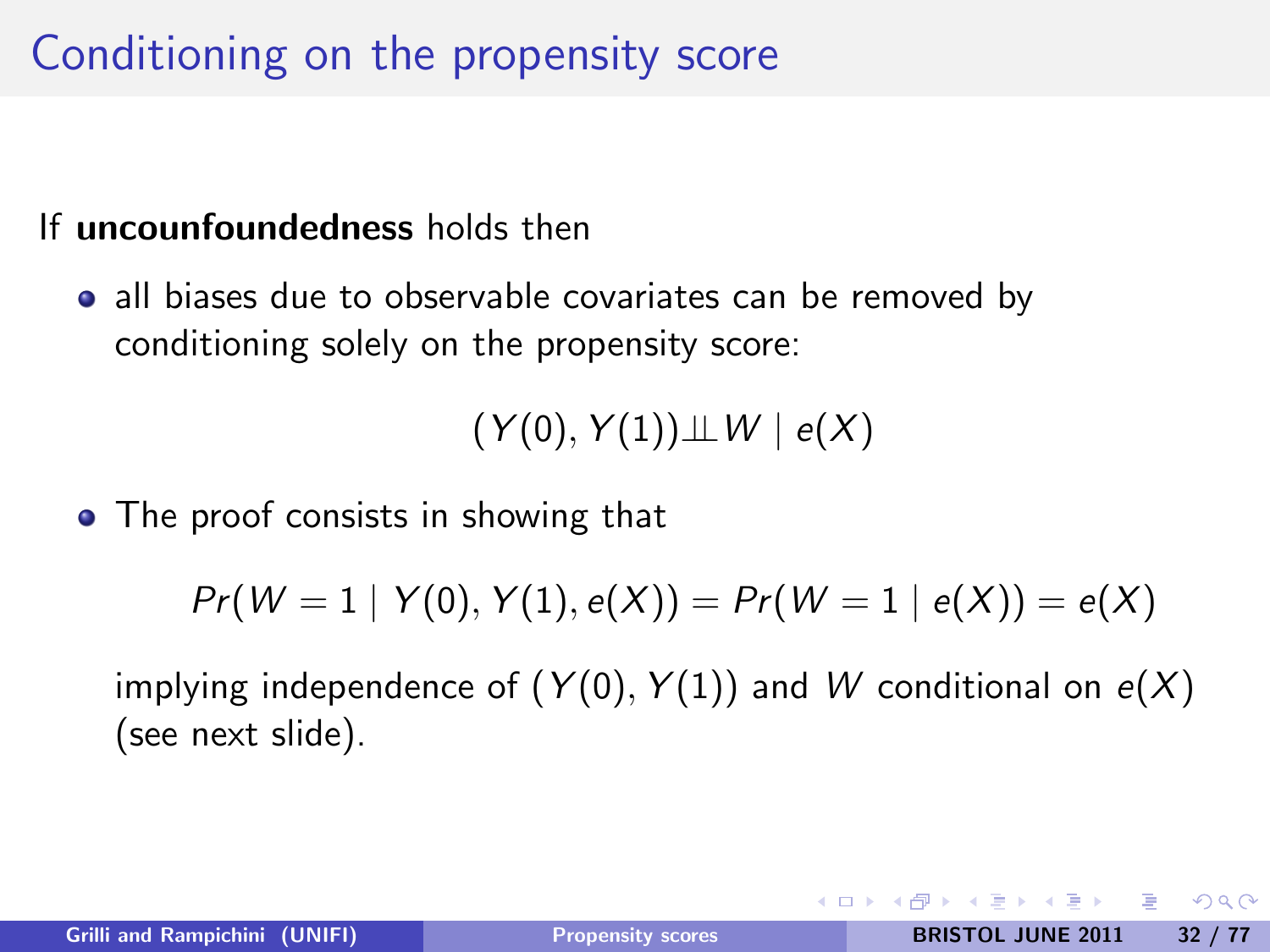Conditioning on the propensity score (cont'd)

$$
P(W = 1 | Y(0), Y(1), e(X)) = E[W | Y(0), Y(1), e(X)]
$$

$$
= E[E[W | Y(0), Y(1), e(X), X] | Y(0), Y(1), e(X)] =
$$
  
\n
$$
= E[E[W | Y(0), Y(1), X] | Y(0), Y(1), e(X)] =
$$
  
\n
$$
= E[E[W | X] | Y(0), Y(1), e(X)] =
$$
  
\n
$$
= E[e(X) | Y(0), Y(1), e(X)] = e(X)
$$

where the last equality follows from unconfoundedness. The same argument shows that

$$
Pr(W = 1 | e(X)) = E[W = 1 | e(X)]
$$
  
= E[E[W = 1 | X] | e(X)] = E[e(X) | e(X)] = e(X)

 $\leftarrow$ 

つくへ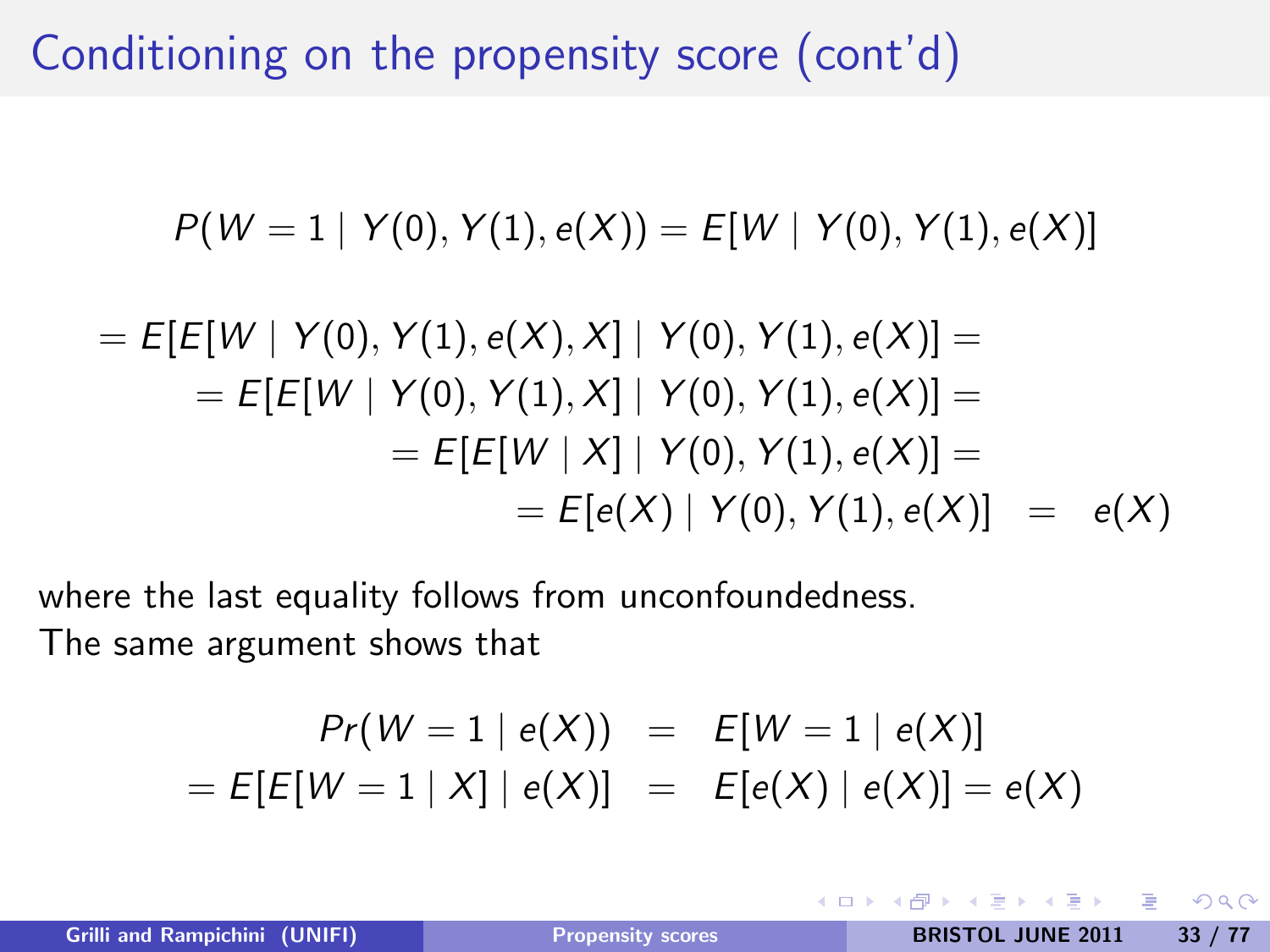Many of the procedures for estimating and assessing causal effects under unconfoundedness involve the propensity score.

• If the balancing hypothesis

<span id="page-33-0"></span> $W \perp\!\!\!\perp X \mid e(x)$ 

is satisfied, observations with the same propensity score must have the same distribution of observable (and unobservable) characteristics independently of treatment status.

 $\Rightarrow$  for a given propensity score, exposure to treatment is random and therefore treated and control units should be on average observationally identical.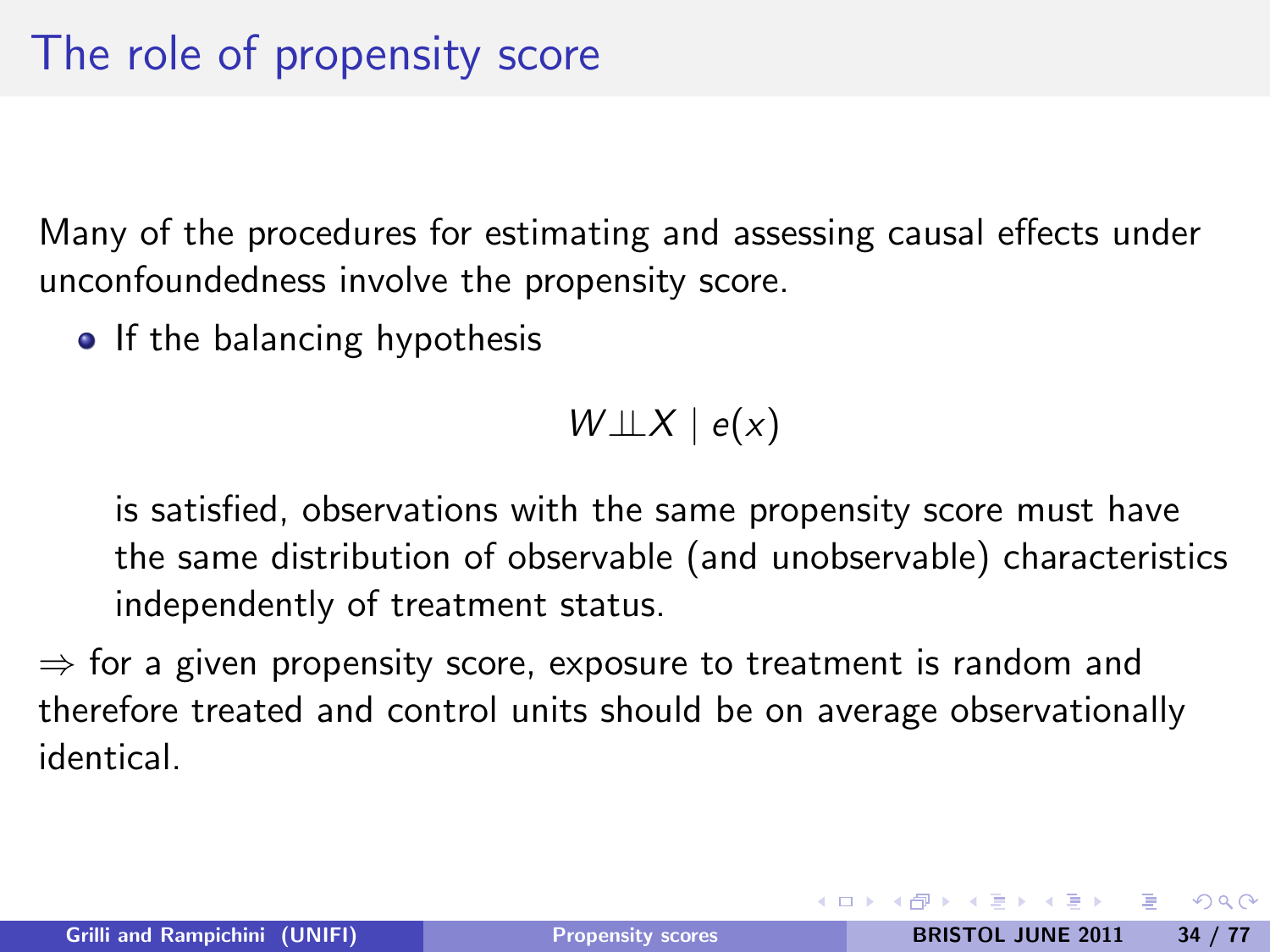- Usually, given a set of pre-treatment variables, unconfoundedness is viewed as a reasonable approximation to the actual assignment mechanism, with only vague a priori information about the dependence of the propensity score on the pre-treatment variables
- The true propensity score is generally unknown, so that the propensity score needs to be estimated.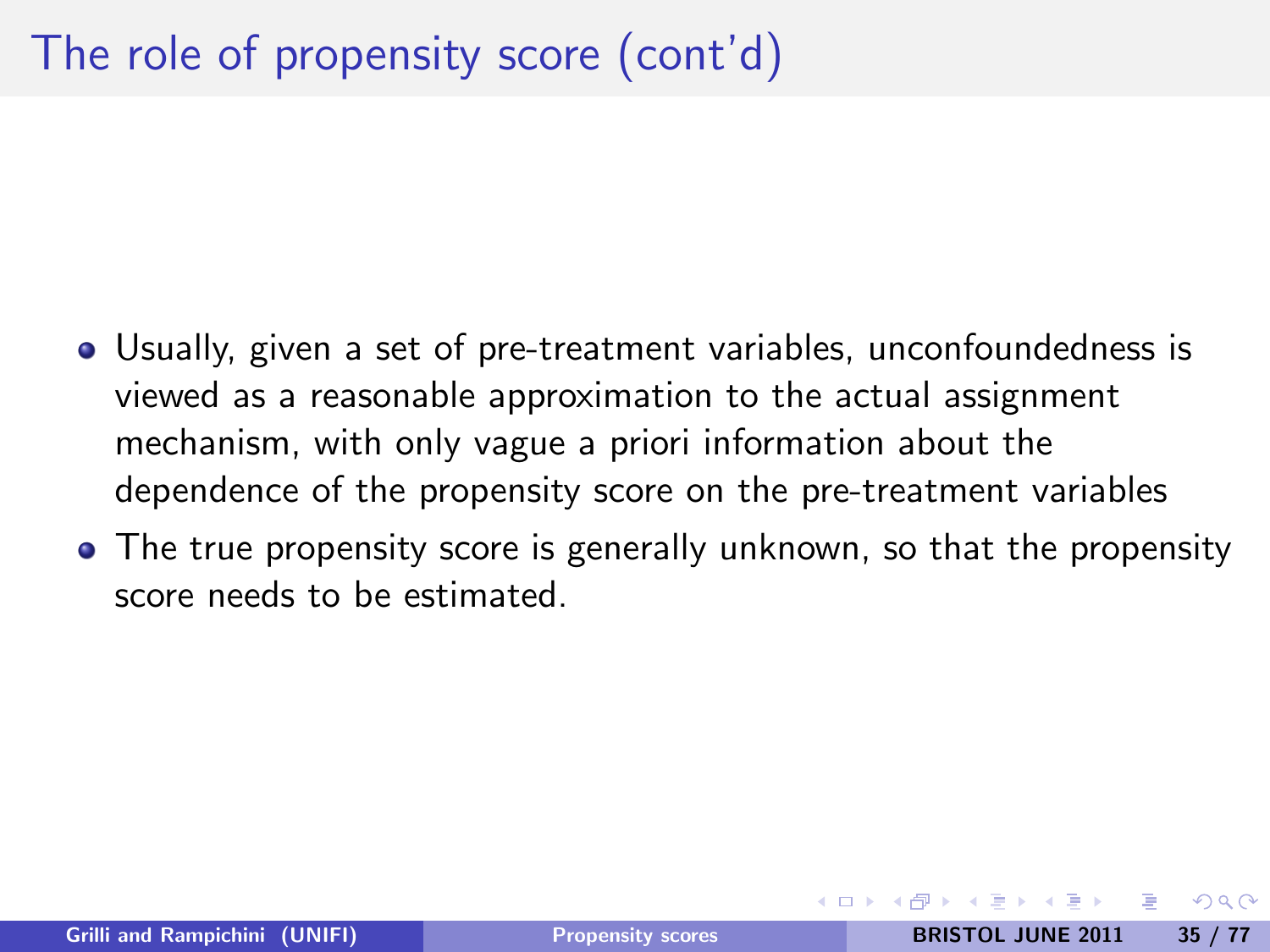## Implementation of PS matching

Implementation of PSM requires the answer to a lot of questions. The following Figure (from Caliendo and Kopeinig, 2008) summarizes the necessary steps when implementing propensity score matching



CVM: Covariate Matching, PSM: Propensity Score Matching

メロメ メ母メ メミメ メミメ

 $2990$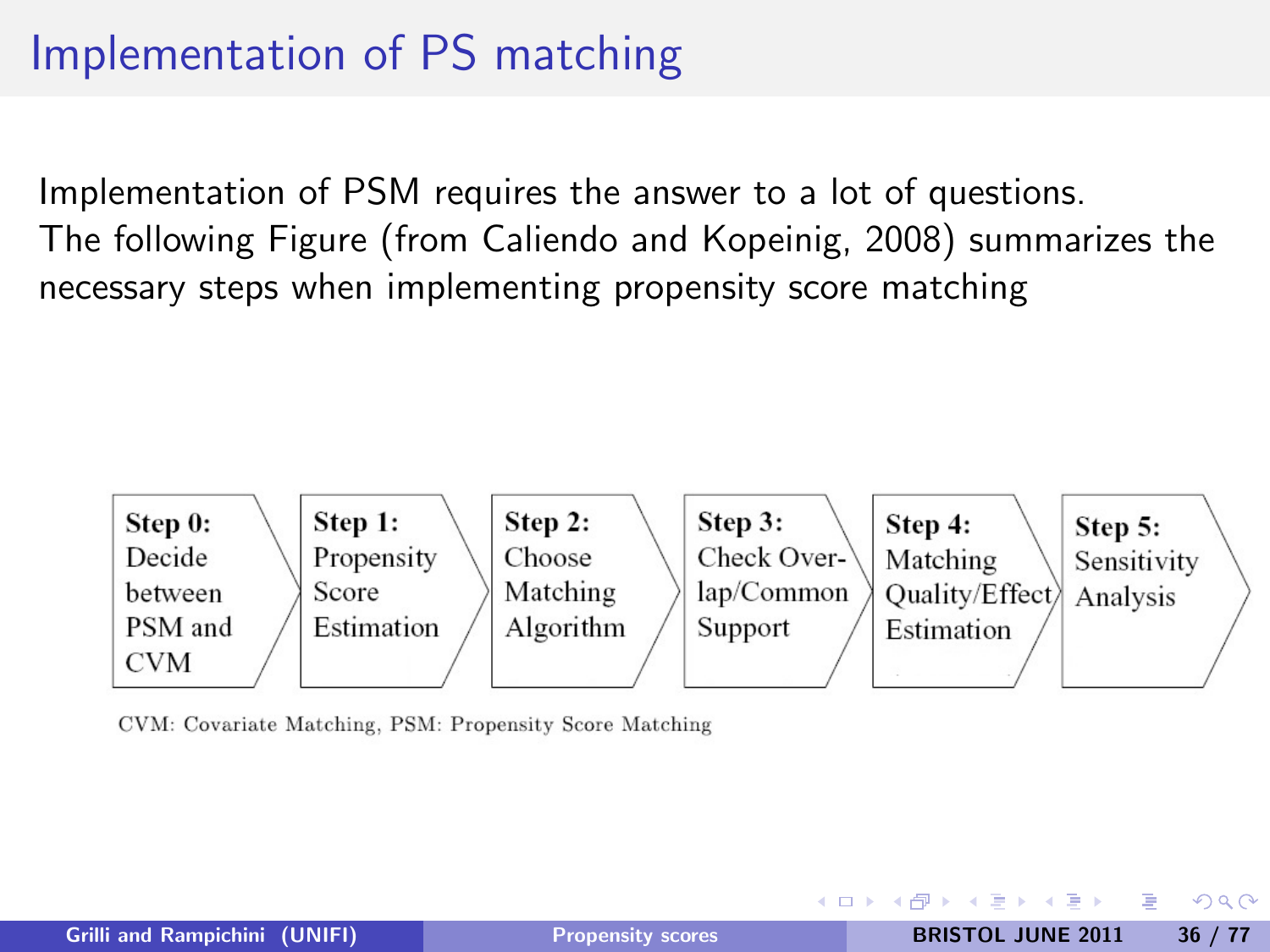## Propensity Score estimation

When the propensity scores are unknown but the assignment mechanism is regular, an important first step from the assignment-based perspective is to estimate them.

- The goal is to obtain estimates of the propensity score that statistically balance the covariates between treated and control subpopulations, rather than one that estimates the true propensity score as accurately as possible.
- With sufficient overlap, the use of estimated rather than true propensity scores typically yields more precise, not less precise estimates (Rubin and Thomas, 1992b).
- If there is little or no overlap in the distributions of the estimated propensity scores in the treatment groups, there is no hope of drawing valid causal inferences from these data without making strong external assumptions involving model-based extrapolation, because the estimated propensities will all be essentially either 0 or 1.

 $2990$ 

イロメ イ部メ イミメ イモメー 毛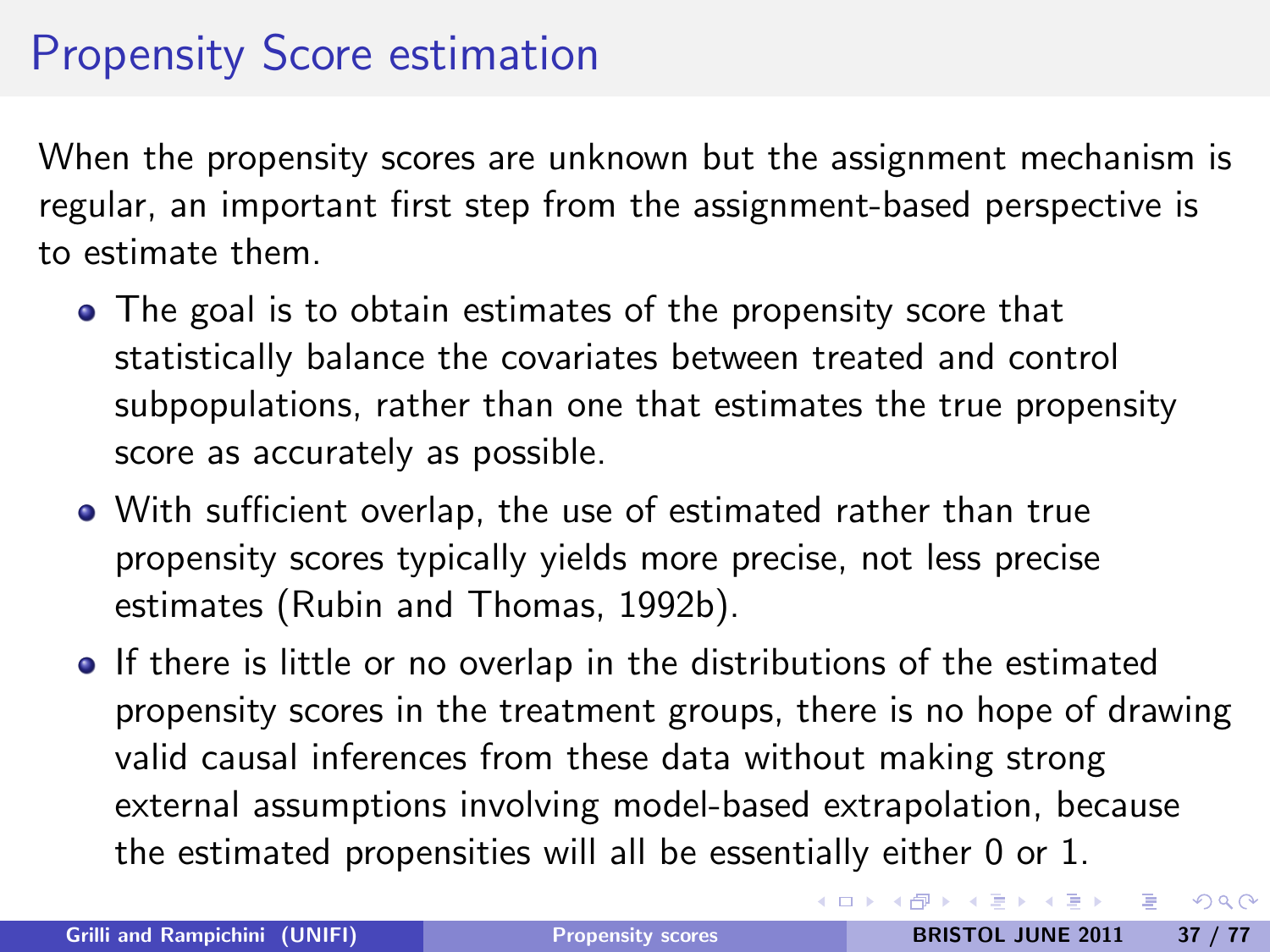Any standard probability model can be used to estimate the propensity score:

$$
Pr(W_i = 1 | X_i) = F(h(X_i))
$$

•  $h(X_i)$  is a function of covariates with linear and higher order terms  $\bullet$   $F(.)$  is a cumulative distribution, e.g. the logistic distribution

$$
P(W_i = 1 | X_1) = \frac{\exp(h(X_i))}{1 + \exp(h(X_i))}
$$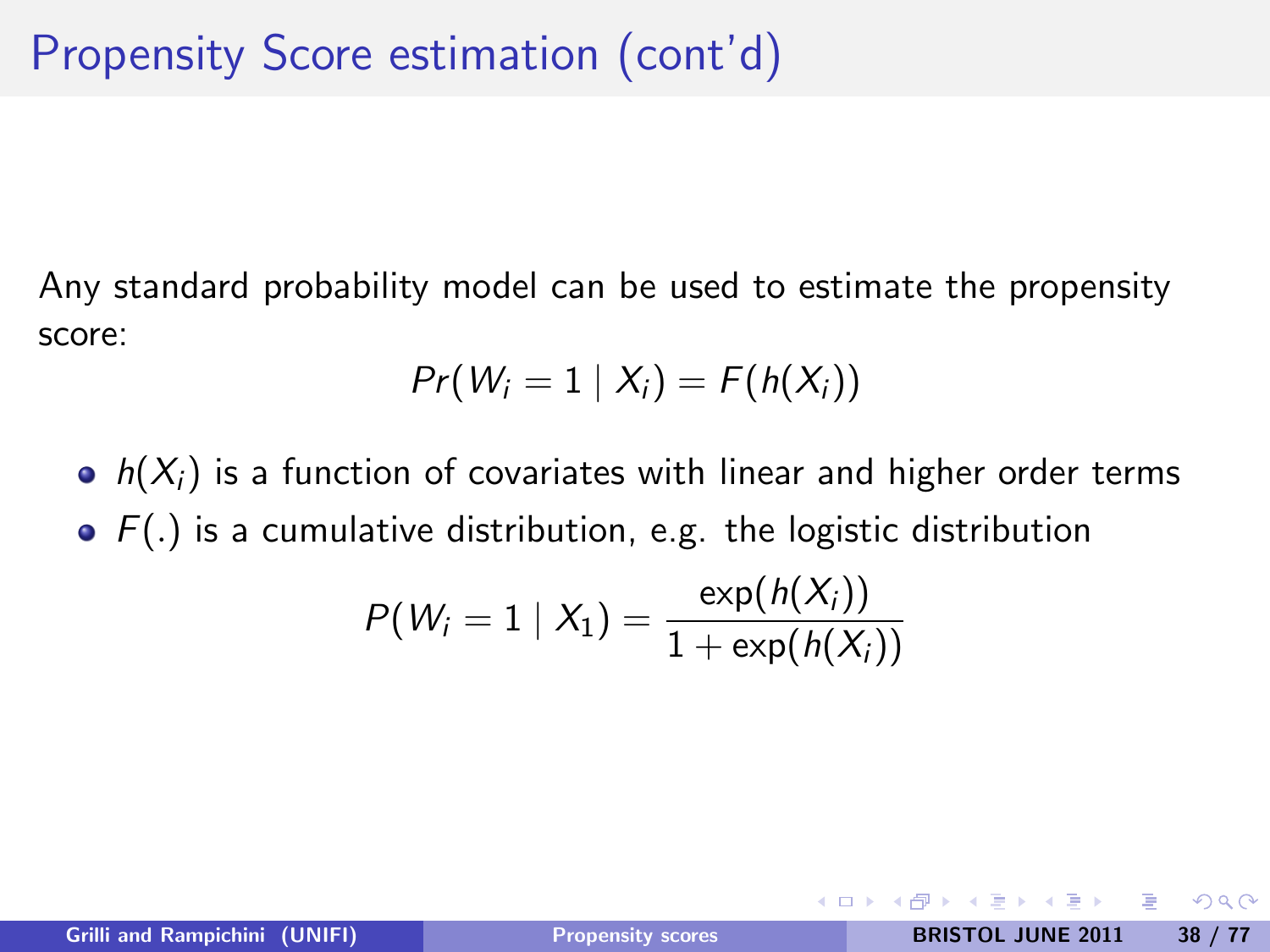The inclusion of higher order terms in  $h(X_i)$  is determined only by the need to obtain an estimate of the propensity score that satisfies the balancing property.

- The specification of  $h(X_i)$  that satisfies the balancing property is usually more parsimonious than the full set of interactions needed to match cases and controls on the basis of observables
- the propensity score reduces the dimensionality problem of matching treated and control units on the basis of the multidimensional vector X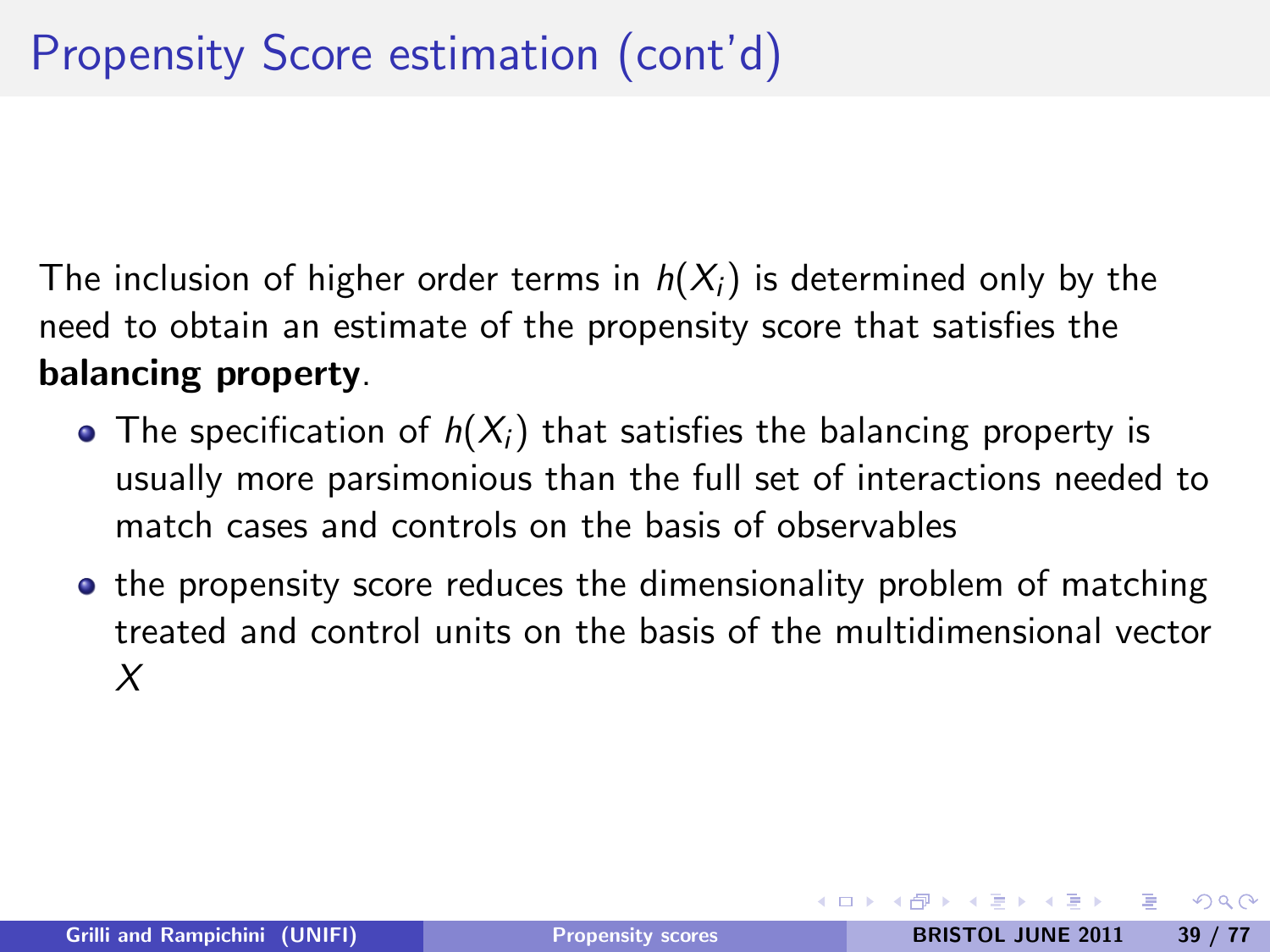#### What variables should be included in the model for the PS?

In general, the choice of covariates to insert in the propensity score model should be based on

- theory and previous empirical findings;
- **o** formal (statistical) tests (e.g. Heckman et al., 1998, Heckman and Smith, 1999 and Black and Smith, 2004)
- The model for the propensity scores does not need a behavioral interpretation.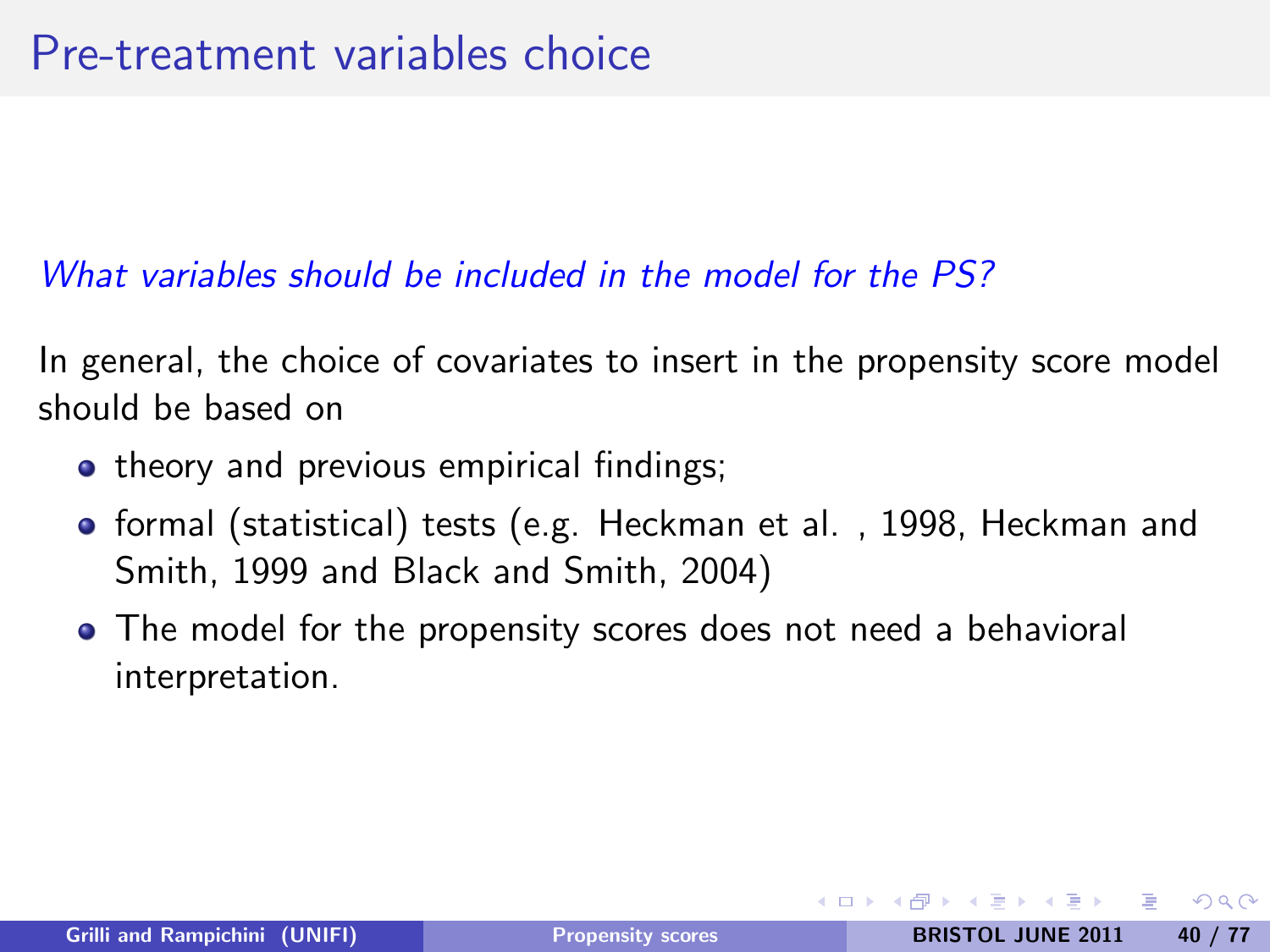## Pre-treatment variables choice (cont'd)

In the literature, some advice is available regarding the inclusion (or exclusion) of covariates in the propensity score model.

- Only variables that influence simultaneously the treatment status and the outcome variable should be included (see e.g., Sianesi, 2004; Smith and Todd, 2005)
- **•** given that unconfoudedness requires the outcome variable(s) to be independent of treatment conditional on the propensity score  $\Rightarrow$  we must choose a set of X that credibly satisfy this condition.
- Only variables that are unaffected by treatment should be included in the model. To ensure this, variables should either be fixed over time or measured before participation.
- If  $e(X) = 0$  or  $e(X) = 1$  for some values of X, then we cannot use matching conditional on those  $X$  values to estimate a treatment effect, because persons with such characteristics either always or never receive treatment. Hence, the common support condition (overlap) fails and matches cannot be performed.

<span id="page-40-0"></span> $\Omega$ 

イロメ イ母メ イヨメ イヨメーヨ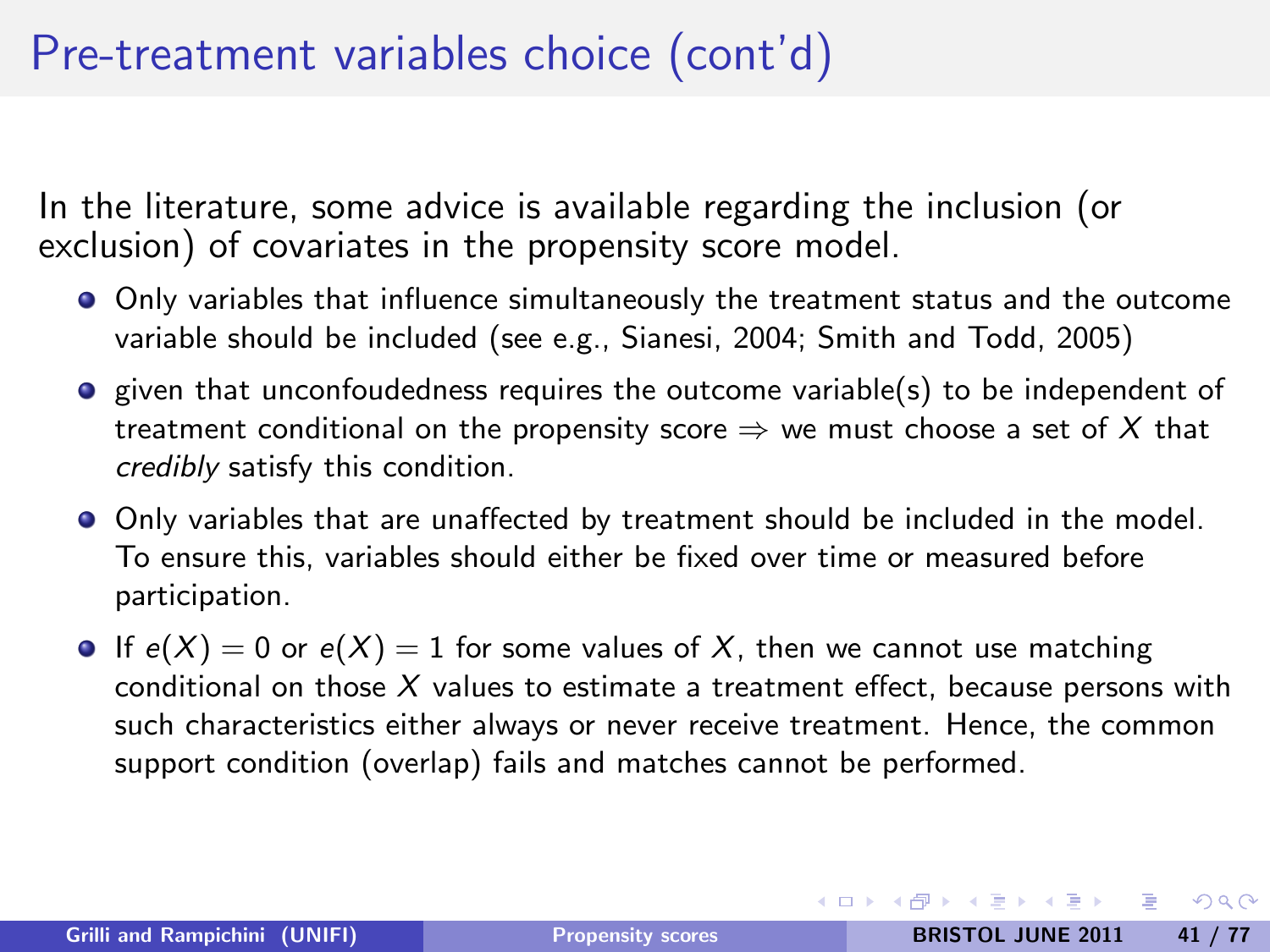## Pre-treatment variables choice (cont'd)

In cases of uncertainty of the proper specification, sometimes the question may arise whether it is better to include too many rather than too few variables.

- Omitting important variables can seriously increase bias in resulting estimates (Heckman et al., 1997; Dehejia and Wahba, 1999)
- However, there are two reasons why over-parameterized models should be avoided (see Bryson et al., 2002):
	- $\triangleright$  it may be the case that including extraneous variables in the propensity score model exacerbates the support problem.
	- $\blacktriangleright$  although the inclusion of nonsignificant variables in the propensity score specification will not bias the propensity score estimates or make them inconsistent, it can increase their variance.
- On the other hand, a variable should only be excluded from analysis if there is consensus that the variable is either unrelated to the outcome or not a proper covariate. If there are doubts about these two points, Rubin and Thomas (1996) recommend to include the relevant variables in the propensity score estimation[.](#page-40-0)  $\Omega$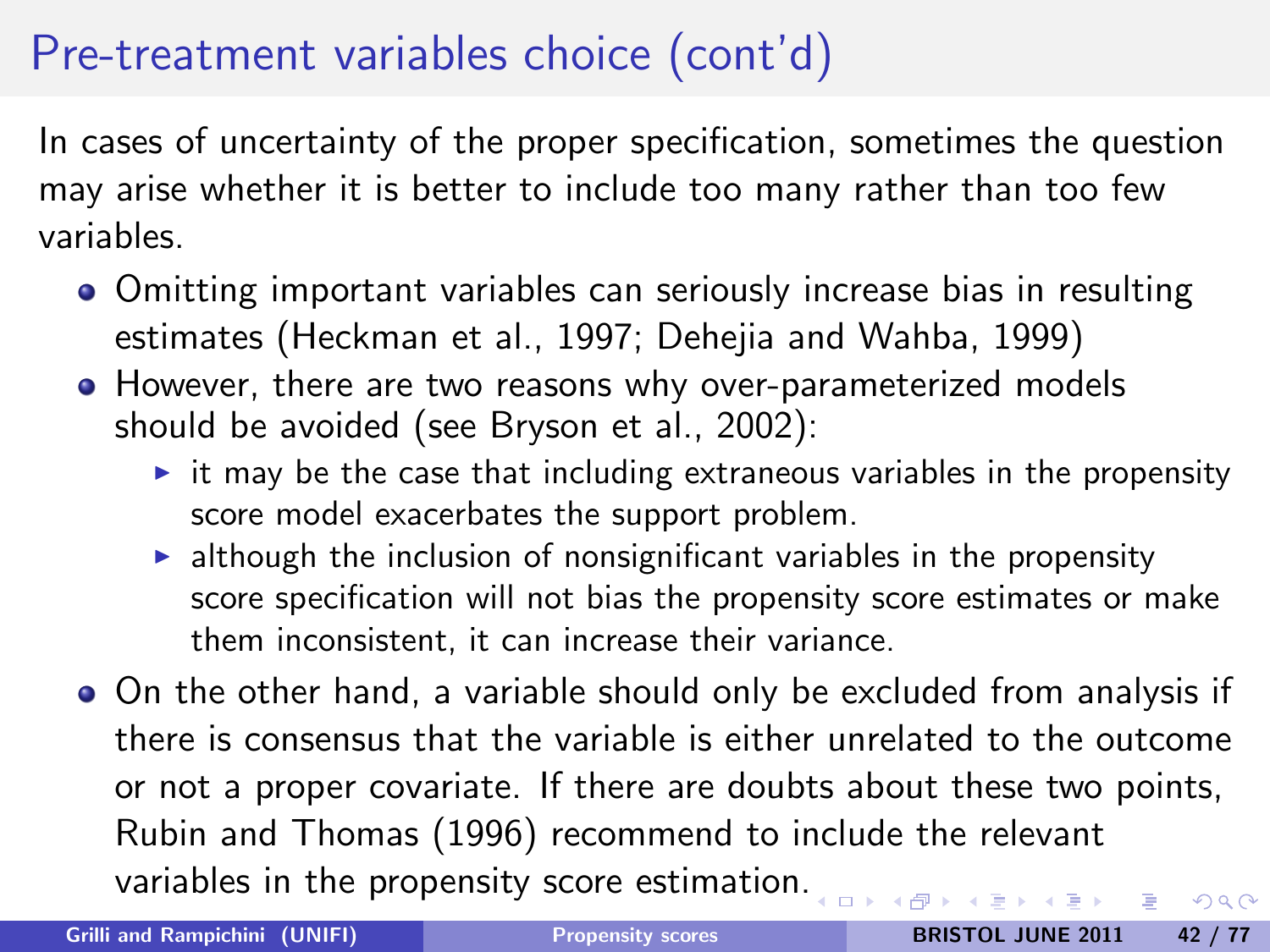## Pre-treatment variables choice (cont'd)

In finite samples there is a trade-off between the plausibility of the unconfoudedness assumption and the variance of the estimates (see Black and Smith, 2004).

- when using all the available covariates, bias arises from selecting a wide bandwidth in response to the weakness of the common support.
- when using a lower number of covariates, common support is not a problem but the plausibility of the unconfoundedness assumption is.
- Moreover, this trade-off also affects the estimated standard errors, which are smaller for the minimal specification where the common support condition poses no problem.
- Finally, checking the matching quality can also help to determine the propensity score specification.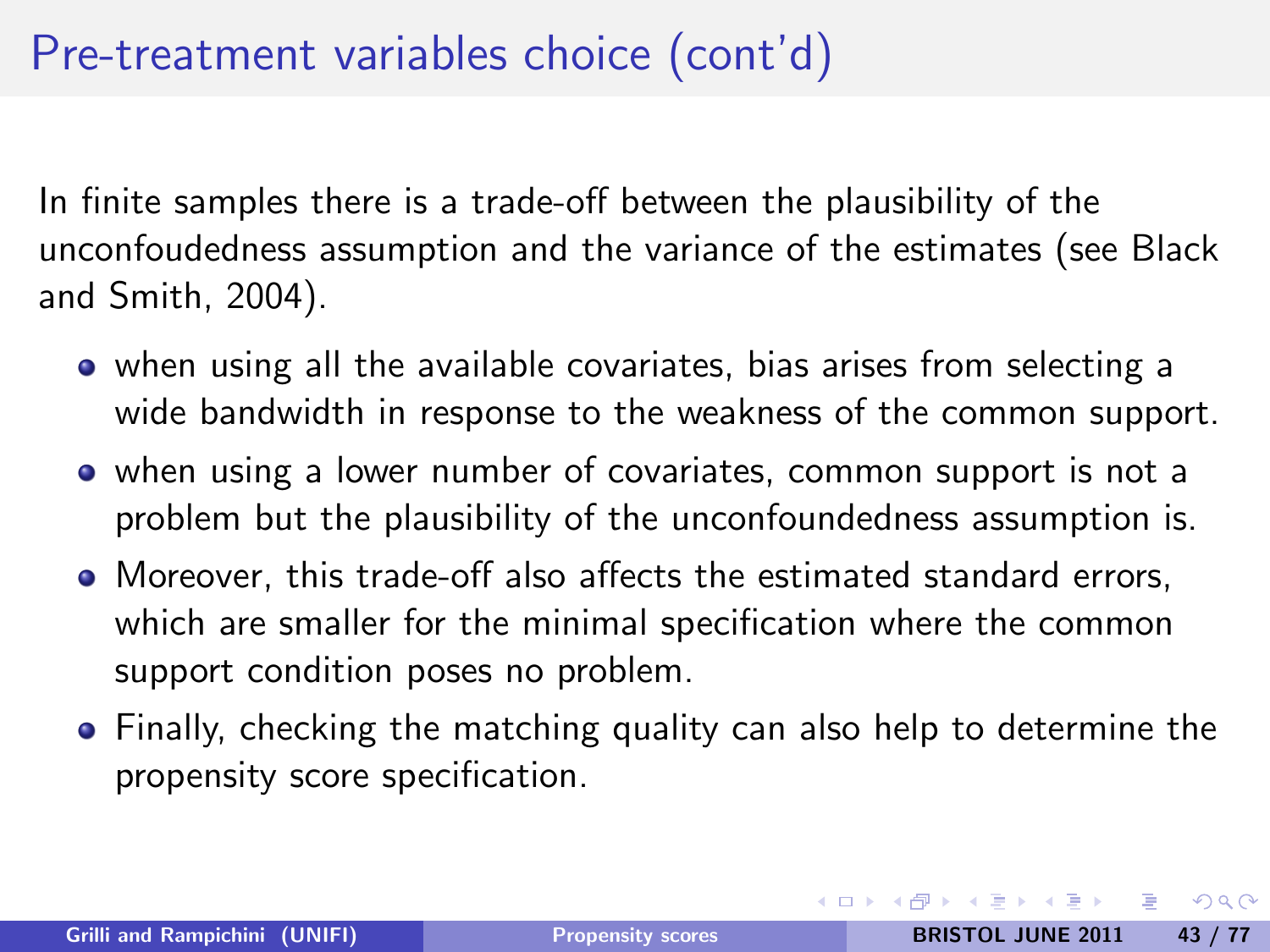## Checking the balancing property of estimated PS

- We can investigate whether, approximately,  $\mathit{W_i\bot\!\!\!\bot} X_i \mid \hat{e}(X_i)$ , by stratifying the sample into subsamples (blocks) with similar value of  $\hat{e}(X)$ , and then testing independence of  $W_i$  and  $X_i$  within each resulting stratum.
- **•** For each covariate, test whether the means for the treated and for the controls are statistically different in all blocks.
- If one covariate is not balanced in one block, split the block and test again within each finer block.
- If one covariate is not balanced in all blocks, modify the specification of the propensity score adding more interaction and higher order terms and then test again.
- Note that at this stage we do not use the outcome data ( $\Rightarrow$  no way of biasing the final estimation for the treatment effects).

 $\Omega$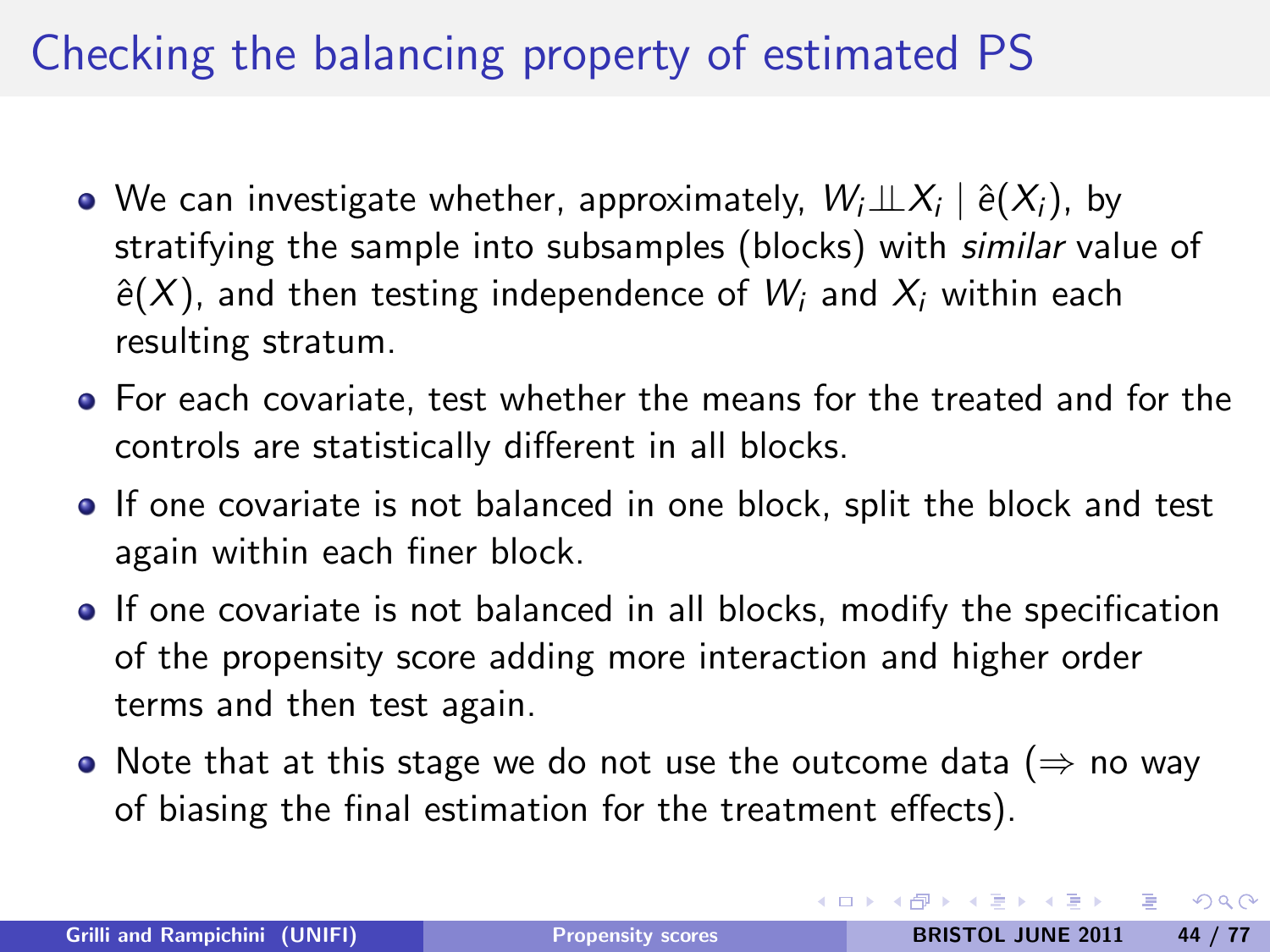The standard matching strategy is the following:

- $\bullet$  pair each treated subject *i* with one or more *comparable* non-treated subjects
- associate to the outcome  $Y_j^{obs}$  a matched outcome  $\hat{Y}_j(0)$  given by the (weighted) outcomes of its neighbors in the comparison group

$$
\widehat{Y}_i(0) = \sum_{j \in C(i)} w_{ij} Y_j^{obs}
$$

where

- $\triangleright$   $C(i)$  is the set of neighbors with  $W = 0$  of the treated subject i
- $\blacktriangleright$   $\;$   $w_{ij}$  is the weight of non-treated  $j$ , with  $\sum_{j\in C(i)}w_{ij}=1$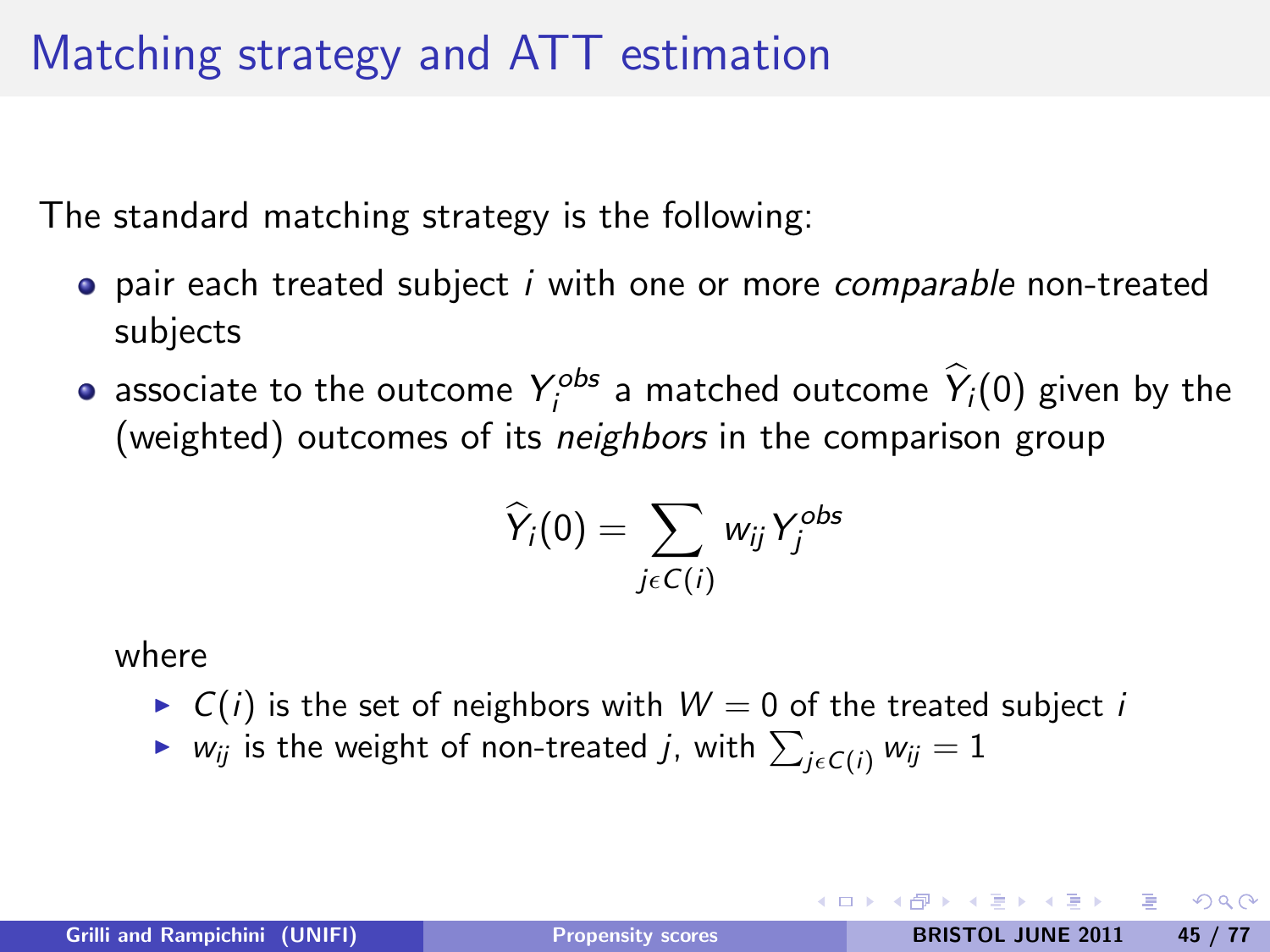## Matching strategy and ATT estimation (cont'd)

The ATT

$$
E[Y_i(1)-Y_i(0)\mid W_i=1]
$$

can be estimated as follows:

$$
\widehat{ATT} = \frac{1}{N^T} \sum_{i:W_i=1} \left[ Y_i^{obs} - \widehat{Y}_i(0) \right]
$$

where  $N^{\mathcal{T}}$  is the number of matched treated in the sample.

4 0 8

 $200$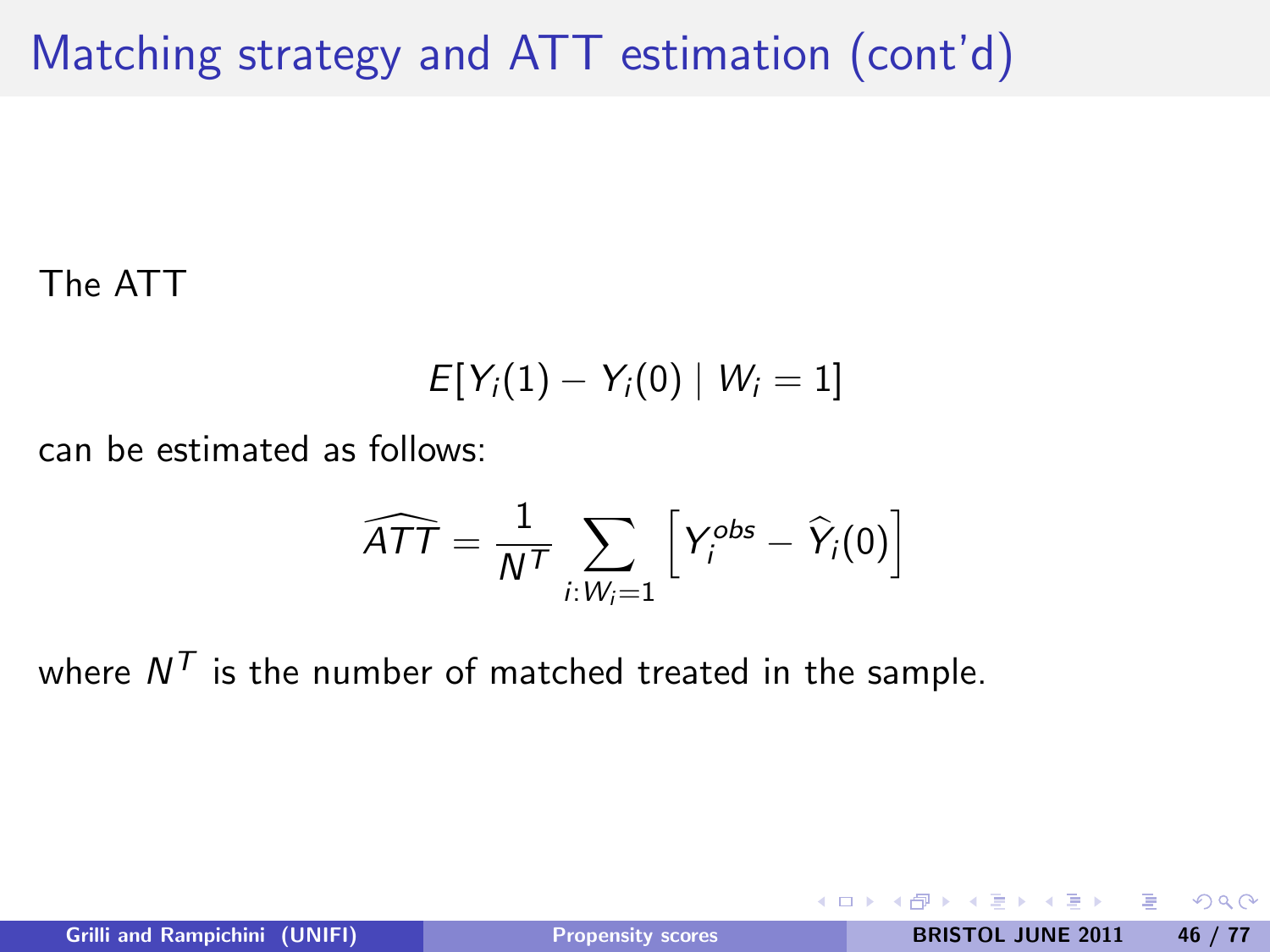#### Exact matching

- Unconfoundedness suggests the following strategy for the estimation of the ATT:
	- In stratify the data into cells defined by each particular value of  $X$ ;
	- ighthermion virthin each cell (i.e. conditioning on  $X$ ) compute the difference between the average outcomes of the treated and the controls;
	- **Exercise 2** average these differences with respect to the distribution of  $X$  in the population of treated units.
- Exact matching may not be feasible if the sample is small, the set of covariates is large and many of them are multivalued, or, worse, continue.
	- If With K binary variables the number of cells is  $2<sup>K</sup>$ . The number increases further if some variables take more than two values.
	- If the number of cells is very large with respect to the size of the sample it is possible that cells contain only treated or only control subjects.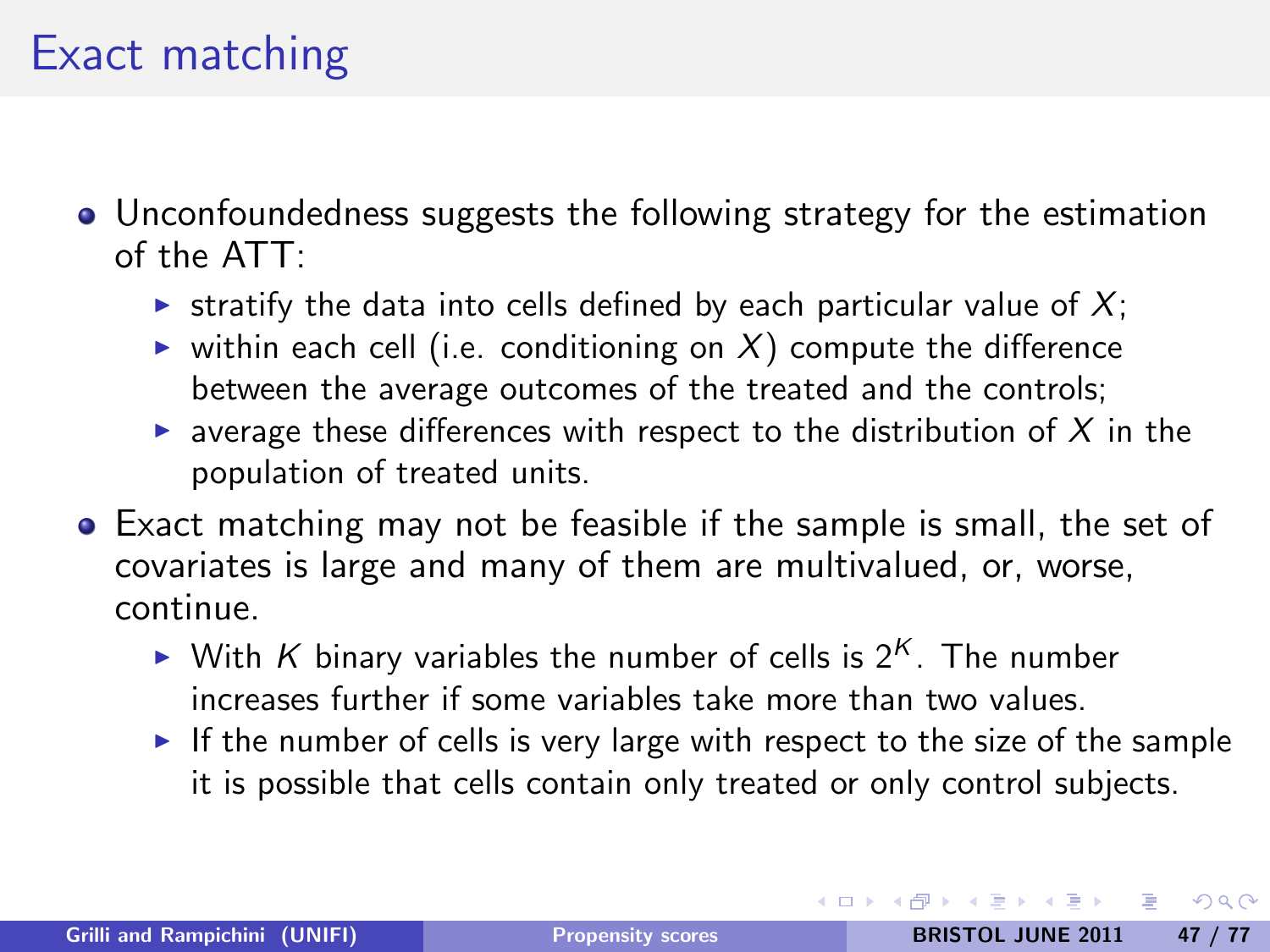## Propensity-score matching

- Propensity score matching has the advantage of reducing the dimensionality of matching to a single dimension.
- $\frac{1}{2}$  annonsistiantly of matering to a single annonsism. asymptotically normally distributed estimator.
- **•** the first step in PSM is the estimation of the propensity score: this affects the large sample distribution of propensity score matching estimators.
- Abadie and Imbens (2009) derive the large sample distribution of PSM estimators and propose an adjustment to the large sample variance of propensity score matching estimators that corrects for first step estimation of the propensity score.

つのへ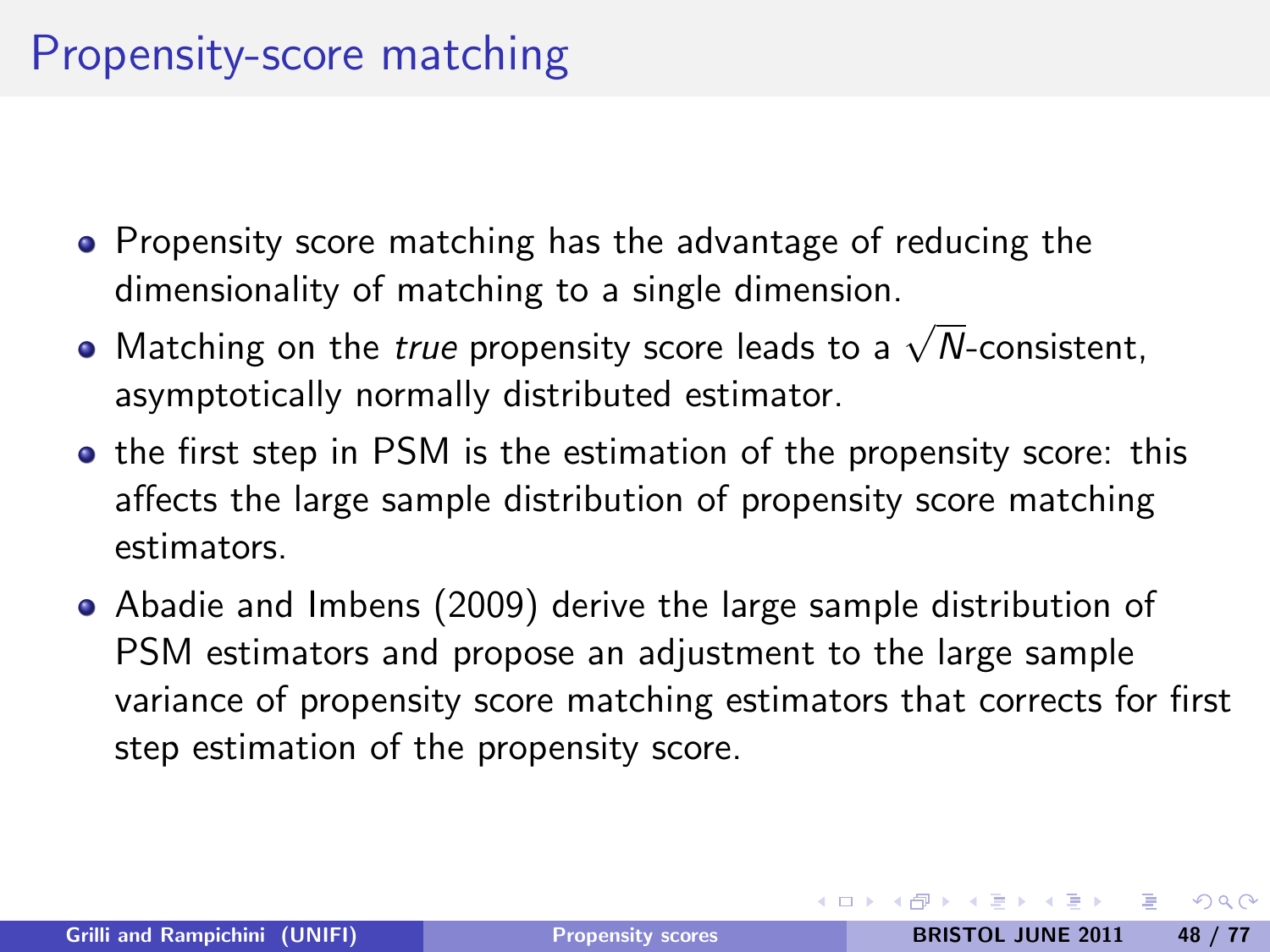## Matching methods

- An estimate of the propensity score is not enough to estimate the ATT
- In fact, the probability of observing two units with exactly the same value of the propensity score is in principle zero since  $e(X)$  is a continuous variable.
- Several matching methods have been proposed in the literature. The most widely used are
	- $\triangleright$  Nearest-Neighbor Matching (with or without caliper)
	- $\blacktriangleright$  Radius Matching
	- $\blacktriangleright$  Kernel Matching
	- $\blacktriangleright$  Stratification Matching.
- Typically, one treatment case is matched to several control cases, but one-to-one matching is also common and may be preferred (Glazerman, Levy, and Myers 2003).

 $\Omega$ 

イロン イ母ン イヨン イヨン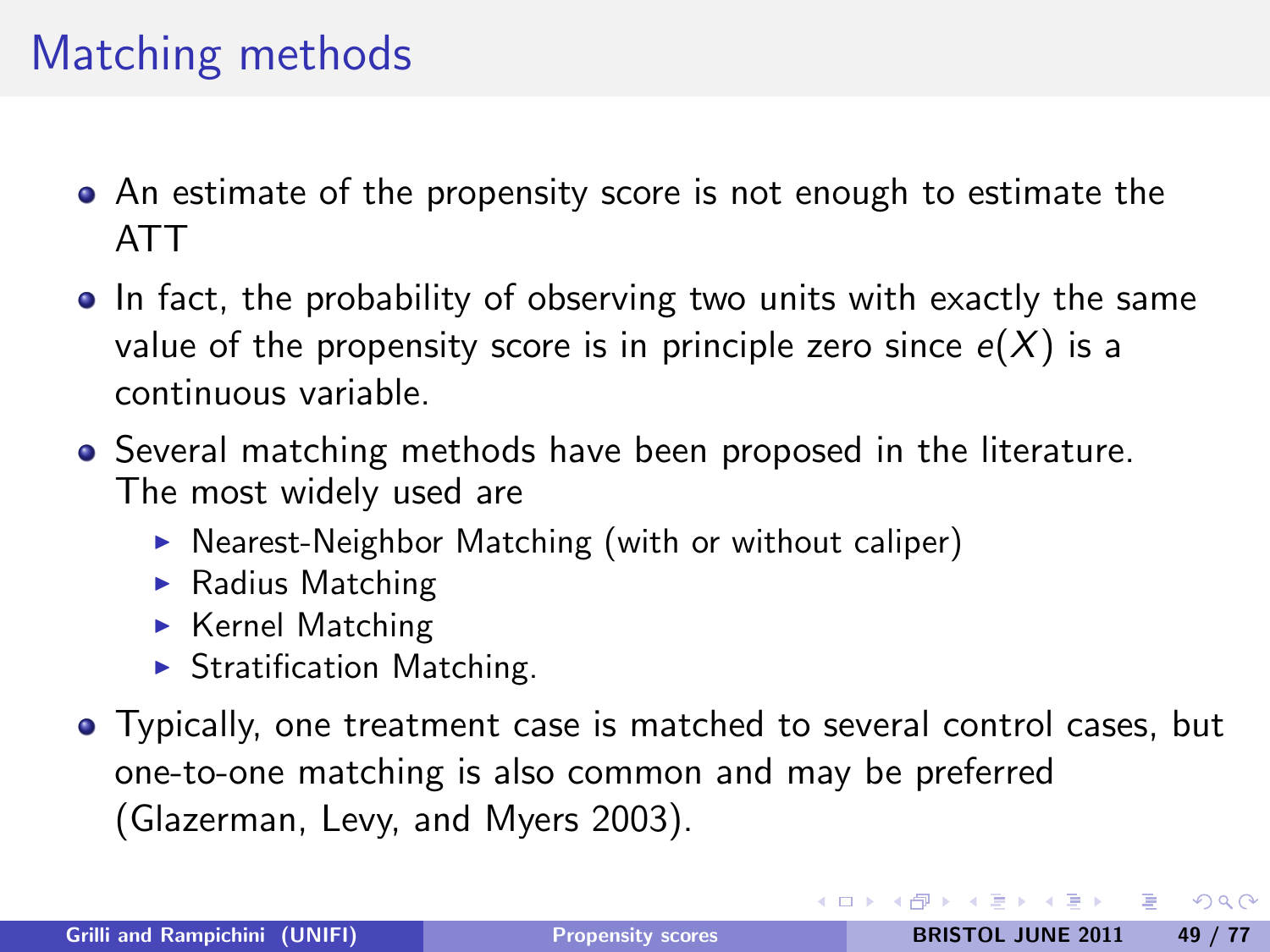## Propensity-score matching with STATA

The Stata command psmatch2 (Leuven and Sianesi 2003) will perform PSM

- many matching methods are available: nearest neighbor (with or without within caliper, with or without replacement), k-nearest neighbors, radius, kernel, local linear regression, and Mahalanobis matching;
- it includes routines for common support graphing (psgraph) and covariate imbalance testing (pstest);
- Standard errors are obtained using bootstrapping methods or variance approximation;
- It has a useful help file;
- Type ssc describe psmatch2 to see a description and ssc install psmatch2 to install

つのへ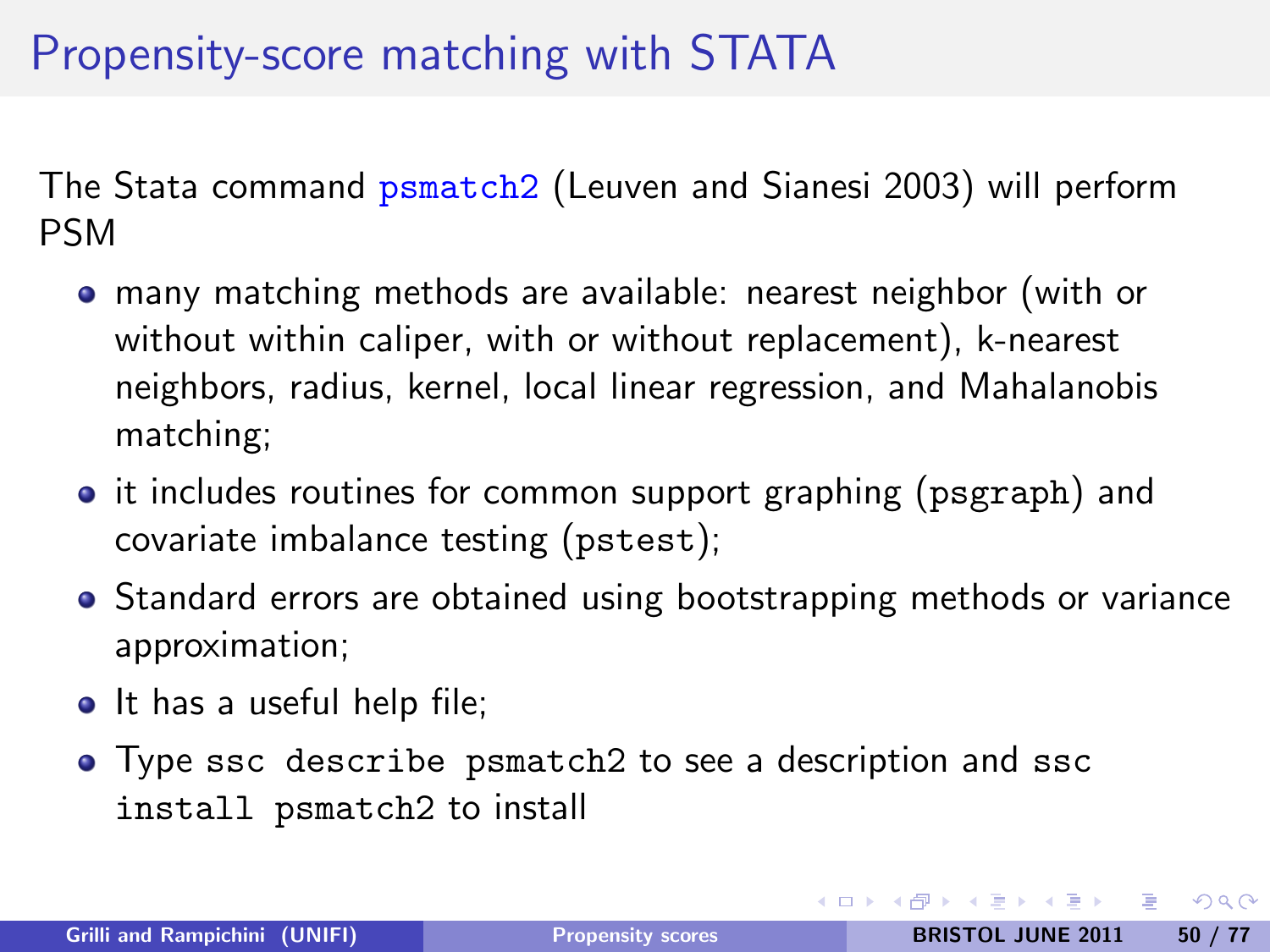## Propensity-score matching with STATA (cont'd)

Another useful Stata command is **pscore** (Becker and Ichino 2002)

- pscore estimates propensity scores and then ATT using various matching techniques.
- To obtain standard errors one can choose between bootstrapping and the variance approximation.
- Additionally, the program offer balancing tests based on stratification.
- Type net search pscore to find this command, or see http://www.lrz.de/ sobecker/pscore.html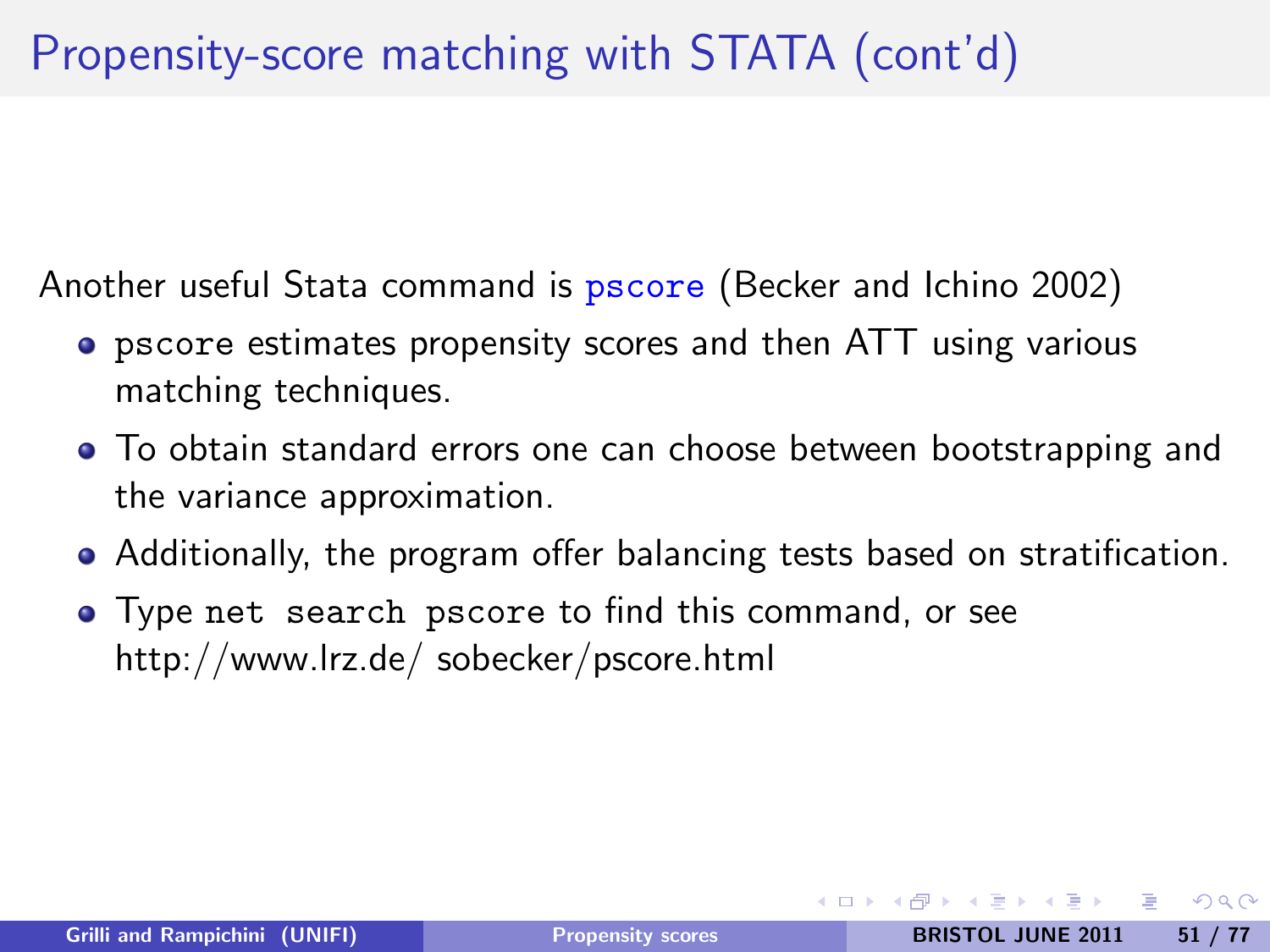## Propensity-score matching with STATA (cont'd)

- The STATA command **nnmatch** (Abadie et al. 2004) implements covariate matching, where the user can choose between several different distance metrics. It also allows for
	- $\triangleright$  exact matching (or as close as possible) on a subset of variables
	- $\triangleright$  bias correction of the treatment effect, and estimation of either the sample or population variance, with or without assuming a constant treatment effect (homoskedasticity).
	- $\triangleright$  using the observations as a match more than once.
- A list of software for matching available in other packages (R, SAS, SPSS) is provided by Elisabeth Stuart:

http://www.biostat.jhsph.edu/ estuart/propensityscoresoftware.html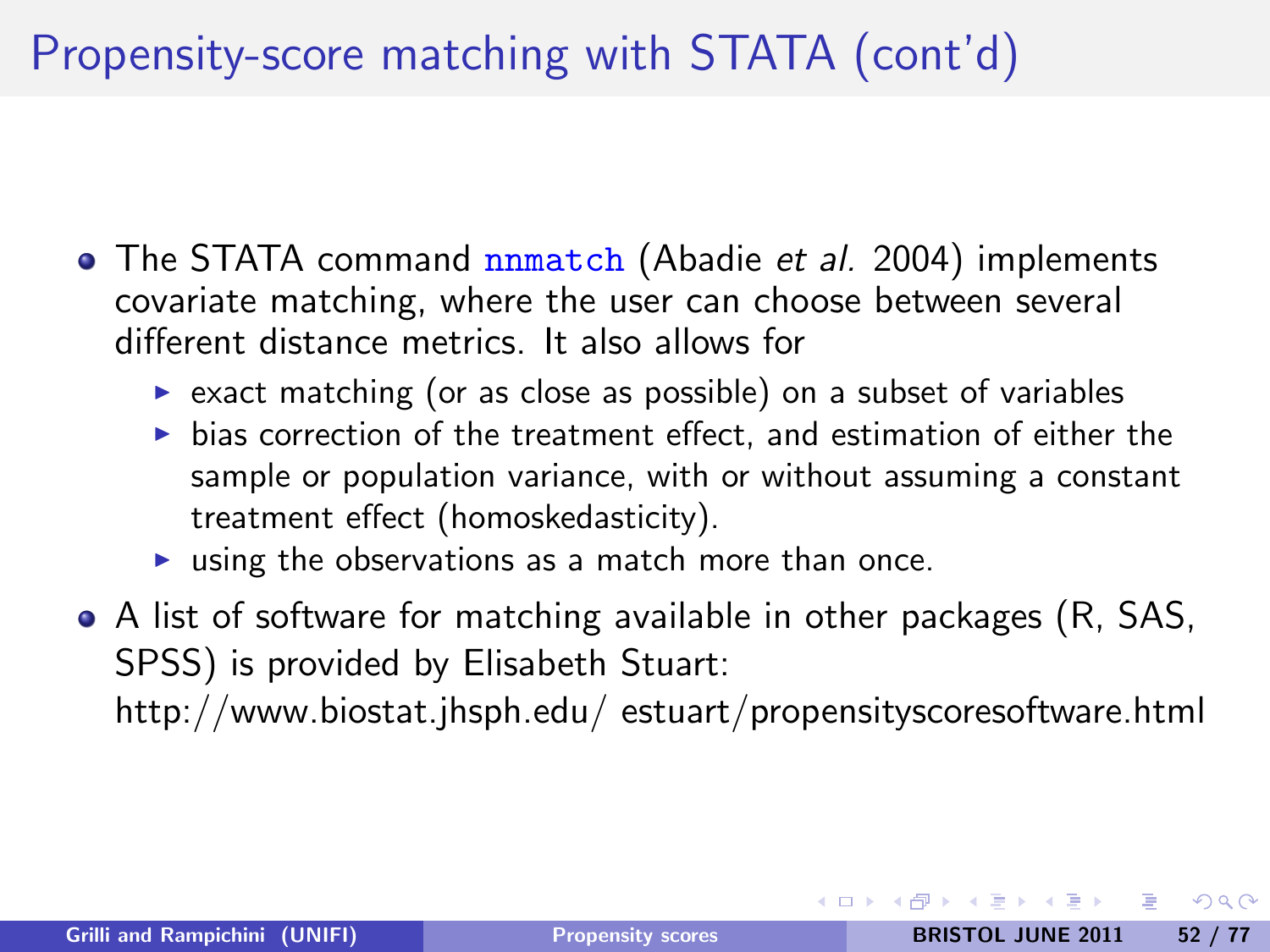## Nearest Neighbor Matching

- NN match treated and control units taking each treated unit and searching for the control unit with the closest propensity score; i.e., the Nearest Neighbor.
- Although it is not necessary, the method is usually applied with replacement, in the sense that a control unit can be a best match for more than one treated unit.
- Once each treated unit is matched with a control unit, the difference between the outcome of the treated units and the outcome of the matched control units is computed.
- The ATT of interest is then obtained by averaging these differences.
- All treated units find a match. However, it is obvious that some of these matches are fairly poor because for some treated units the nearest neighbor may have a very different propensity score, and, nevertheless, he would contribute to the estimation of the treatment effect independently of this difference.

 $\Omega$ 

イロト イ母 トイラト イラト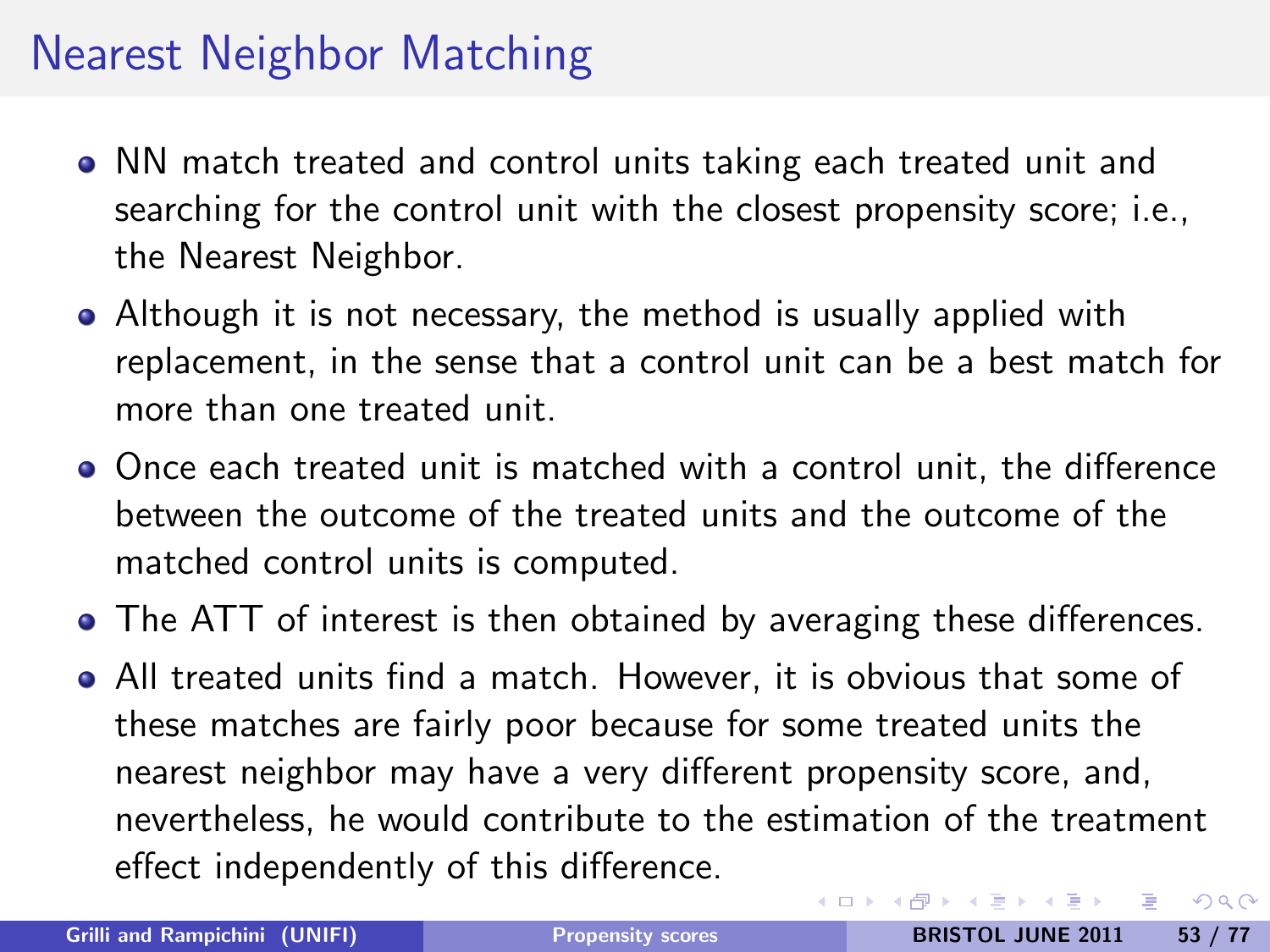## Nearest Neighbor Matching (cont'd)

- Let  $e_i(x_i) = p_i$  the propensity score of the *i*-th unit
- Given a treated unit i, let  $l_{m(i)}$  denote the index of the non-treated unit that is the  $m$ -th closest to unit  $i$  in terms of the distance measure based on the norm  $\Vert . \Vert$

$$
\sum_{j: W_j \neq W_i} \mathbb{I}\{\|p_j - p_i\| \leq \|p_l - p_i\|\} = m
$$

• Let  $C(i)_M$  denote the set of indices for the first M matches for unit *i*:  $C(i)_M = \{l_1(i), \ldots, l_M(i)\}\$ 

$$
\widehat{Y}_i(0) = \frac{1}{M} \sum_{j \in C(i)_M} Y_j^{obs}
$$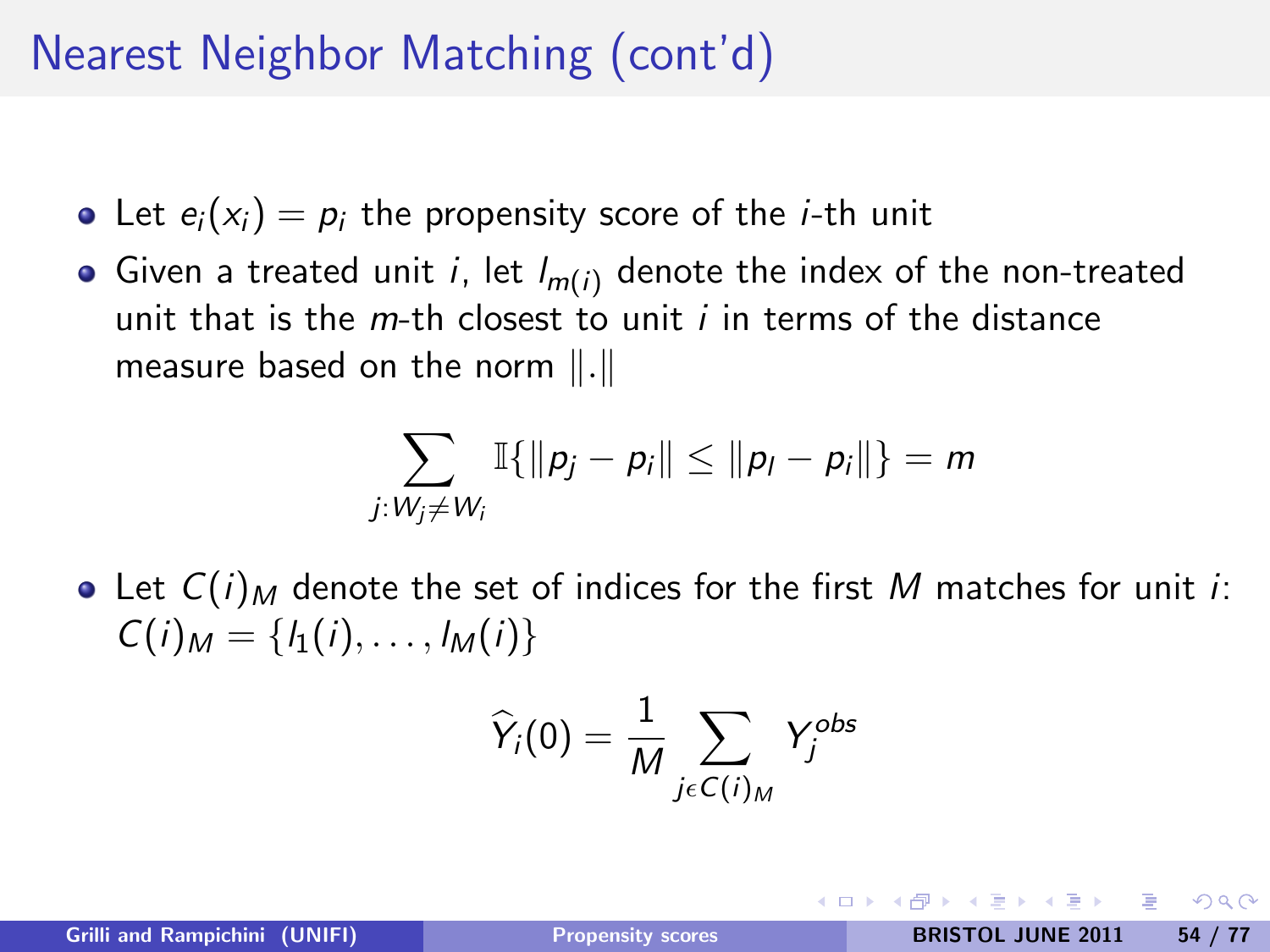## Nearest Neighbor Matching (cont'd)

The formula for of the NN matching estimator is:

$$
ATT^{NN} = \frac{1}{N^T} \sum_{i: W_i=1} \left[ Y_i^{obs} - \sum_{j \in C(i)_M} w_{ij} Y_j^{obs} \right]
$$
  
= 
$$
\frac{1}{N^T} \sum_{i: W_i=1} Y_i^{obs} - \frac{1}{N^T} \sum_{j \in C(i)_M} w_j Y_j^{obs}
$$

- $N^{\mathcal{T}}$  is the number of observations in the treated group
- $N_i^C$  is the number of controls matched with treated observation i
- $w_{ij}$  is equal to  $\frac{1}{N_i^C}$  if  $j$  is a control units of  $i$ , and zero otherwise
- $w_j = \sum_i w_{ij}$
- See Becher and Ichino (2002) for the variance formula of this estimator.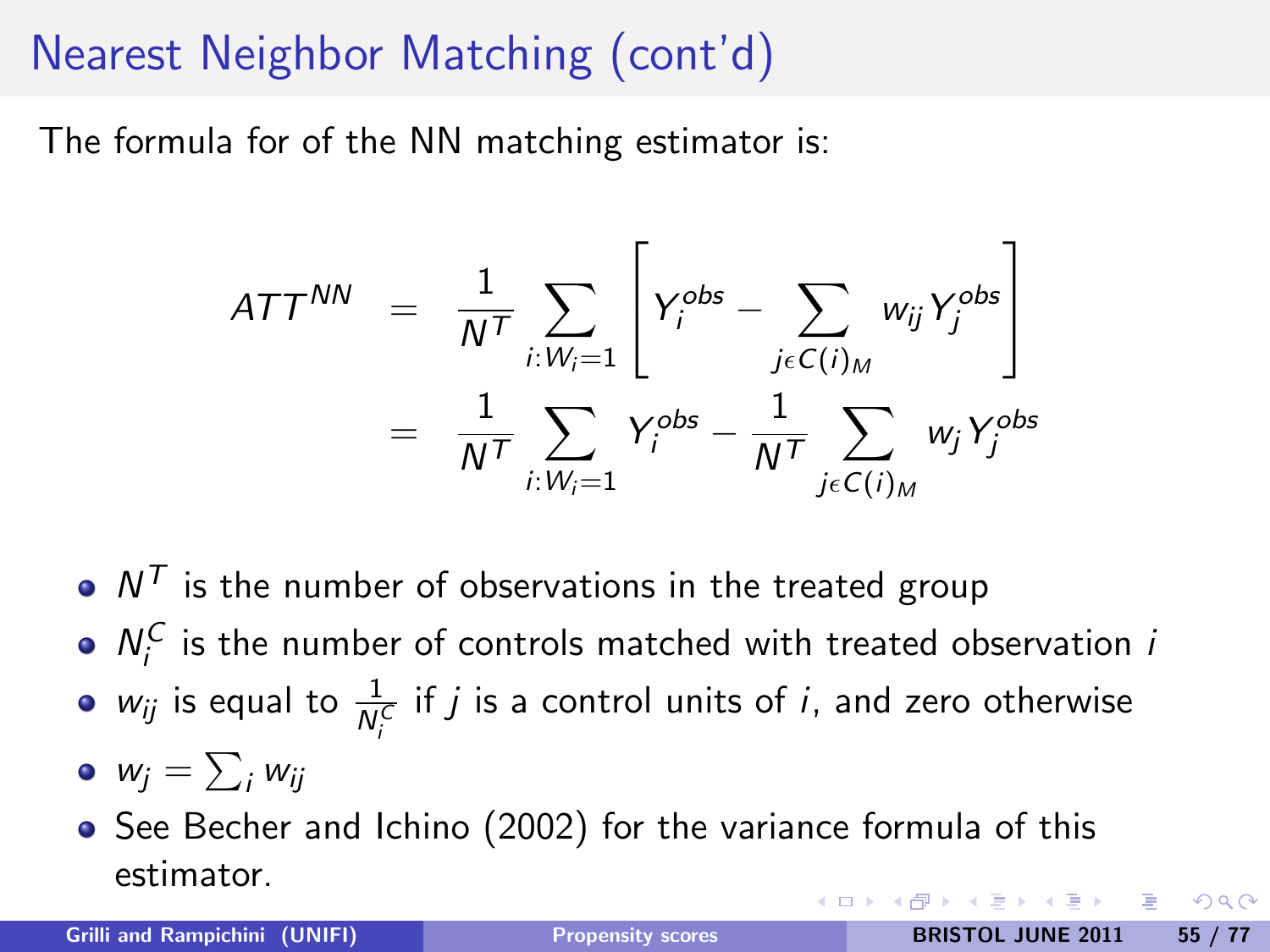#### NN Matching: Trade-off between bias and variance

- How many nearest neighbors should we use?
	- $\blacktriangleright$  Matching just one nearest neighbor minimizes bias at the cost of larger variance.
	- $\triangleright$  Matching using additional nearest neighbors increase the bias but decreases the variance.
- Matching with or without replacement?
	- $\triangleright$  Matching with replacement keeps bias low at the cost of larger variance.
	- $\triangleright$  Matching without replacement keeps variance low at the cost of potential bias.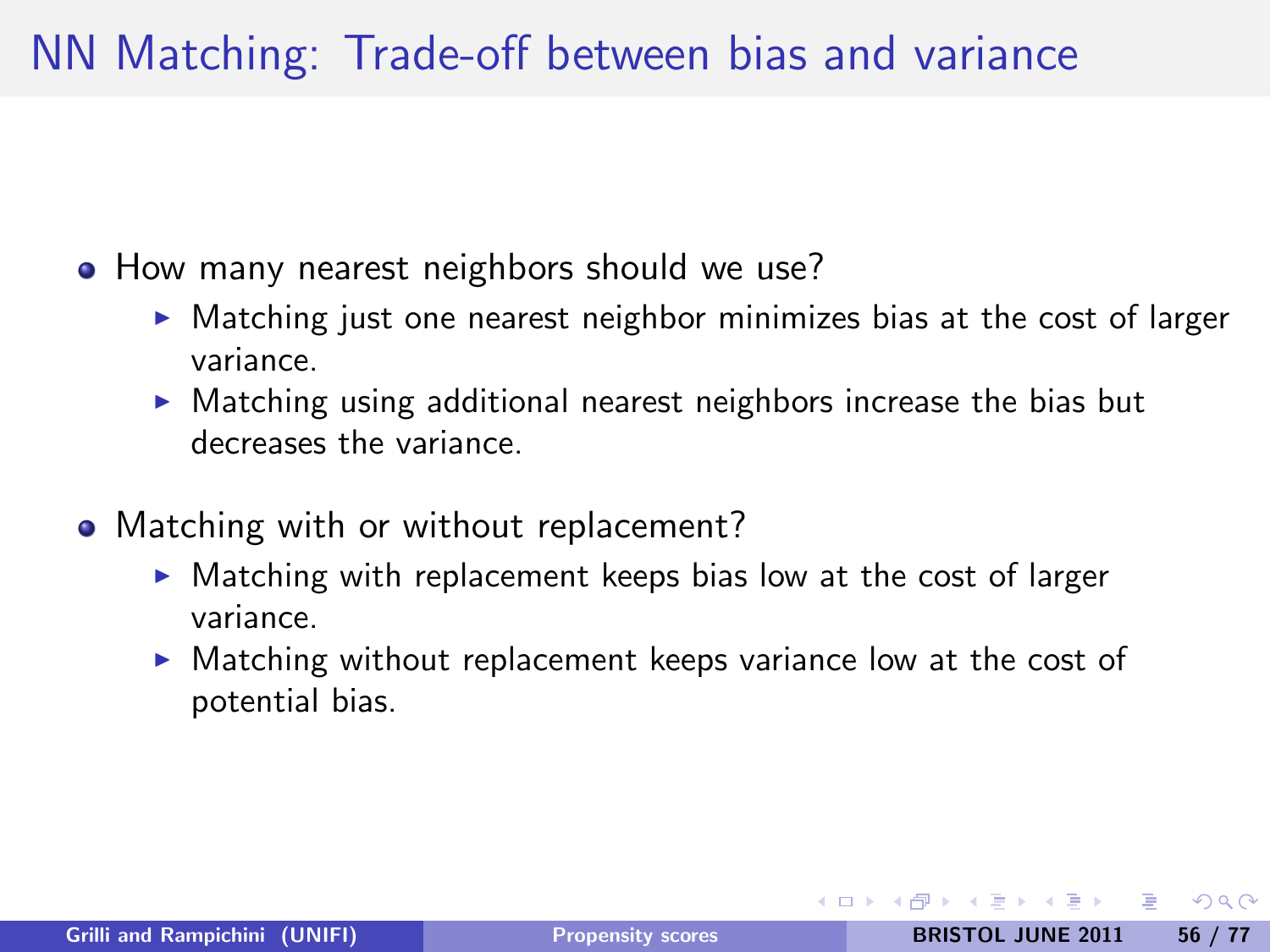- We can consider only the observations whose propensity score belongs to the intersection of the supports of the propensity score of treated and controls.
- The quality of the matches may be improved by imposing the common support restriction.
- However, matches may be lost at the boundaries of the common support and the sample may be considerably reduced  $\Rightarrow$  imposing the common support restriction is not necessarily better (see Lechner 2001).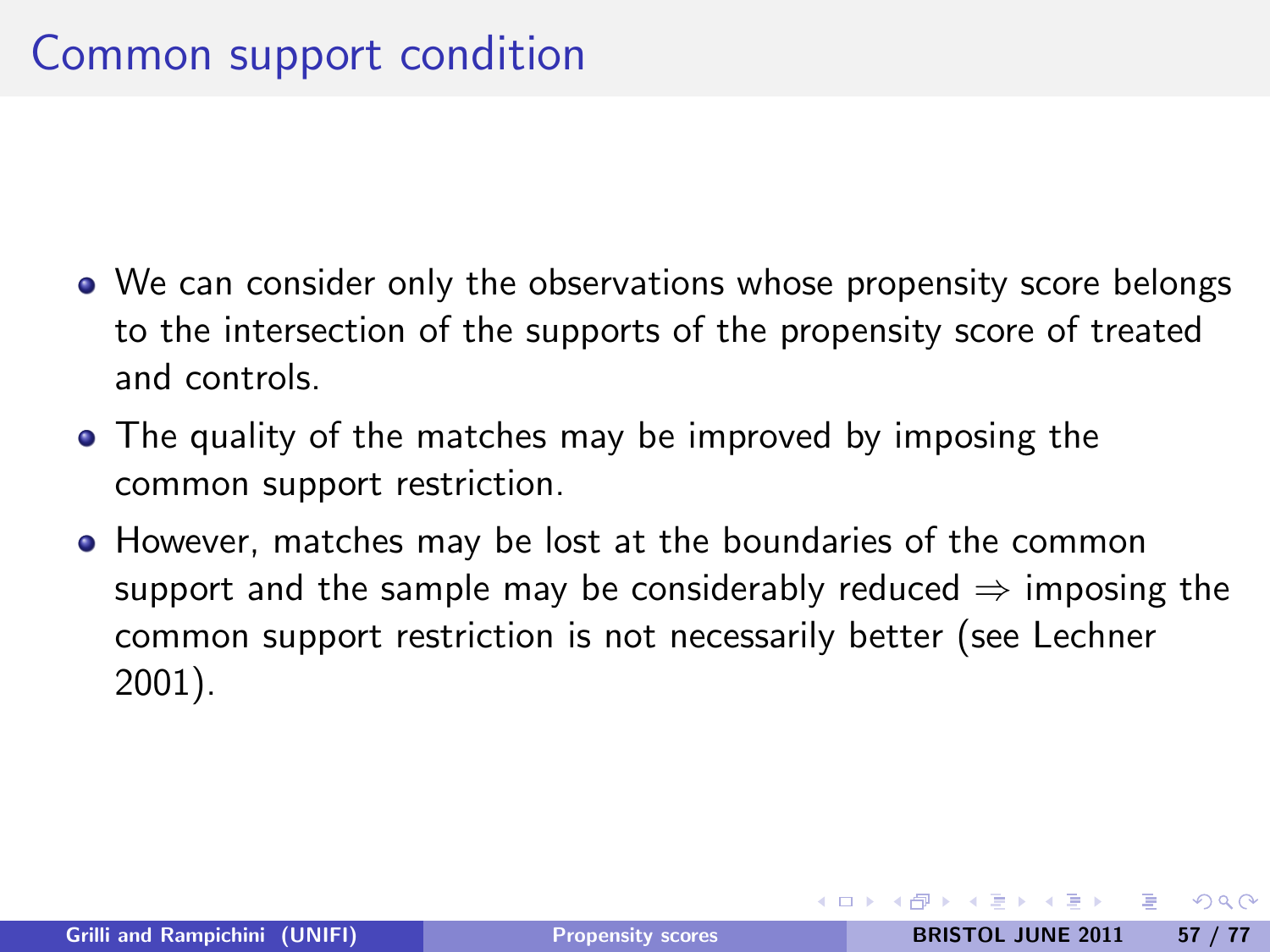## PS matching algorithm

- **4** Assume unconfoundedness: is it plausible on the basis of theory knowledge/common sense? If so, go ahead.
- <sup>2</sup> Estimate the probability of getting the treatment as a function of observable pre-treatment covariates (e.g., using a logit model).
- **3** Use predicted values of step 2 to generate propensity score  $p_i(x)$  for all treatment and control unitis
- **4** Restrict samples to ensure common support.
- **•** Match treated units: for each unit find a sample of controls with similar  $p_i(x)$ .
- **<sup>1</sup>** Check the balancing: test that the means of each covariate do not differ between treated and control units.
- **•** If the means of one or more covariate differ, the balancing property is not satisfied and a less parsimonious specification of  $h(X_i)$  is needed.
- <sup>8</sup> If balancing is not achieved, repeat steps 2-3-4-5.

 $\Omega$ 

イロト イ押 トイヨ トイヨ トーヨ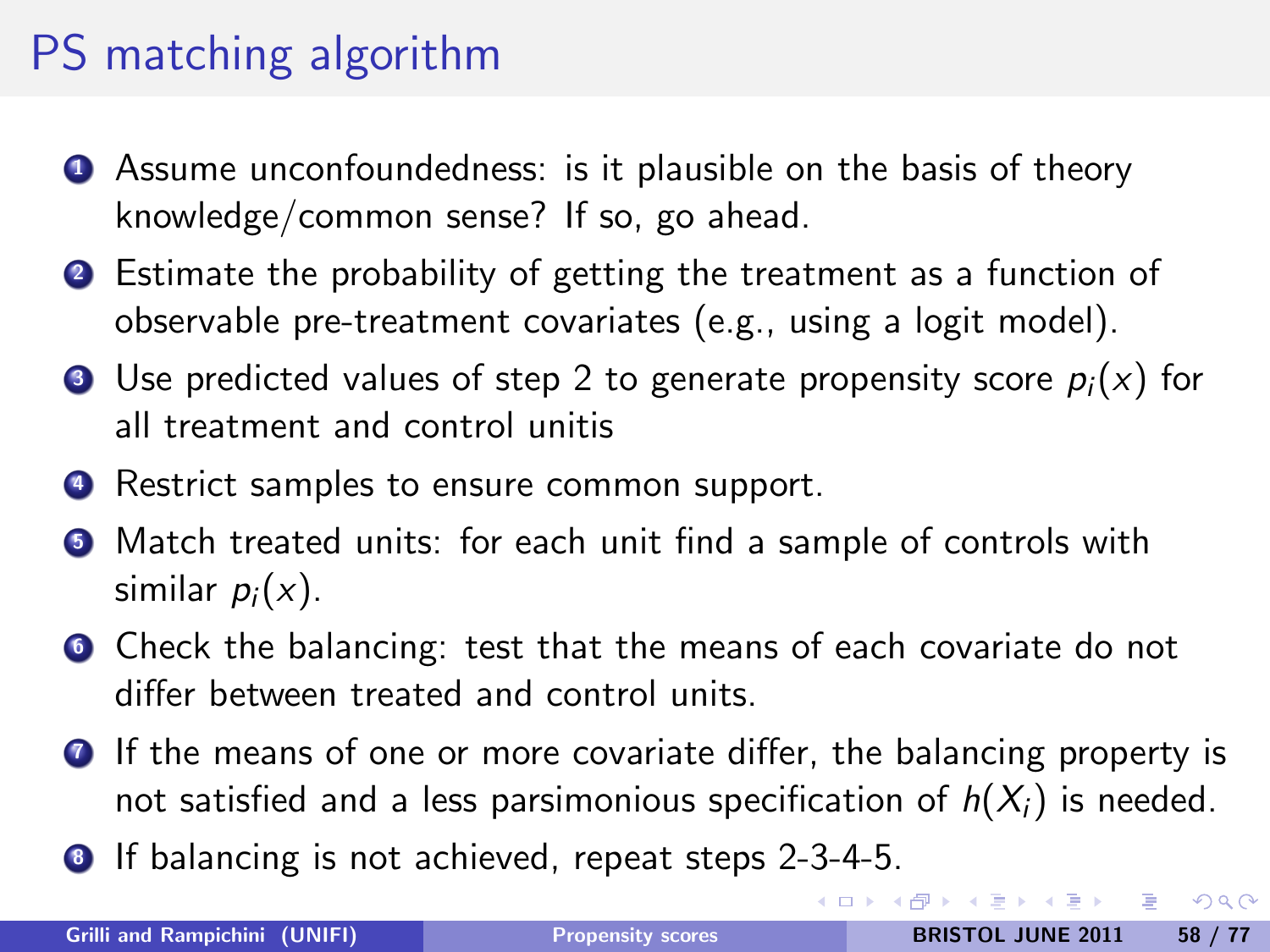- The algorithm is recursive: if in step 6 balancing is not satisfactory then repeat steps 2-5
	- $\triangleright$  modify the matching algorithm (step 5)
	- $\triangleright$  and/OR modify the propensity score model (step 2).
- Note that the outcome plays no role in the algorithm for the estimation of the propensity score (similar to controlled experiments in which the design of the experiment has to be specified independently of the outcome).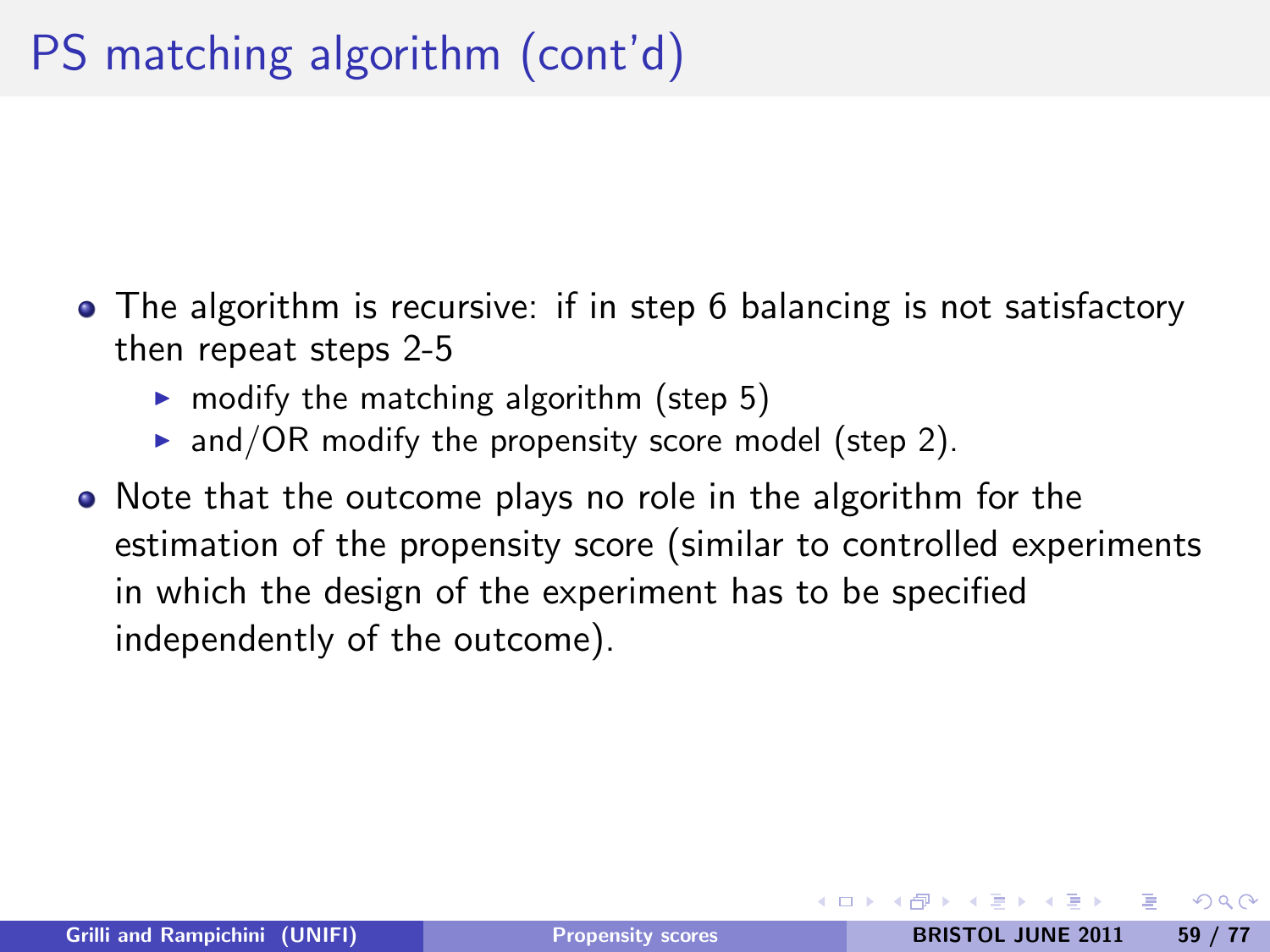## Example: PS matching

Consider again the job training example and re-estimate the causal effect of training on re78 using propensity score matching

- Assume unconfoundedness holds
- Estimate a logit model for the PS .logit treat age educ ra rh marr re74 re75 un74 un75
- Predict the  $p_i(x)$  for each i .predict pscore, pr
- use psmatch2 for matching: a simple NN matching without replacement; conditioning on the common support.
	- $\triangleright$  Since there are observations with identical propensity score values, the sort order of the data could affect matching results.
	- $\triangleright$  it is advisible to sort randomly the data before calling psmatch2.
- use pstest fot test the balancing

 $\Omega$ 

イロメ イ母メ イヨメ イヨメーヨ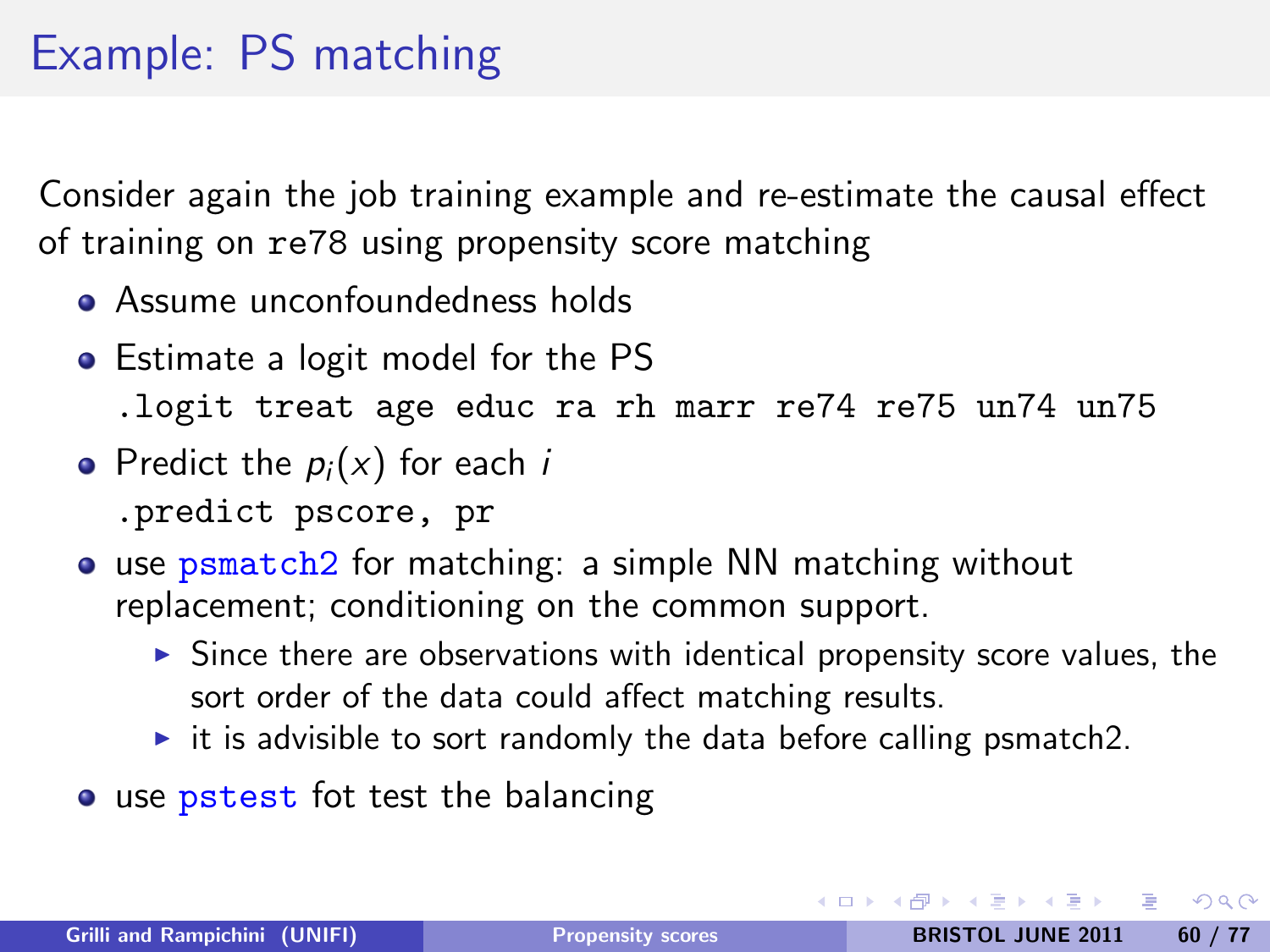## Example: Real earning and unemployed subjects

• In the distributions of real earnings before the treatment (re74 and re75) there are some 0.

| sum re74 re75. |  |  |                                       |  |  |  |  |  |
|----------------|--|--|---------------------------------------|--|--|--|--|--|
|                |  |  | Variable   Obs Mean Std. Dev. Min Max |  |  |  |  |  |
|                |  |  | re74 2666 18235.12 13719.03 0 137149  |  |  |  |  |  |
|                |  |  | re75 2666 17861 13882.53 0 156653     |  |  |  |  |  |

- subjects with zero values were unemployed.
- The unemployed are likely to be the most interested in receiving the training
- In order to balance the proportion of unemployed in the treatment and control groups, we created two dummy indicators for unemployment and use these new variables together with real earnings in the propensity score model
	- .gen  $un74 = (re74 == 0)$
	- .gen un75= (re75==0)

 $\Omega$ 

メロメ メ母メ メミメ メミメ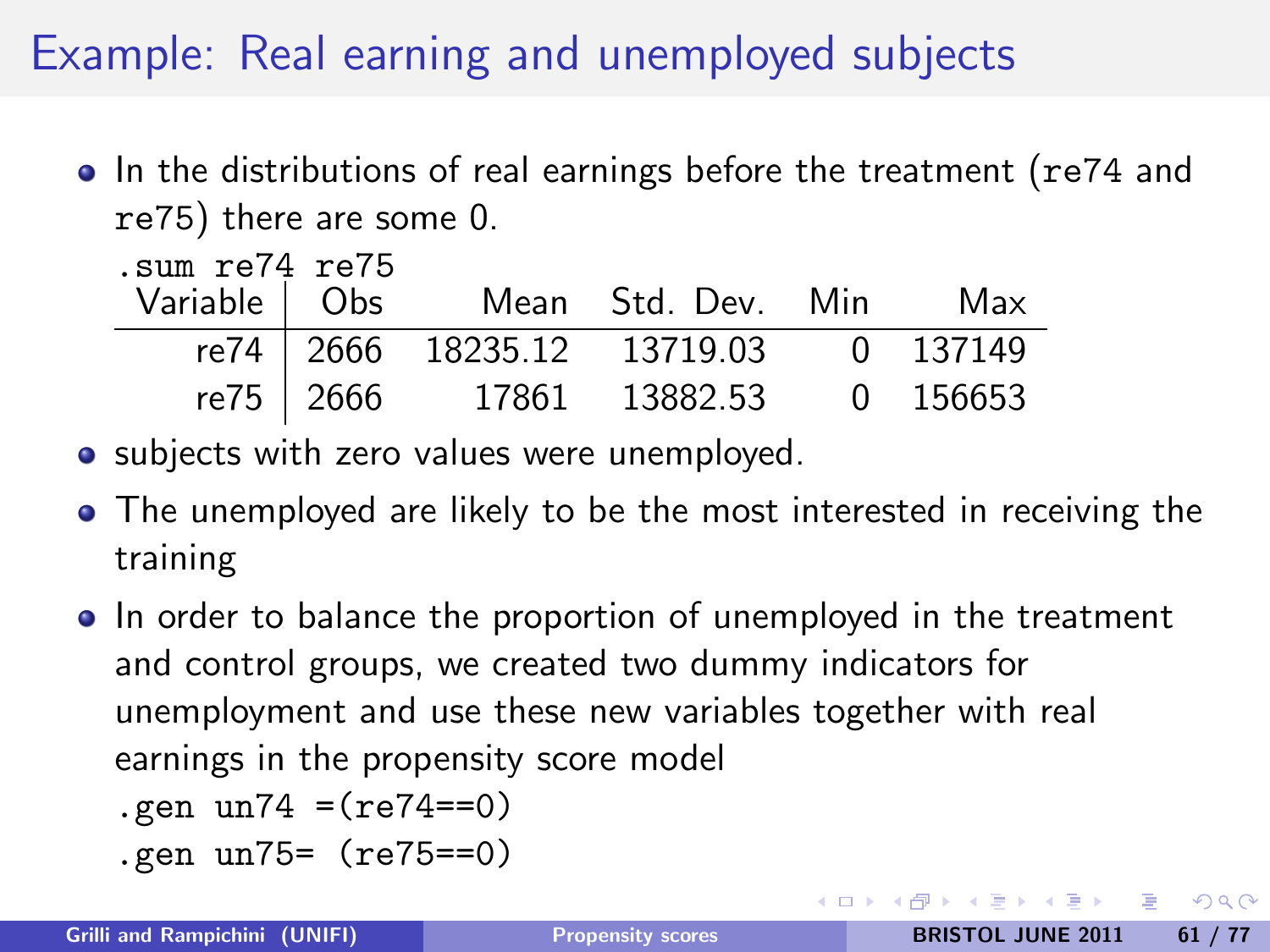- . psmatch2 treat, pscore(pscore) outcome(re78) common noreplacement
- the common option imposes a common support by dropping treatment observations whose pscore is higher than the maximum or less than the minimum pscore of the controls.
- Default matching method is single nearest-neighbour (without caliper).
- the noreplacement option perform 1-to-1 matching without replacement (available for NN PS matching only).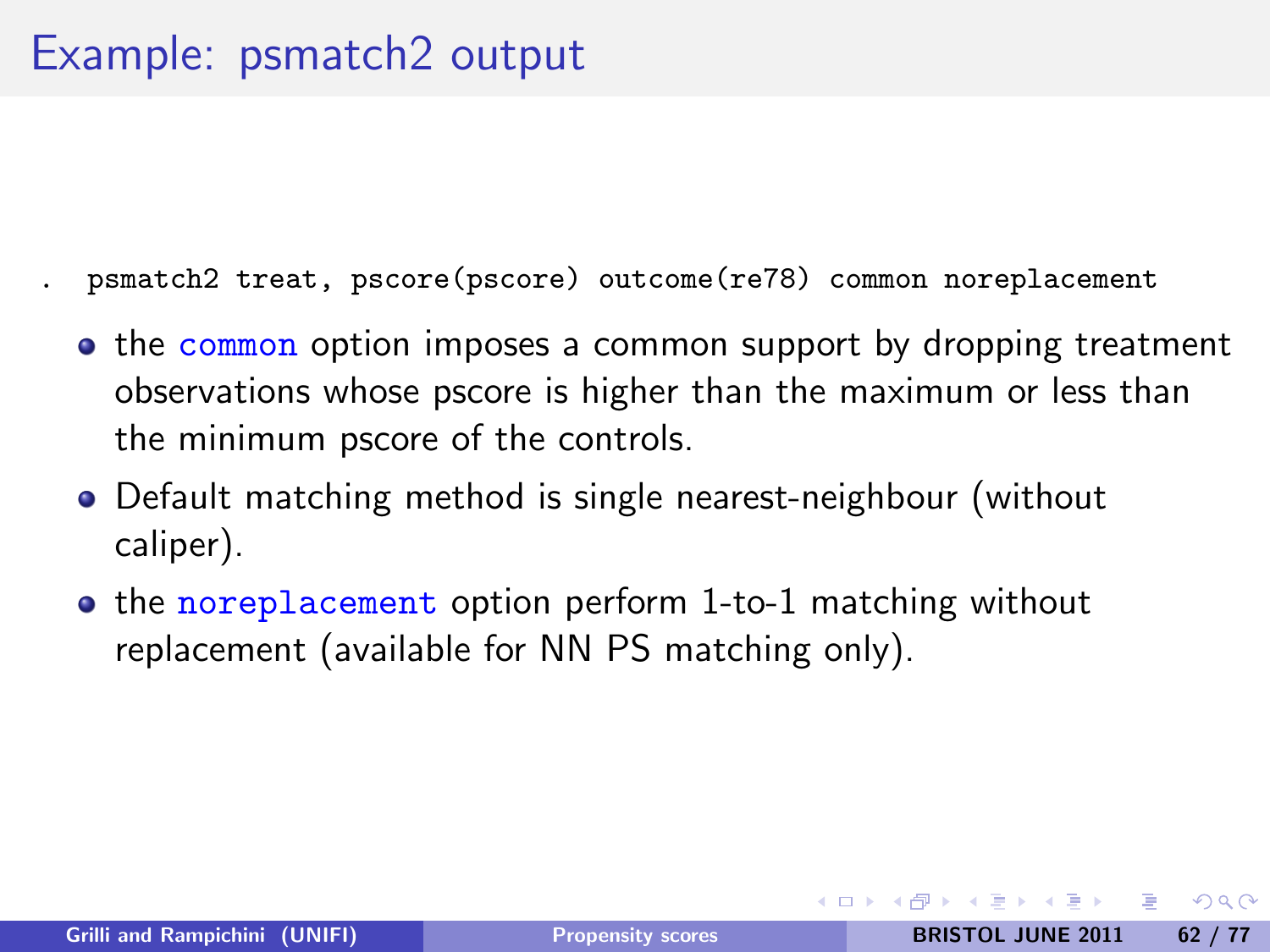Summary of units off and on support (here we discard 3 treated units).

| psmatch2:      | psmatch2: Common |                     |         |
|----------------|------------------|---------------------|---------|
| Treatment      | support          |                     |         |
| assignment     |                  | Off suppo On suppor | Total   |
| Untreated      |                  | 2.481               | 2,481   |
| <b>Treated</b> | ર                | 182                 | 185     |
| Total          | 2                | 2.663               | - 2.666 |

 $200$ 

**∢ ロ ▶ 《 何**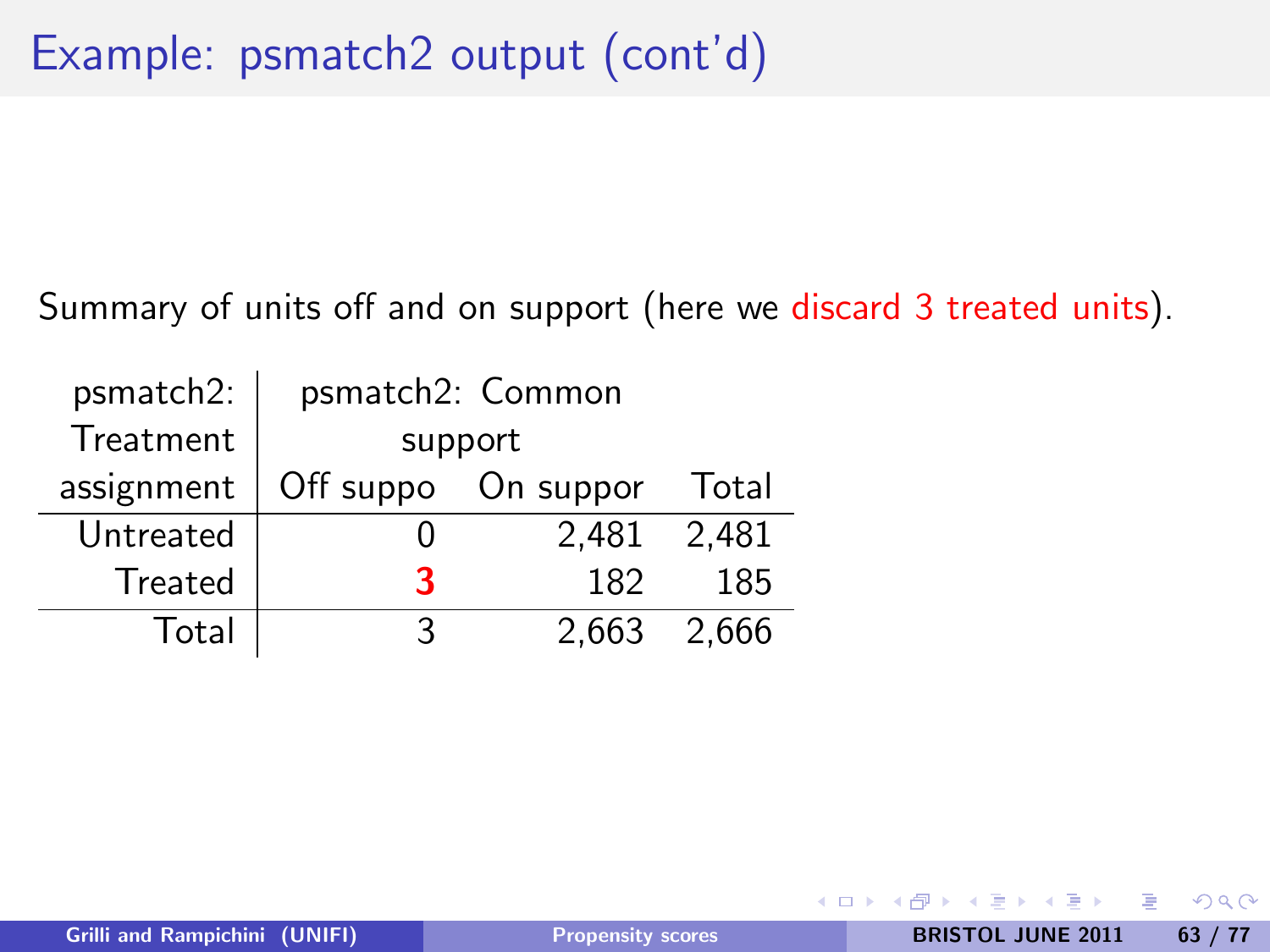## Example: psmatch2 output (cont'd)

#### Estimated ATT

| Var  | Sample | Treated | Controls | Difference                                                      | S.E. T-stat |
|------|--------|---------|----------|-----------------------------------------------------------------|-------------|
| re78 |        |         |          | Unmatched   6349.14537 21594.3797 -15245.2343 1154.91439 -13.20 |             |
|      |        |         |          | ATT   6258.48804 7311.88121 -1053.39316 1006.83285 -1.05        |             |

 $\triangleright$  We need to check balancing before trusting the ATT estimation!

重

 $200$ 

化重变 化重

**∢ ロ ▶ ( 印**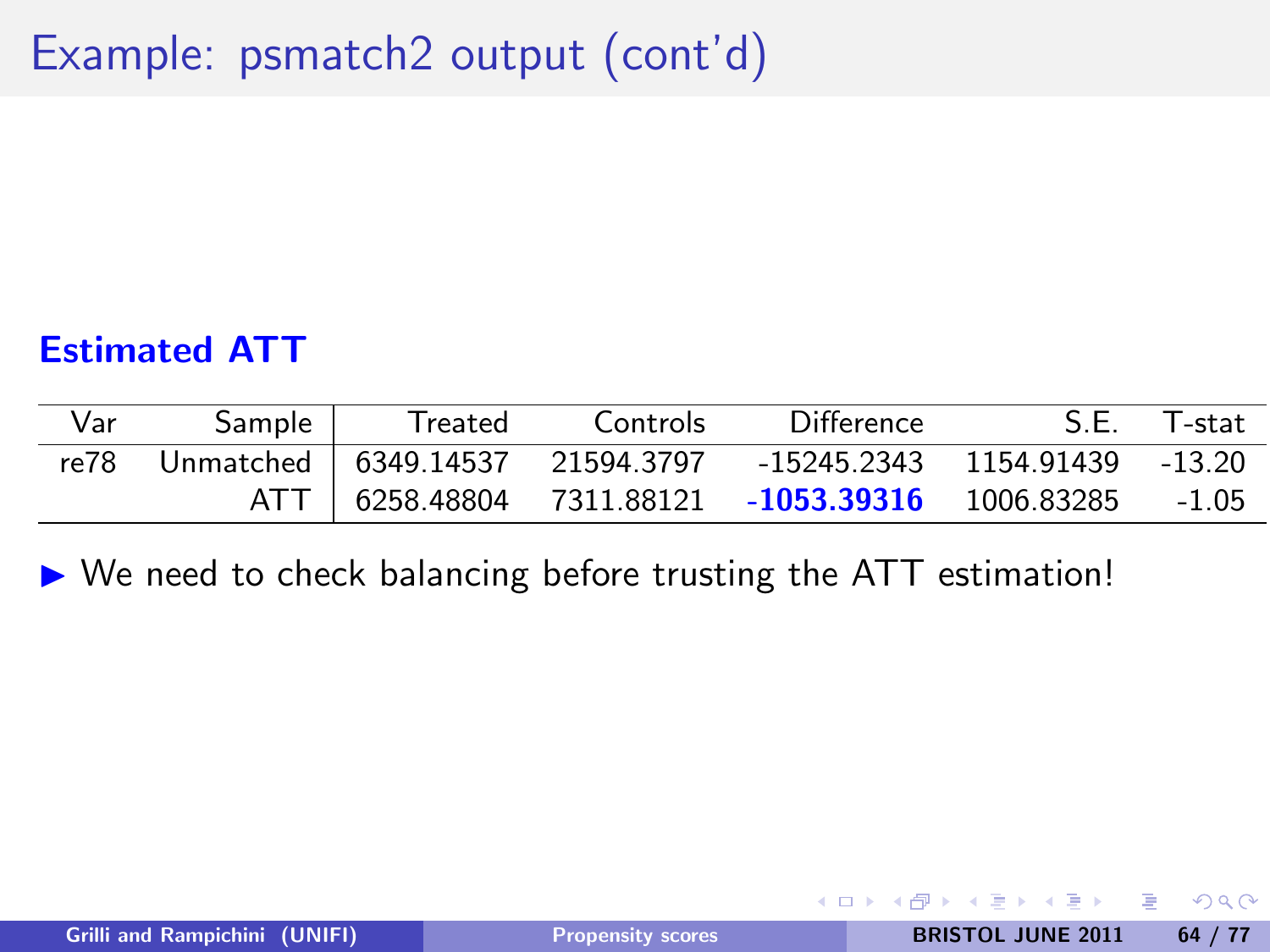pstest calculates several measures of the balancing of the variables before and after matching,

- pstest only considers balancing for the treated.
- the balance is checked considering (type help ptest for details) :
	- $\triangleright$  t-tests for equality of means in the treated and non-treated groups, both before and after matching: for good balancing, these should be non significant after matching.
	- $\triangleright$  the standardized bias before and after matching (formulae from Rosenbaum and Rubin, 1985): this should be less than 5% after matching.
	- $\triangleright$  the summary option outputs some diagnostics of covariate balancing before and after matching

 $\Omega$ 

イロン イ母ン イヨン イヨン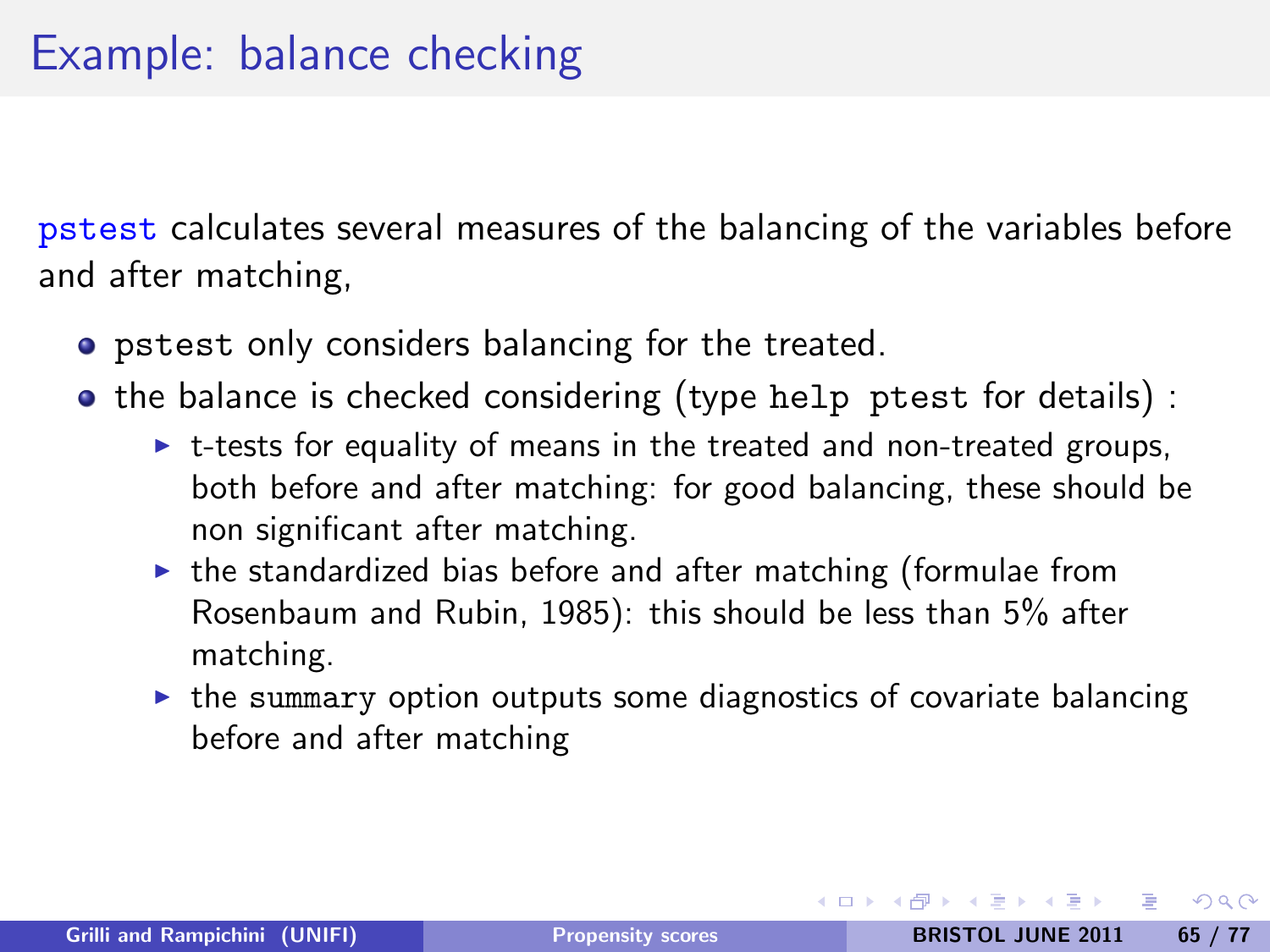#### Example: balance checking (cont'd)

- Almost none of the covariates is well balanced (requires %bias after matching  $< 5\%$ ).
- The matching was not effective in building a good control group!
- Try other methods or model specifications.

| . pstest age educt a limali fert fero dirt dirt<br>، سە ت |           |         |         |          |        |          |               |
|-----------------------------------------------------------|-----------|---------|---------|----------|--------|----------|---------------|
| Mean                                                      |           |         |         | $%$ red  | t-test |          |               |
| var                                                       | Sample    | Treated | Control | $%$ bias | bias   | t        | $>$   t <br>р |
| age                                                       | Unmatched | 25.816  | 34.801  | $-100.5$ |        | $-11.53$ | 0.000         |
|                                                           | Matched   | 25.934  | 29.467  | $-39.5$  | 60.7   | $-3.73$  | 0.000         |
|                                                           |           |         |         |          |        |          |               |
| educ                                                      | Unmatched | 10.346  | 12.156  | $-70.6$  |        | $-8.02$  | 0.000         |
|                                                           | Matched   | 10.357  | 10.5    | $-5.6$   | 92.1   | $-0.56$  | 0.578         |
|                                                           |           |         |         |          |        |          |               |
| ra                                                        | Unmatched | .84324  | .2503   | 148.1    |        | 18.14    | 0.000         |
|                                                           | Matched   | .84066  | .71978  | 30.2     | 79.6   | 2.81     | 0.005         |

 $p_{0}$  agus ra rh marr re $74$  re $75$  un $74$  un $75$ 

Grilli and Rampichini (UNIFI) **[Propensity scores](#page-0-0)** BRISTOL JUNE 2011 66 / 77

4 0 8 4

 $200$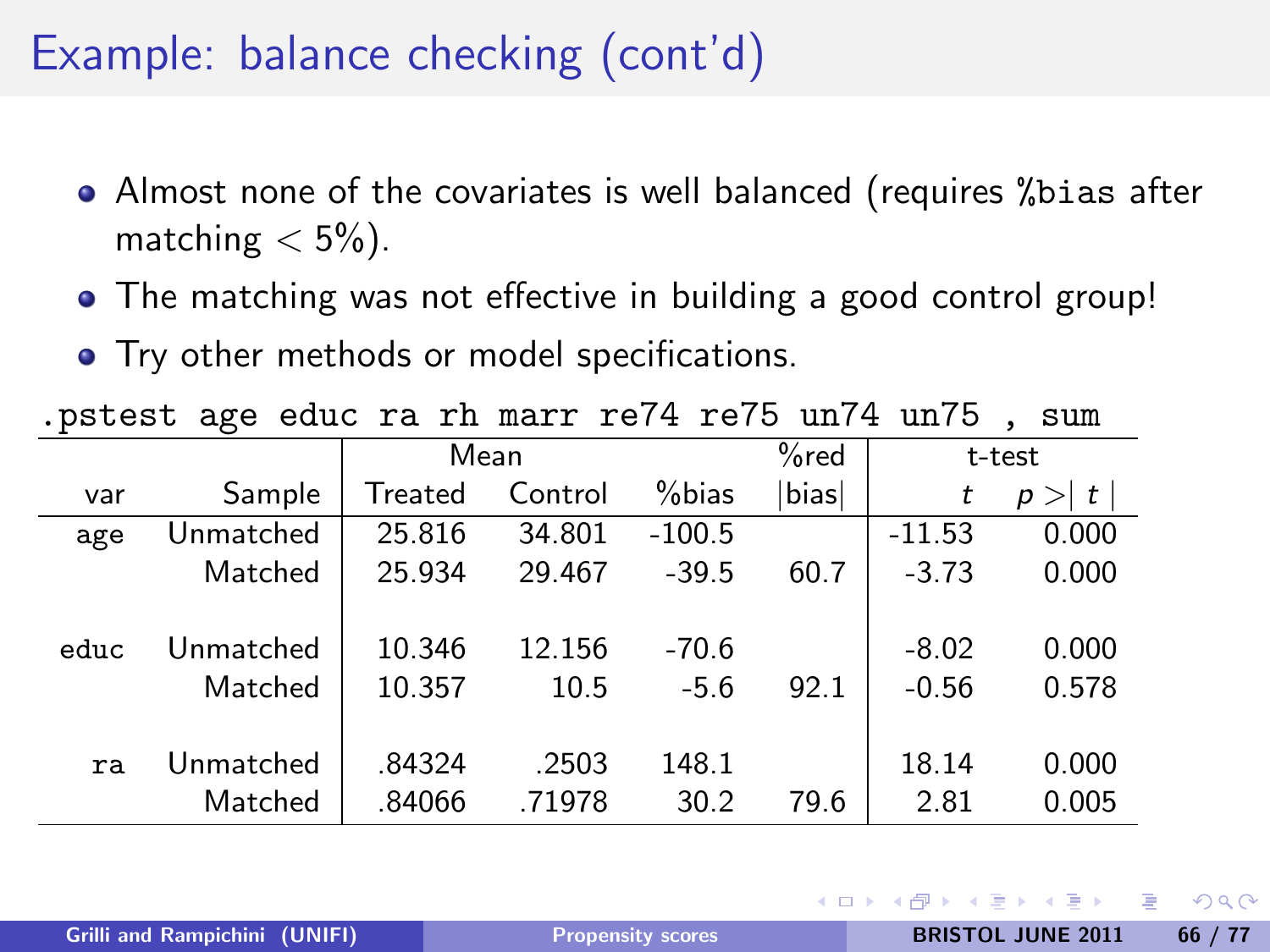## Example: balance checking (cont'd)

- The sum option of ptest gives a summary of the distribution of the abs(bias) before and after matching.
- The average % absolute bias before matching was 128.14%. After matching it becomes 39.06.

 $\Rightarrow$  matching reduces starting unbalancing but not satisfactorily (it should be  $< 5\%$ ).

Is there something that we can do to improve the matching?

#### • We can change the matching method

- $\triangleright$  in the NN method, all treated units find a match. However, some of these matches are fairly poor because for some treated units the nearest neighbor may have a very different propensity score
- $\triangleright$  caliper matching and radius matching (among others) offer a solution to this prolem
- we can change the propensity score model and re-do the matching

<span id="page-66-0"></span> $200$ 

イロト イ母ト イラト イラト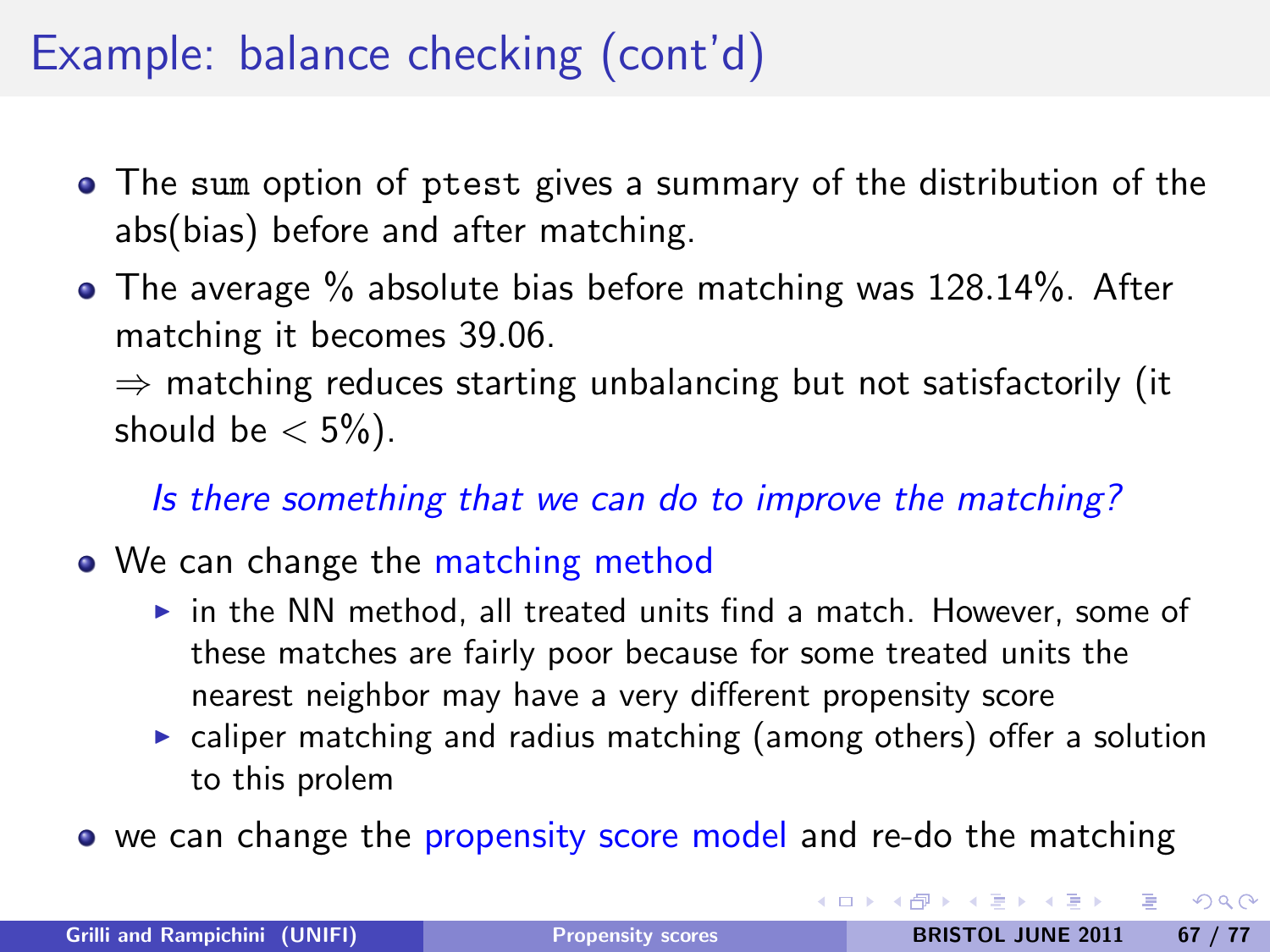## Caliper matching

• NN matching (consider  $M=1$ ): treated unit *i* is matched to the non-treated unit  $i$  such that

$$
||p_i - p_j|| = min_{k \in W = 0} ||p_i - p_k||
$$

- Caliper matching (Cochran and Rubin, 1973) is a variation of NN matching that attempts to avoid *bad* matches (i.e.  $\rho_j$  far from  $\rho_i)$  by imposing a tolerance on the maximum distance  $\|p_i.p_j\|$  allowed.
- That is, for a a prespecified  $\delta > 0$  treated unit *i* is matched to the non-treated unit  $i$  if

$$
\delta > ||p_i - p_j|| = min_{k \in W = 0} ||p_i - p_k||
$$

- **If none of the non-treated units is within**  $\delta$  **from treated unit i, i is** excluded from the analysis (which is one way of imposing a common support condition).
- A drawback of Caliper matching is that it is difficult to know a priori what choice for the tolerance level is reaso[nab](#page-66-0)[le.](#page-68-0)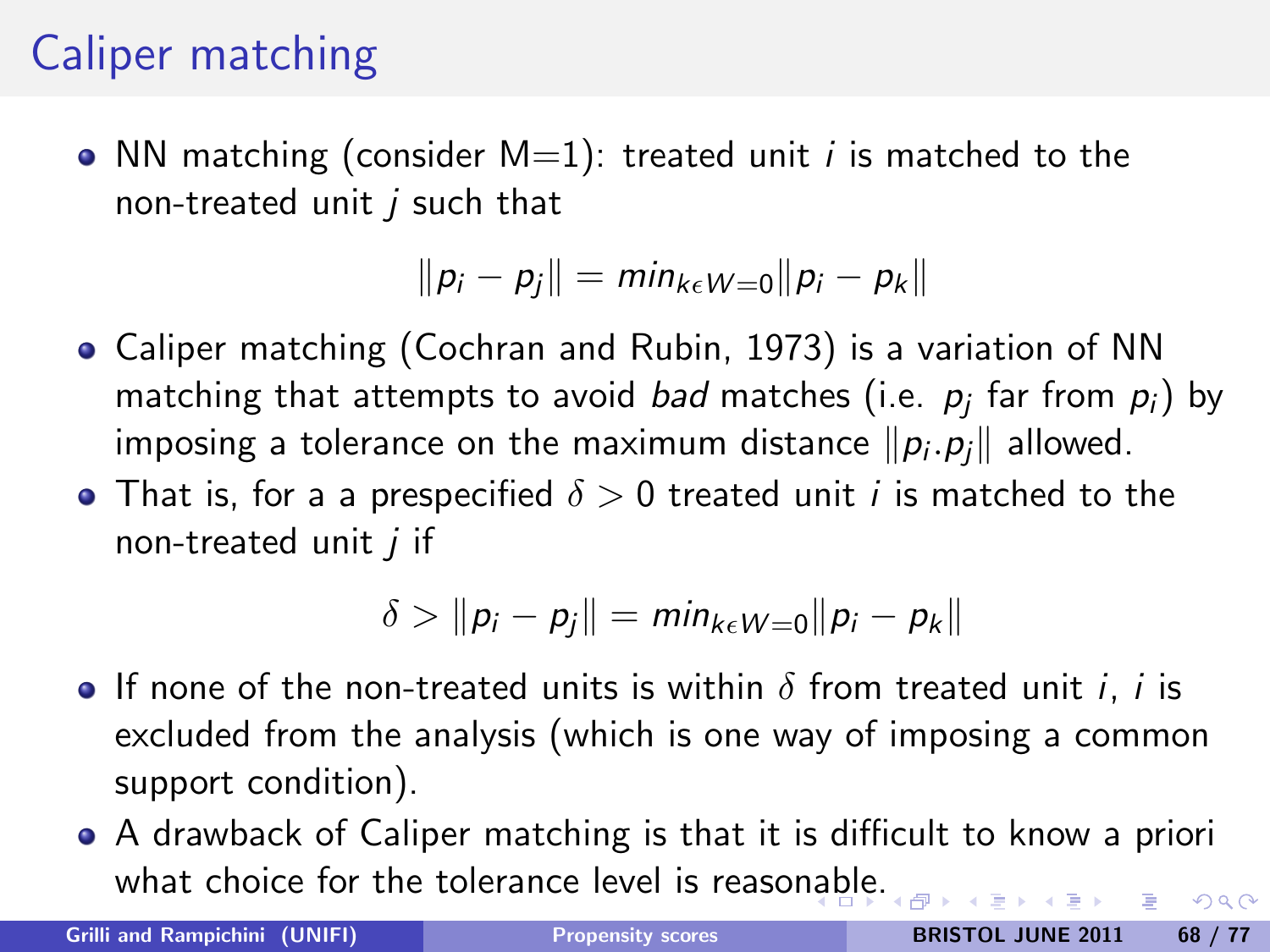## Radius matching

Each treated unit is matched only with the control units whose propensity score falls into a predefined neighborhood of the propensity score of the treated unit.

all the control units with  $\rho_j$  falling within a radius  $r$  from  $\rho_i$ 

<span id="page-68-0"></span> $||p_i - p_j|| < r$ ,

are matched to the treated unit i. How to choose the radius?

- **o** The smaller the radius
	- $\blacktriangleright$  ... the better the quality of the matches.
	- $\blacktriangleright$  ... the higher the possibility that some treated units are not matched because the neighborhood does not contain control units.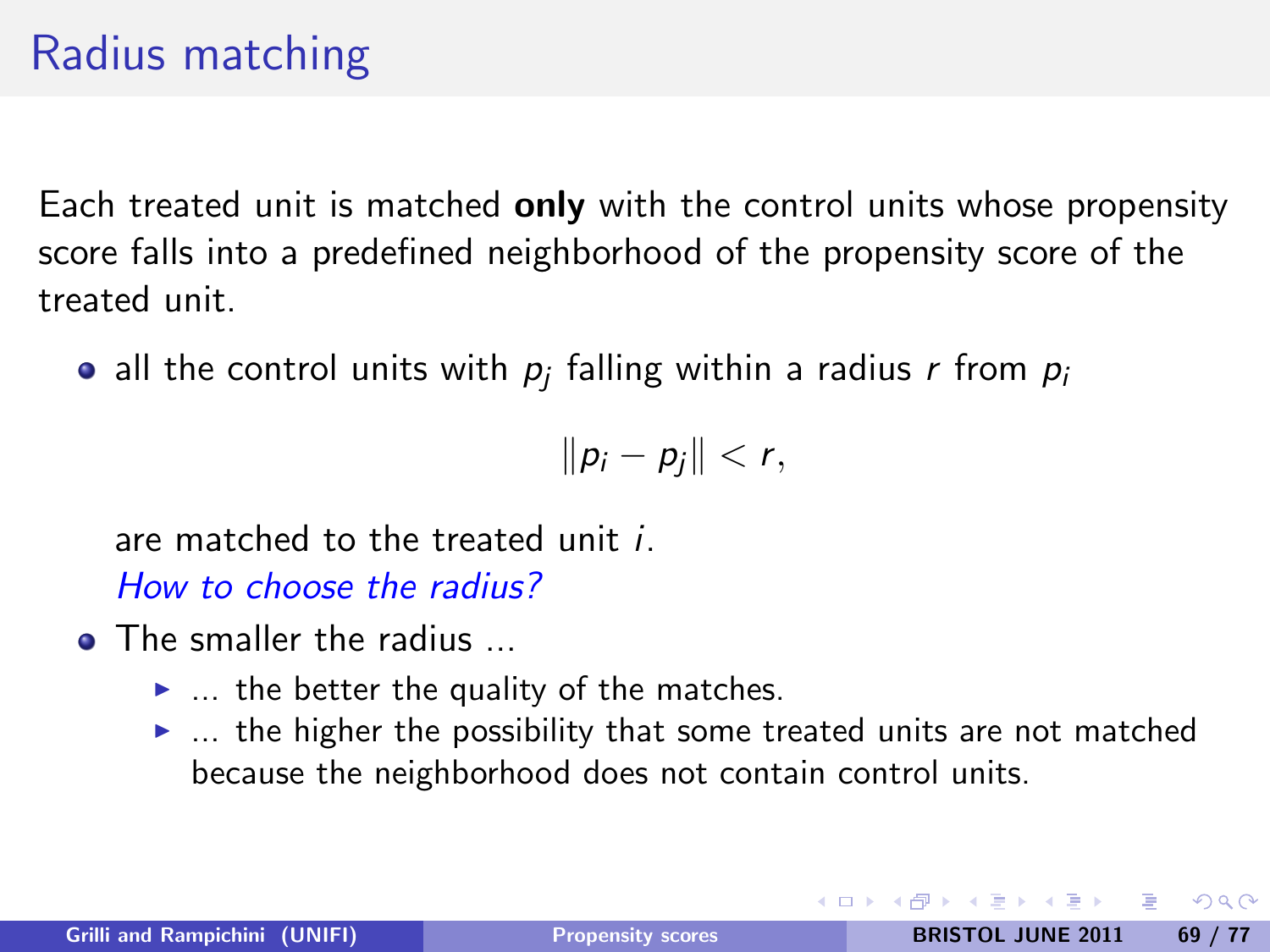# Example: changing the propensity score model to improve balancing

- $\bullet$  for not well balanced variables: include higher order terms (e.g., squared values) and/or interactions (guidelines in Caliendo and Kopeining, 2006 and Dehejia and Wahba, 1999)
- after many trials (see the do file) we found a good overall matching quality with the following specification: logit treat age age2 educ educ2 educ\_ra age ra rh marr re74 re75 re74 2 re75 2 un74 un75 ra un74
	- ightharporpheum in the squared value of age,  $age2 = age^2$ )
	- interaction terms (e.g., educ ra = educ  $\times$  ra).
- **•** for this specification of the pscore model
	- $\triangleright$  we observe the smallest average  $\%$  abs(bias) after matching
	- only 1 variable had  $\%$ abs(bias) > 5% after matching and this was not extremely high (about  $11\%$ ).
- $\bullet$  with alternative specifications the mean  $\%$  abs(bias) is worst and many covariates show  $\%$ abs(bias) > 5%

 $QQ$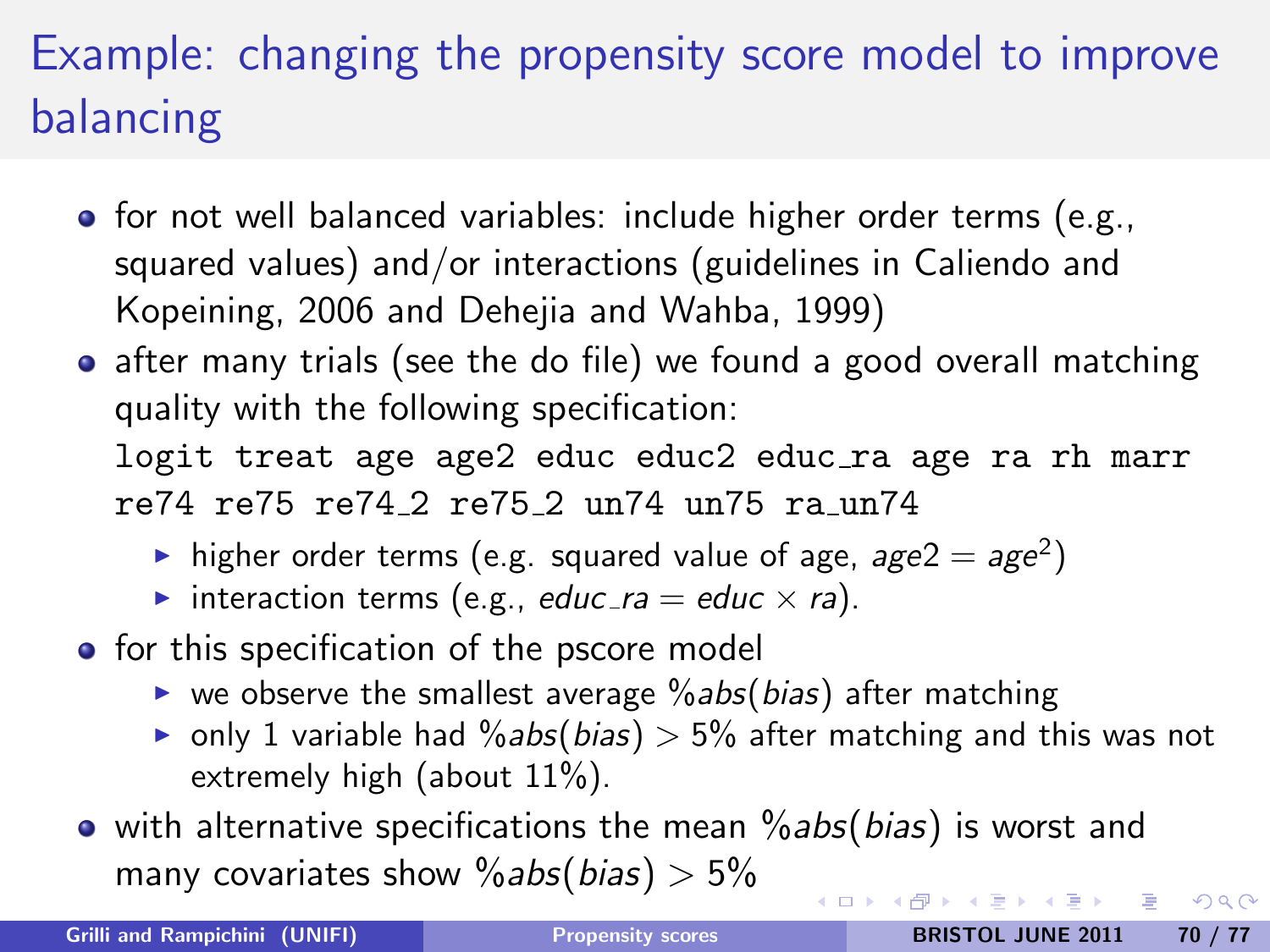## Example: ATT estimation via pscore matching

. psmatch2 treat, pscore(pscore21) outcome(re78) common caliper(0.01)

| Variable | Sample | Treated | Controls                                      | Difference                                                          | S F  | T-stl |
|----------|--------|---------|-----------------------------------------------|---------------------------------------------------------------------|------|-------|
|          |        |         |                                               | re78 Unmatched   6349.14537 21594.3797 -15245.2343 1154.91439 -13.2 |      |       |
| ATT      |        |         | 6208.06449   4688.79355 1519.27095 1946.17307 |                                                                     | 0.78 |       |

- The **estimated ATT** is now positive (as expected, this data are very famous!)
- We must check the balancing with pstest to validate this result (see the do file)
	- In The balancing is good for all covariates:  $abs(bias) < 5\%$  and t-test not significant for all covariates with the only exception of un74 (showing a small unbalance of  $11\%$ ).
	- $\blacktriangleright$  the overall matching performance is good: after matching the average abs(bias) is 3.39 (with the first pscore model it was 29.77).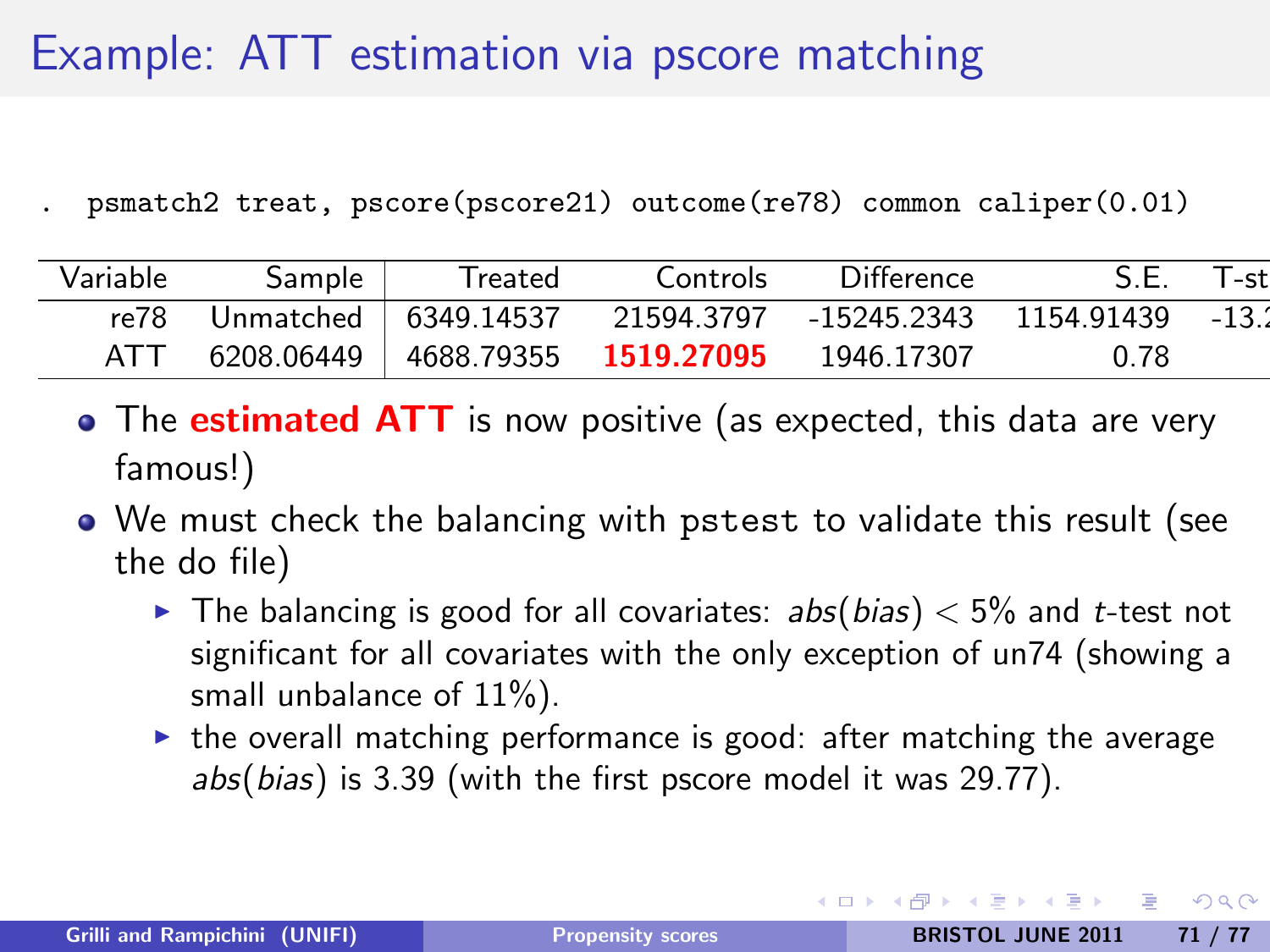- we can summarize the pscores in the treatment and control group and count how many units are off-support (see the do-file)
	- $\triangleright$  the common support is  $[0.0003456, 0.9870998]$
	- $\blacktriangleright$  ... there are 0 treated and 1305 not-treated subjects out of the common support (due to caliper)!
	- $\triangleright$  an histogram of pscores by treatment group highlight overlap problems (to avoid the problem of controls with extremely low pscores we discard units with  $p_i < 0.1$ )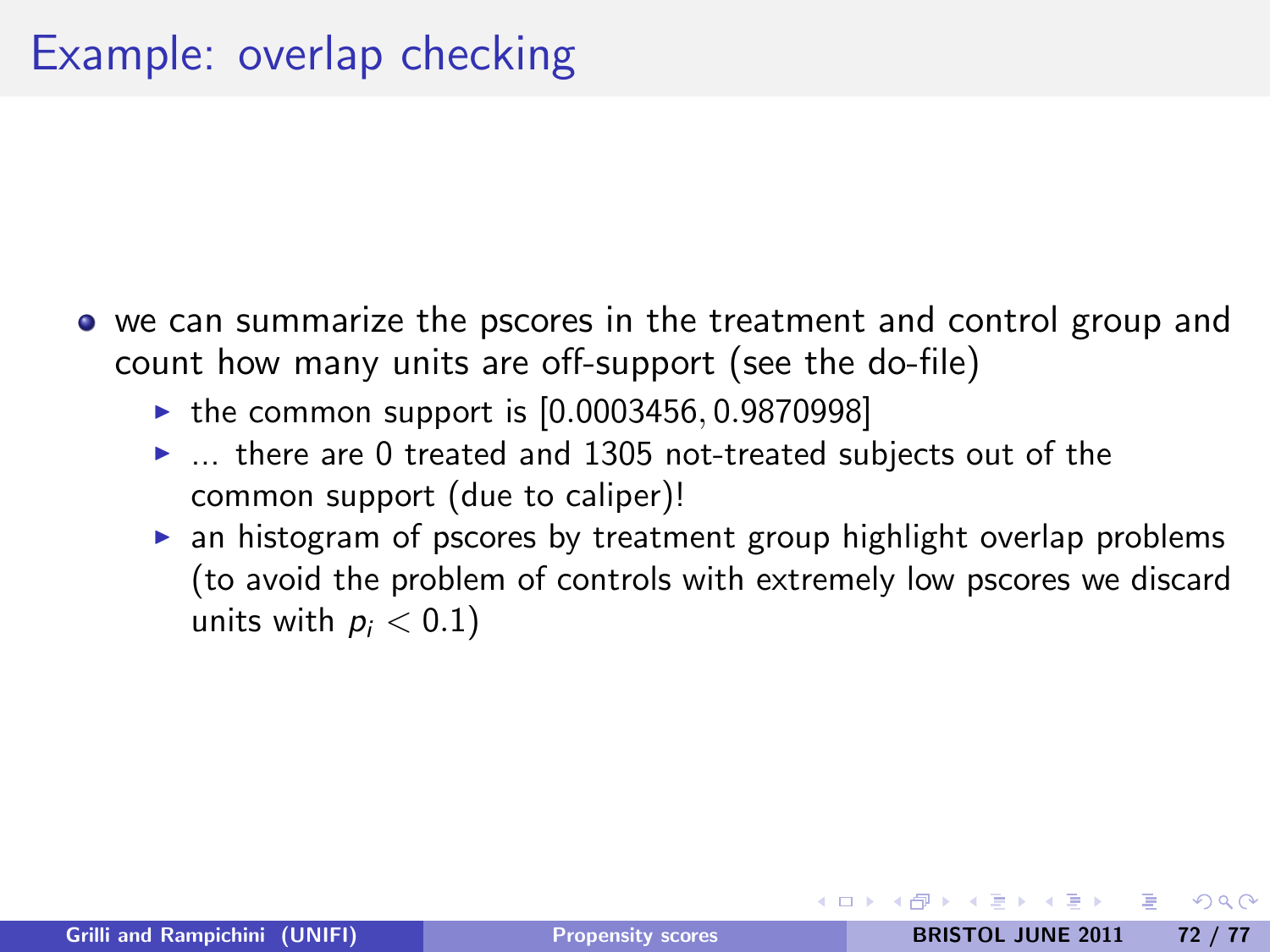## Example: pscore matching and regression

- Instead of matching, we can estimate a flexible (and similar to a matching) regression model by including interactions (allowing for heterogeneous effects) and higher order terms.
	- $\triangleright$  The film command of STATA allows to perform various steps to increase the flexibility of the regression model until it resembles a matching estimator
	- $\triangleright$  we can impose of the common support whit the common option film re78 treat age age2 educ educ2 educ\_ra ra rh marr re74 re75 re74 2 re75 2 un74 un75 ra un74, common
- The estimated ATT (1,708) is quite similar to the matching result.
- However, this specification was suggested by the matching procedure
- we probably would not have used the same model without being driven to it by the balancing checking!!!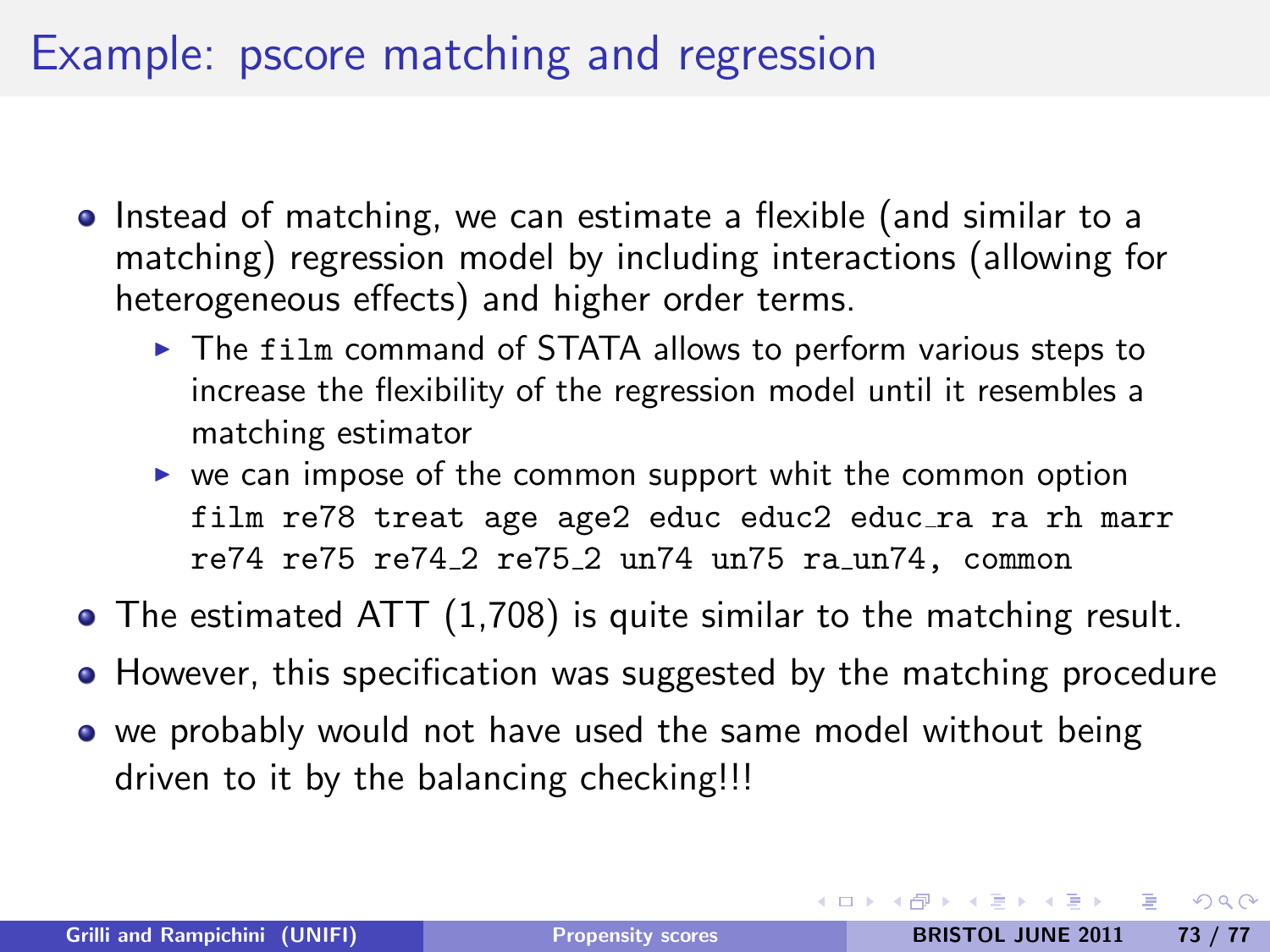## Is matching better than regression?

- Both methods are appropriate ONLY when **unconfoundedness** (selection on observables) is plausible!
- The PSM forces the researcher to design the evaluation framework and check the data **before looking at the outcomes** (this should avoid cheating from the evaluator).
- PSM makes more explicit the comparison of treated and control units.
- Matching techniques are **nonparametric** (or semi-parametric if the pscores are estimated using a parametric model like the logit) and tend to focus attention on the common support condition.
- Matching do not impose any restriction on the heterogeneity of treatment effects (regression with interactions allow for heterogeneity but this is still limited by the functional form we impose)
- If treatment effects are homogeneous (rarely) or you know the correct functional form (rarely), then regression-based estimators are more efficient (lower variance). イロト イ母 トイラト イラト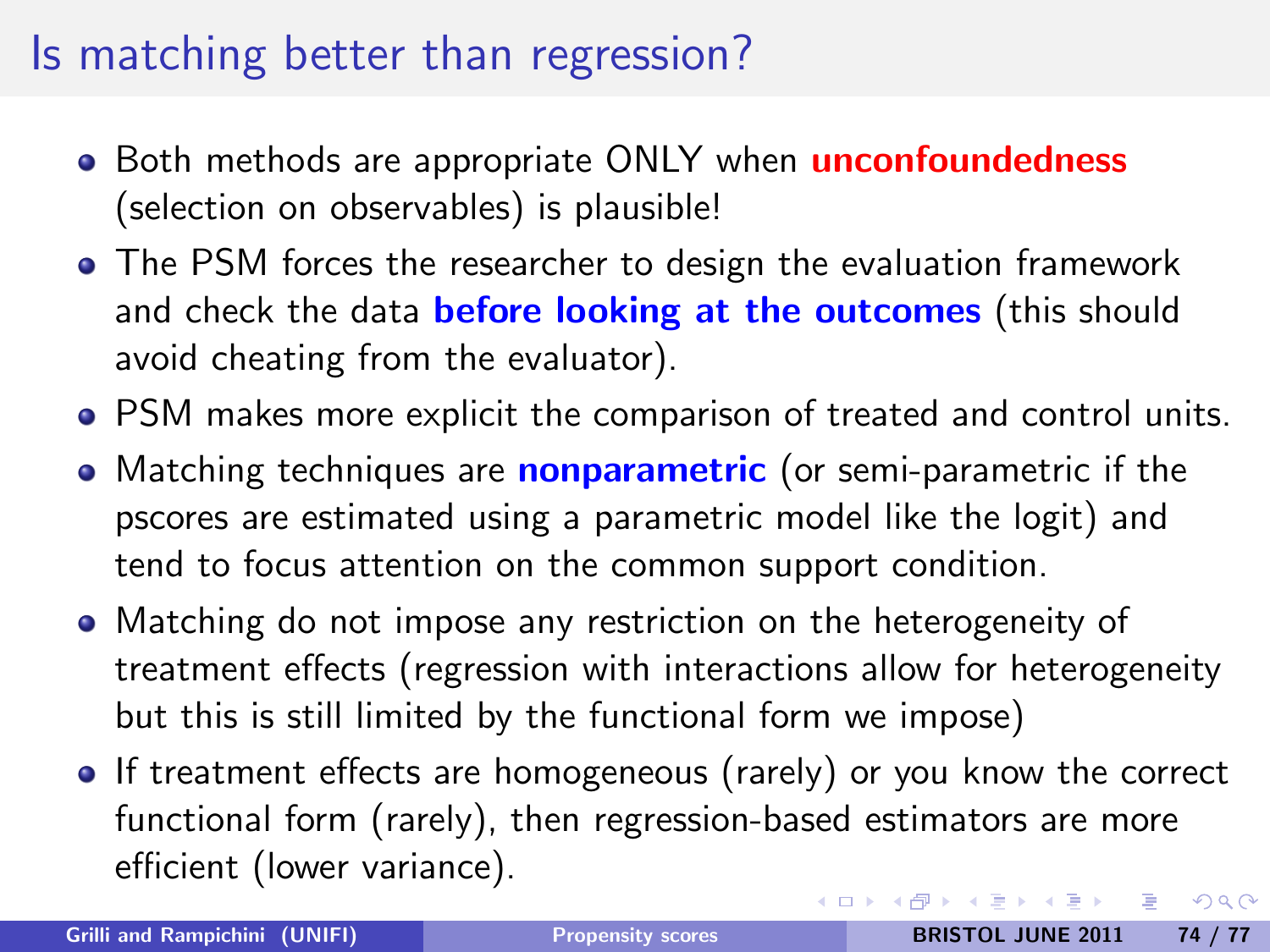- if unconfoudedness is not a plausible assumption: when the selection into treatment (also) depend on unobservables that are correlated to the outcomes of interest matching estimators are biased
- In small samples: an acceptable balance on important covariates is rarely achieved
- $\triangleright$  the relevance of matching methods depends on the data availability for the specific policy evaluation problem.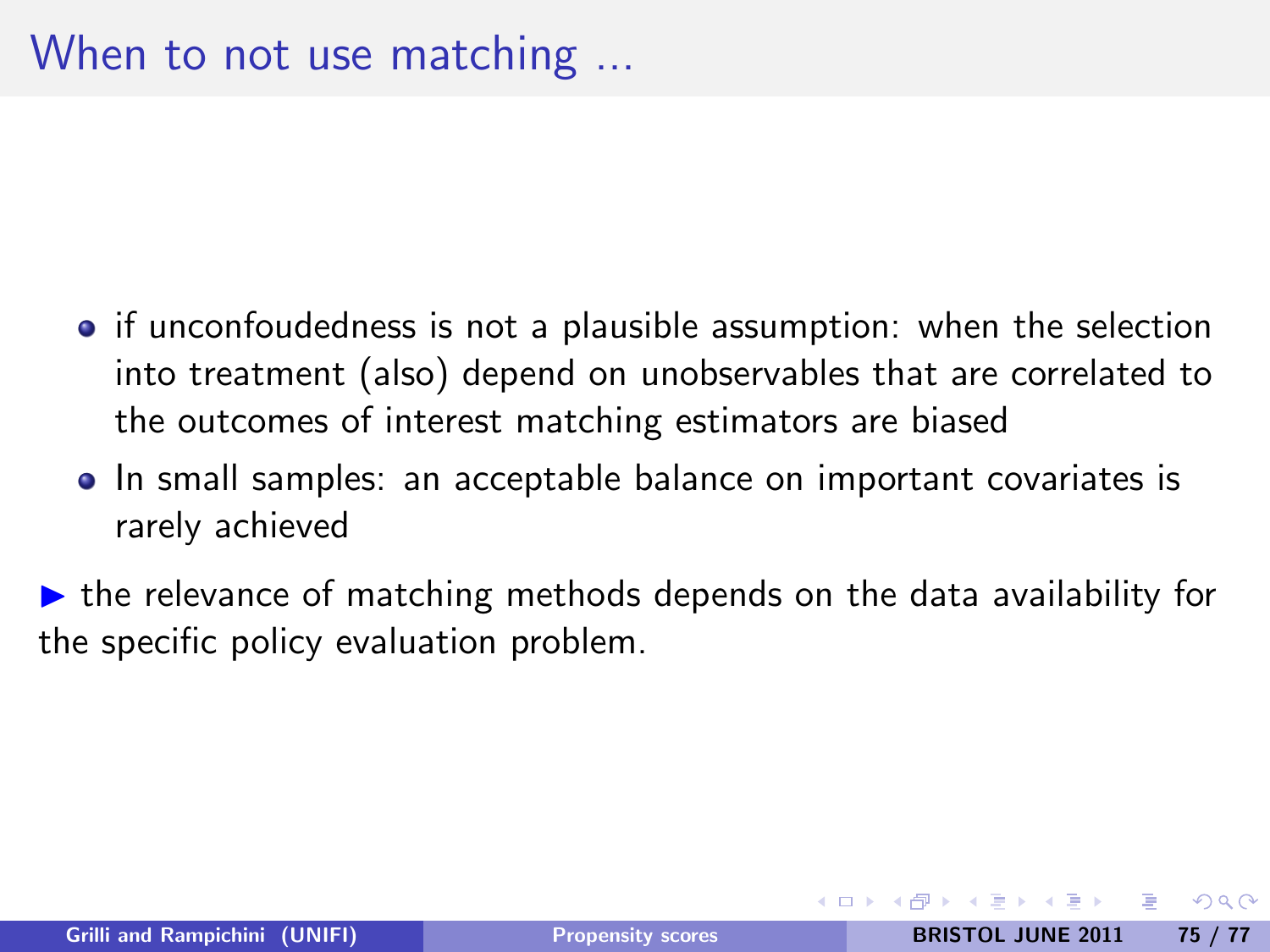- Instrumental variable techniques.
- Bounding. The drawback is that they often give (if we are not willing to impose strong assumptions) quite wide an uninformative bounds.
- Sensitivity analysis: to assess the bias of causal effect estimates when the unconfoundedness assumption is assumed to fail in some specific and meaningful ways
	- $\triangleright$  e.g. Ichino, Mealli and Nannicini, 2007 proposed a strategy implemented in the sensatt command of STATA.
	- $\triangleright$  for our example it turns out that the baseline estimate is rather robust to deviations from the unconfoundedness assumption